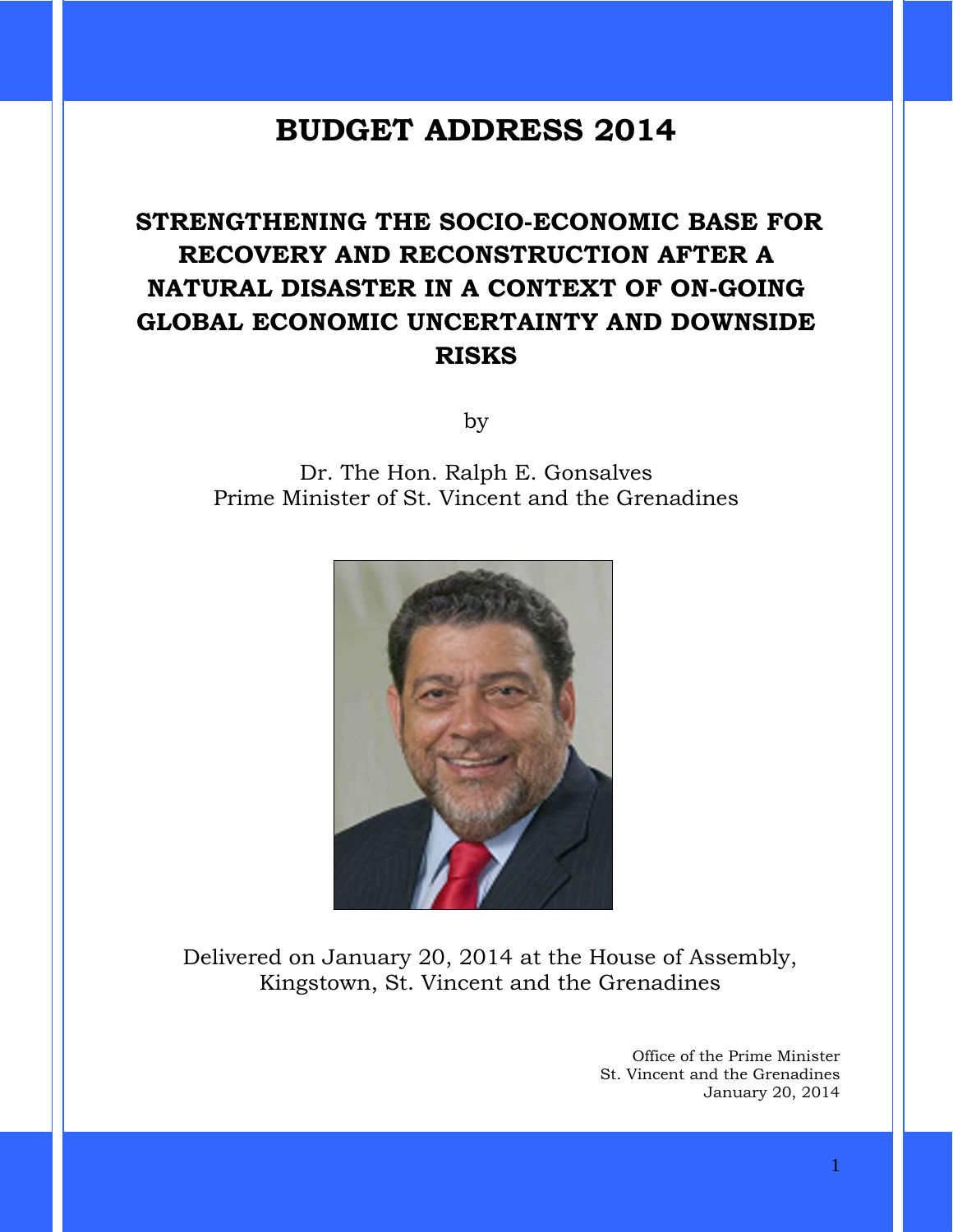# **2014 BUDGET SPEECH**

# **STRENGTHENING THE SOCIO-ECONOMIC BASE FOR RECOVERY AND RECONSTRUCTION AFTER A NATURAL DISASTER IN A CONTEXT OF ON-GOING GLOBAL ECONOMIC UNCERTAINTY AND DOWNSIDE RISKS**

# **A PREFATORY STATEMENT: INTERIM BUDGET 2014**

Mr. Speaker, Honourable Members, the horrific, unforecastable, unpredictable, natural disaster \_\_\_ a one in a 100-years event, at least \_\_\_ which struck St. Vincent on Christmas Eve into Christmas Day 2013, and its consequences, have altered profoundly the immediate socio-economic context of the 2014 Budget. The upshot of this is that the 2014 Estimates which were approved in December 2013, and upon which the 2014 Appropriation Bill is based, has to be supplemented within the next four to six weeks or thereabouts. Accordingly, this Budget which is being presented today is interim in nature. This does not mean that it is provisional or temporising in fact or law. This Budget is aimed at strengthening our socioeconomic base for recovery and reconstruction after a natural disaster in a context of on-going global economic uncertainty and downside risks. The Supplementary Estimates and Supplementary Appropriation Bill which would, of necessity and desirability, come to this Honourable House sooner rather than later would contain both altered and additional provisioning to reflect the profoundly changed circumstances of our country. Alterations and additions are to be expected on both the recurrent and capital sides of the approved Estimates.

It is unlikely that capital projects, for which funding has already been specifically sourced for particular projects and which are ready for imminent implementation, would be shelved. However, the scope of some existing capital projects is likely to be altered and additional allocations made. Further, capital projects of an urgent and critical nature not now present in the approved Estimates for 2014 would be included in the Supplementary Estimates for supplementary appropriation. Clearly, there would be a reshaping of budgetary priorities in accordance with the requisites of addressing effectively the extant humanitarian challenge arising from the natural disaster and of implementing in a focussed way the grand project of rehabilitation and recovery under the rubric **ARISE SVG WITH THE SIX Rs** : **Relief**, **Reconstruction, Roads (including bridges), River Defences, Reforestation, and Relocation (including Housing).**

Now more than ever, Mr. Speaker, we must realise that nothing ever stands still. We must lift ourselves up to be stronger and better; we must go forward, not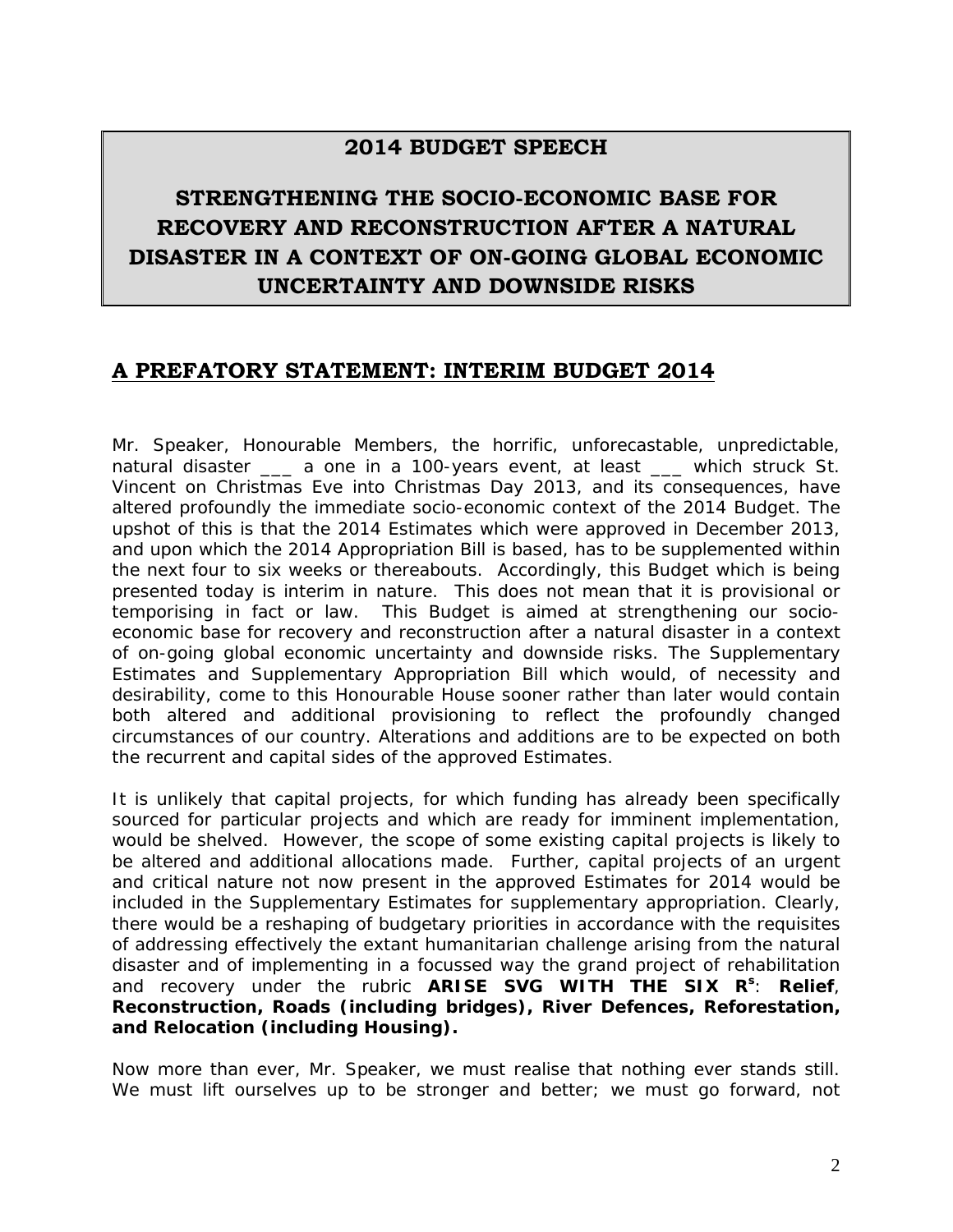backward. We must arise from this terrible natural disaster and human suffering in dignity and strength; we must meet the daunting challenges ahead with clarity of purpose, unity, discipline, hard and smart work; we must have faith in our individual and collective future, knowing always that faith is made perfect, made complete with deeds, with works; we must learn to love our neighbours like ourselves, and to practice that love, daily. Above all, we must heed the spirit and teaching of the prophet Isaiah [Chapter 41, verses 10-13]:

"*So do not fear, for I am with you; do not be dismayed, for I am your God. I will uphold you with my righteous right hand.*

*"-----For I am the Lord, your God, who takes hold of your right hand and says to you, do not fear, I will help you."*

God the helper of Israel, of St. Vincent and the Grenadines, and of all nations, will fulfill His promise to us. He is a merciful God and we thank Him for the abundant blessings bestowed upon us!

Mr. Speaker, although my government is yet to finalise the full assessment of the damage and loss caused by the Christmas Floods and Landslides, it is evident from the preliminary appraisal that it will take hundreds of millions of dollars to tackle satisfactorily the combined humanitarian challenge and the rehabilitation and reconstruction exercise.

Excessive rainfall in the mountainous interior of the northern half of St. Vincent, particularly on the northeast and north-west, amounting to about 10 inches of rainfall in less than five hours, precipitated the extraordinary floods, landslides, and consequential loss and damage, the likes of which the country had never experienced in living memory. The rainfall distribution at five stations for the period 9:00 p.m. on the  $24^{th}$  December to 1:00 a.m. on the  $25^{th}$  December, 2013 was as follows: Owia, 10.21 inches (259.20 mm); Rabacca, 10.44 inches (265.30 mm); Rabacca Climate, 12.26 inches (311.40 mm); Belle Isle, 6.05 inches (153.70 mm); and Convent – Vermont, 7.98 inches (202.8 mm). At the E.T. Joshua Airport 3.12 inches (79.22 mm) of rainfall, fell.

Accordingly, the government declared a Level 2 disaster which is defined as follows:-

"*An incident occurring within St. Vincent and the Grenadines for which local resources and response capacity are limited. Focussed specialised regional assistance is required such as the provision of technical assistance, specialised equipment, emergency funds and support personnel. Actions at this level may include the activation of the regional response mechanism and a request for international*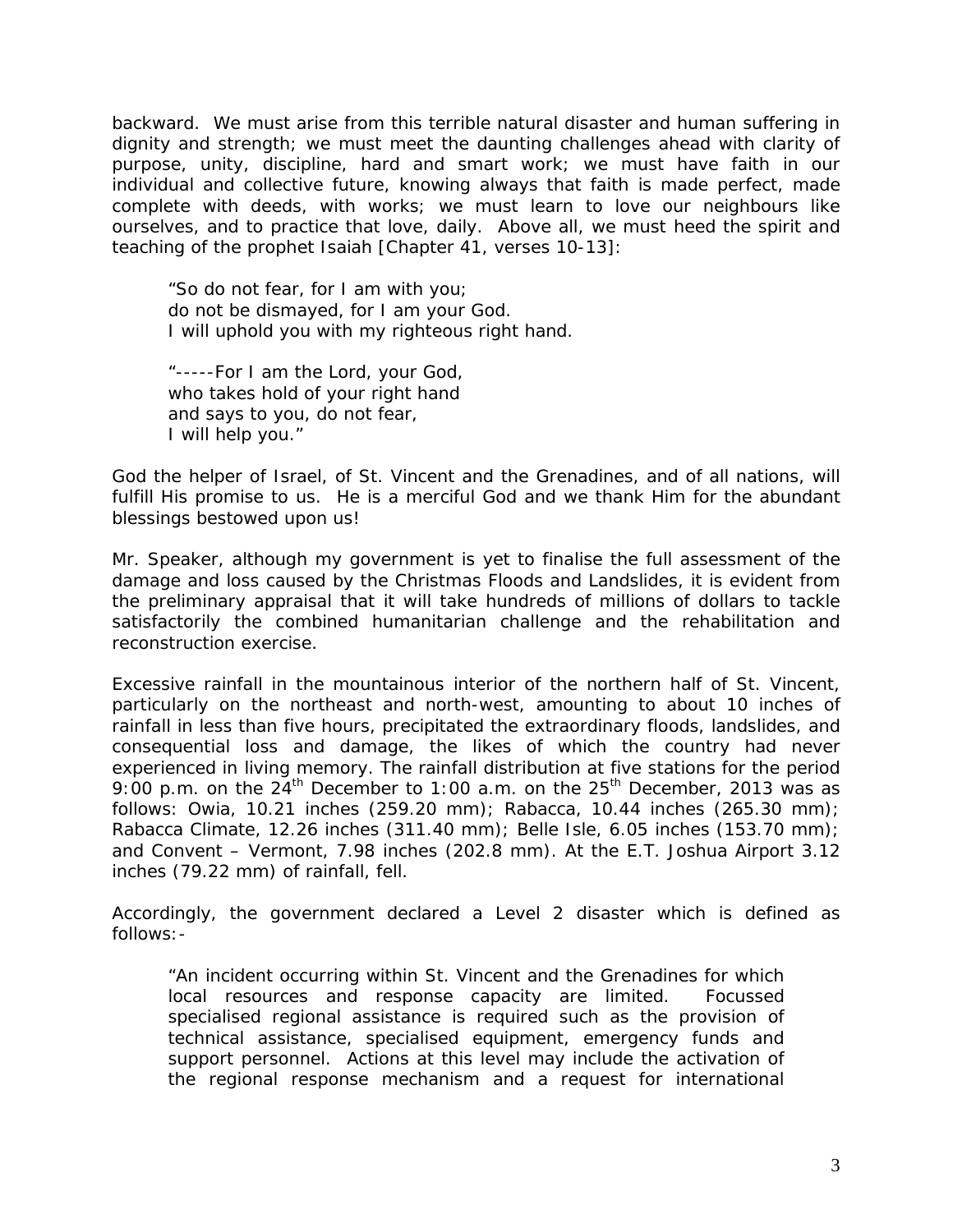*support. A state of emergency/disaster area may or may not be declared."*

A declaration of a "disaster area" was made, too, in respect of geographical locations on the western side of St. Vincent, including the Vermont Valley all the way down to Buccament Bay, Spring Village, Rose Bank, Dark View, Petit Bordel, Chateaubelair, Fitz-Hughes, and Richmond; and on the north-eastern side, including South Rivers, O'Brien's Valley, Dickson, and Spring Village, Georgetown, all the way north, up to Fancy. Over 11,000 persons or over 10 percent of the population of St. Vincent and the Grenadines were directly affected in these disaster areas. By December 31, 2013, over 50,000 persons or roughly 50 percent of the population were still adversely affected by extensive disruption of water supplies. The weather event was clearly a significant one of national proportions; it was neither localised nor merely episodic.

The havoc wrought to the physical infrastructure is huge: 14 bridges destroyed; 14 bridges severely damaged; several miles of secondary roads and feeder roads ravaged, making certain habitable and farming areas impassable; the many rivers overflowed their banks and caused widespread destruction; the forests have been substantially denuded beyond 10 percent of the total forest area; and 662 houses have been damaged or destroyed, some 300 of which, objectively-speaking, require relocation.

Occupants of these houses lost much or all of their belongings including the following items: furniture, stoves, fridges, beds and mattresses, cooking utensils, electrical appliances of one sort or another, laptops and computers, gas bottles, households pets, chickens, and pigs.

In less than five hours of rainfall, floods, and landslides, hundreds of families have been reduced from vulnerability to indigence, and from poverty to a "dirt poor" condition. Large numbers of people have been suffering harsh conditions as a consequence of the natural disaster, although the humanitarian response has eased some of the pain and hardship. The journey to recovery would be long and difficult. Psychological anguish or trauma is evident among the suffering and vulnerable people.

Most painful of all has been the loss of life. Nine persons died and three are still missing. Their names would long be etched in our personal and collective memory; an appropriate memorial must be erected. Their names are required to be here recorded. Dead are:

- $\textcolor{red}{\downarrow}$  Mr. Walsy Nanton, aged 74 of Rose Bank;
- **Ms. Horna Nanton, aged 69 of Rose Bank**;
- $\textcolor{red}{\downarrow}$  Ms. Hazel Baptiste, aged 51 of Rose Bank;
- **Mr. Bernard Nanton, aged 24 of Rose Bank;**
- **Mr. Yowanie Nanton/Bartholomew, aged 18 of Rose Bank;**
- **Mr. Raymond Gonsalves, aged 62 of Manning Village, Byera;**
- **Wr. Desmond Wilson, aged 47 of Vermont;**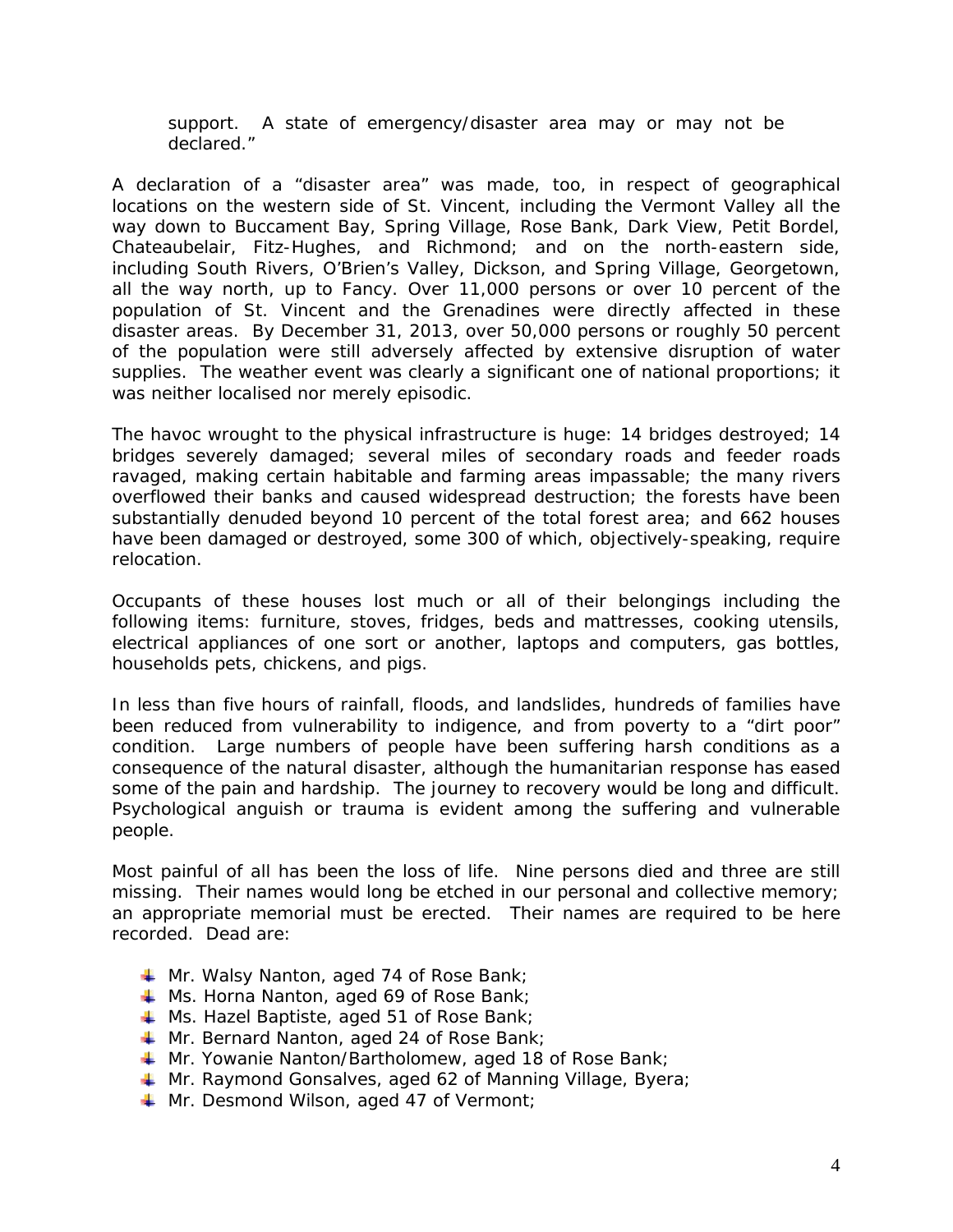- $\textcolor{red}{\downarrow}$  Miss Keslia James, aged 18 of Cane Grove;
- $\textcolor{red}{\downarrow}$  Miss Sharlan Headley, aged 2 of Cane Grove and Canada;

The missing persons are:

- **Wrs. Josel Morgan-Small, aged 27 of Rillan Hill;**
- **Ms. Sheila Edwards, aged 36 of Buccament; and**
- **Ms. Inka Jack, aged 12 of Buccament.**

The preliminary assessment of the damage tells a horrendous story:

- 1. The actual material damage to 662 houses is estimated at \$24.6 million. Assuming that a relocation of 300 of these houses is to be done, the cost to the housing sector would be an estimated \$45 million.
- 2. The clean-up cost to be incurred by BRAGSA, \$5 million.
- 3. Damage and loss to the Milton Cato Memorial Hospital, \$5.5 million.
- 4. Damage and loss to CWSA, \$12.0 million.
- 5. Damage and loss to VINLEC, \$23 million.
- 6. Damage and loss to private sector businesses, outside of agriculture, \$5 million.
- 7. Damage and loss to the agricultural sector, livestock and fisheries, \$8.4 million [over 1,100 farmers].
- 8. Damage and loss to the physical infrastructure [roads, bridges, river defences, two police stations], \$221.1 million.
- 9. Damage and loss to forest, \$24 million.
- 10. Estimated cost of damage and loss to household items, \$7 million.
- 11. Estimated cost of providing relief/humanitarian support to affected families for 6 months, \$2.4 million.

The aggregate cost of the damage and loss, is estimated, preliminarily, at \$330 million. This amounts to over 17 percent of the Gross Domestic Product (GDP) of St. Vincent and the Grenadines. This aggregate number is the preliminary estimate of the Government of St. Vincent and the Grenadines. Experts from the World Bank have provided a preliminary estimate of EC \$291.4 million or over 15 percent of GDP. The World Bank's number underestimates the damage to agriculture by nearly \$5 million, and does not include any damage assessment of the forests. However, the Food and Agriculture Organisation (FAO) estimates damage and loss to the agricultural sector at EC \$8.4 million, and to forestry at EC \$24 million. The Government's estimate is slightly higher than that of the World Bank's in a few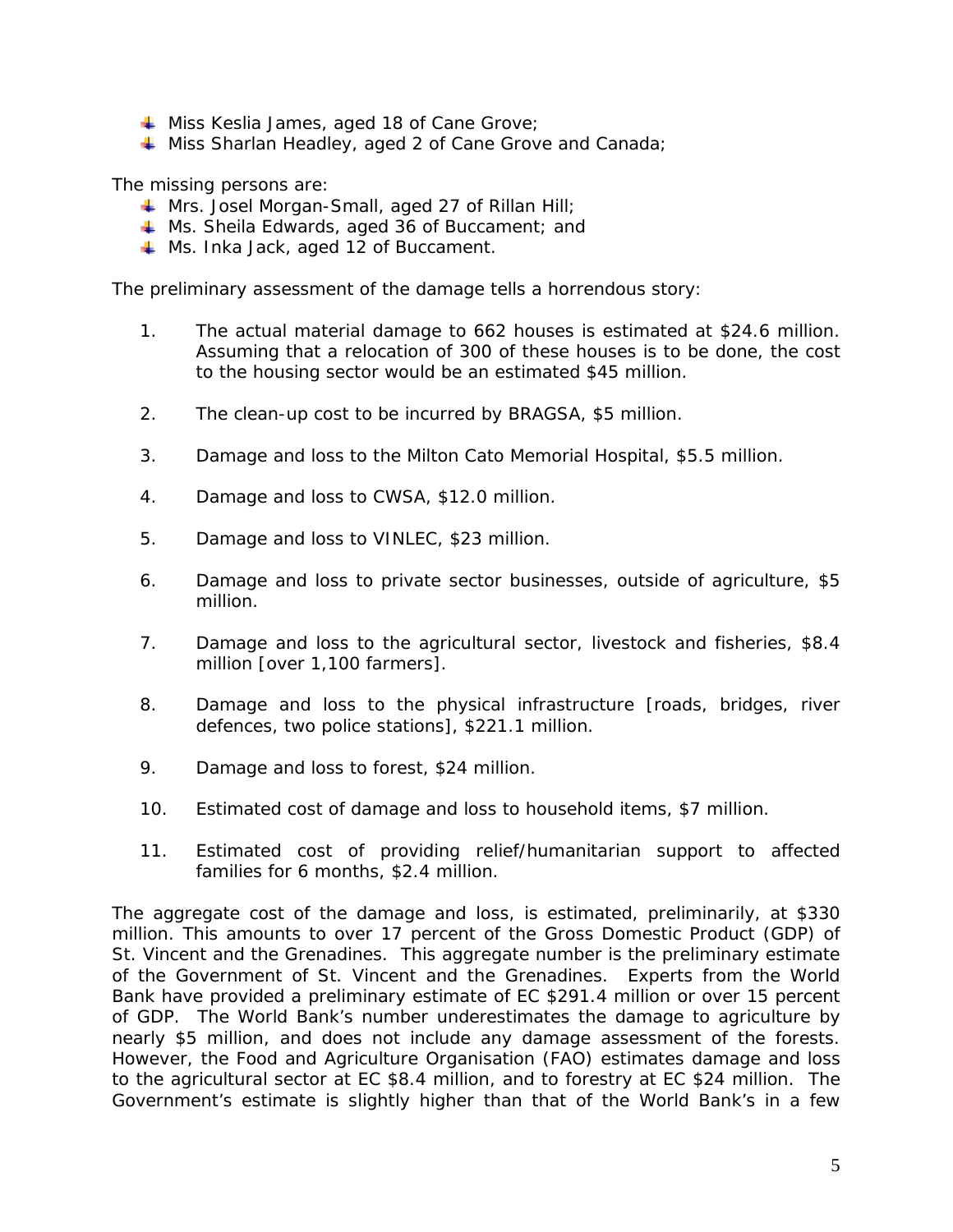areas, but is at one with the Bank on the major areas of infrastructure, housing, health, electricity, water and sewerage. It is a monumental blow to our society and economy; damage and loss of between 15 – 17 percent of GDP is huge and devastating.

The swift and focussed response to the disaster by the government, the state agencies, the private sector, the civil society organisations, the regional and international communities, the Vincentian diaspora overseas, and the resilient people of St. Vincent and the Grenadines as a whole, ensured that the immediate humanitarian/relief challenge did not metamorphose into a humanitarian disaster. A continuing humanitarian challenge exists, but it is being creditably managed. Still, much work remains to be done.

Mr. Speaker, the government has been very active and focussed in providing leadership to the recovery and rehabilitation process. Immediately we have had to address the humanitarian relief challenge and remediation, however makeshift or temporary, of the physical infrastructure. At the same time we have to lay the basis for the very costly medium-term recovery and rehabilitation.

Within days of the natural disaster, the State-owned VINLEC restored electricity to all of St. Vincent. Similarly, several critical facilities such as the E.T. Joshua Airport and the Milton Cato Memorial Hospital (MCMH), which were flooded, were made fully operational swiftly with prompt remedial work. In the case of MCMH, four of its wards, including the pediatric ward, had to be temporarily located. Several pieces of medical equipment at MCMH were damaged and/or destroyed; and the vital CT-Scan Machine, the only one in St. Vincent and the Grenadines, which was rendered inoperable by the floods, is unlikely to be up and running before the end of February, 2014, at the earliest. Other restorative work at the hospital is proceeding apace.

Within three hours of the torrential rains, eight of the eleven water systems of CWSA were put out of commission; extensive restorative work was required. The heroic efforts of the management, staff, and ancillary employees of CWSA ensured the resumption of water supply, in stages, to substantially the entire island by January 04, 2014. Throughout the period of water shortage, the CWSA in conjunction with the Emergency Operating Centre (EOC) of the National Emergency Management Organisation (NEMO), the Ministry of Works, the helicopter service of the Government of Trinidad and Tobago, other governments and external agencies, the private sector, other entities such as the Red Cross and the Mustique Charitable Trust, Churches and caring nationals, assisted with the distribution of water to those communities which were in need.

Meanwhile, NEMO spearheaded the establishment of eight (8) shelters: Five (5) of them at schools, two at Learning Resource Centres, and one at the Academy in Richmond Vale; over 300 persons were initially in the shelters. By January 05, 2014, seven shelters remained open with 225 persons. Another four hundred persons were provided with food packages. By the weekend of January 11, 2014, the shelters in the five schools were closed and the occupants housed in Learning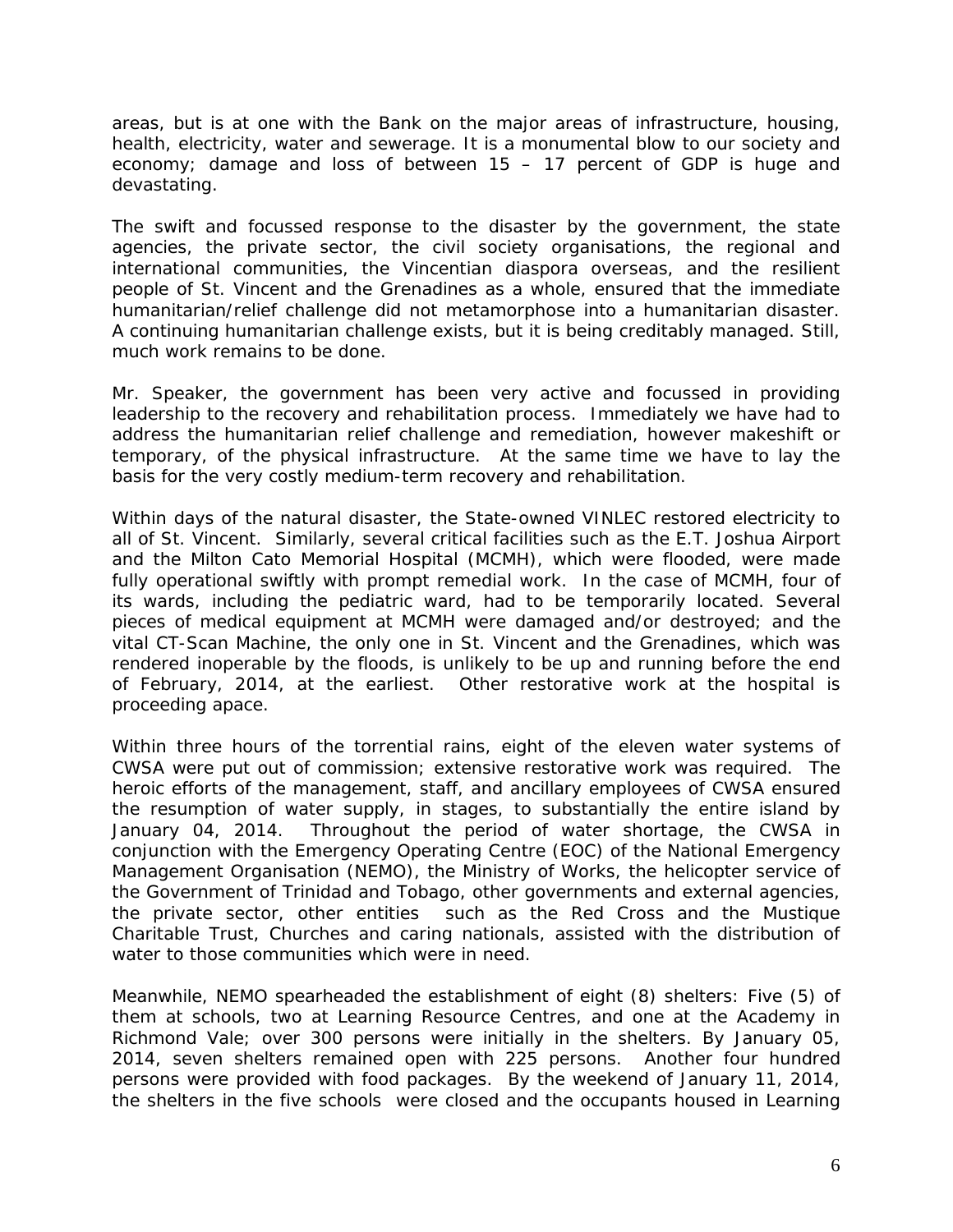Resource Centres or Community Centres, in houses rented by the government, or in dwelling-places of families or friends. Five shelters currently are in operation with 175 occupants. All schools reopened for instruction, one week late, on January 13, 2014. Affected persons in the communities are being provided with on-going relief through NEMO and other governmental and non-governmental agencies.

At the same time, the Ministry of Health has been carrying out a programme of psychological and social counseling of the affected persons with professional health personnel and the counselors employed in the educational system. While we attend to the individual and community material needs of affected persons, it is important to provide support services of psychological and social counseling and guidance to them.

Immediate material help to assist in meeting the humanitarian relief challenge came from governments, institutions, and agencies regionally and internationally. We are most grateful. The response, particularly from regional governments and institutions, gives life and meaning to our Caribbean Community.

The government of St. Vincent and the Grenadines is mobilising resources, financial and technical, for the grand rehabilitation and recovery project. To this end, we have been in contact with the governments of several traditional and nontraditional allies. Importantly, too, my government has been engaged in relevant dialogue on rehabilitation and recovery with the local financial institutions and contractors from St. Vincent and the Grenadines and the region, the World Bank, the European Union, the Caribbean Development Bank, the ALBA-Petro Caribe nexus, UNDP, the OAS, ECLAC, PAHO, ILO, the OECS and CARICOM. More details on these contacts, dialogues, and mobilised resources will be available at the time of the presentation of Supplementary Estimates and the Supplementary Appropriation Bill.

Mr. Speaker, even in these early days of recovery and reconstruction, beyond the relief or humanitarian effort, it is evident that a priority list of actions must include:

- 1. Repairing the damaged houses, rebuilding those which were completely destroyed, and relocating those houses which are in imminent danger.
- 2. Providing stoves, fridges, and mattresses, which were damaged or destroyed, to the persons who have been affected.
- 3. Completing the cleaning up by BRAGSA.
- 4. Rebuilding, with urgency, destroyed or damaged bridges, including those at: Caratal, Miss Jane, Belle Vue, Caro Point Ford (Sandy Bay), God-Savethe-Queen Bridge (Overland), London Bridge, Bottom Town Bridge<br>(Owia), O'Brien's Valley, Vermont, Dark View, Top Sharpes (Owia), O'Brien's Valley, Vermont, Dark View, Top Sharpes (Chateaubelair), Kakarta (FitzHughes). Temporary Bailey Bridges have to be installed at several of these and at other locations.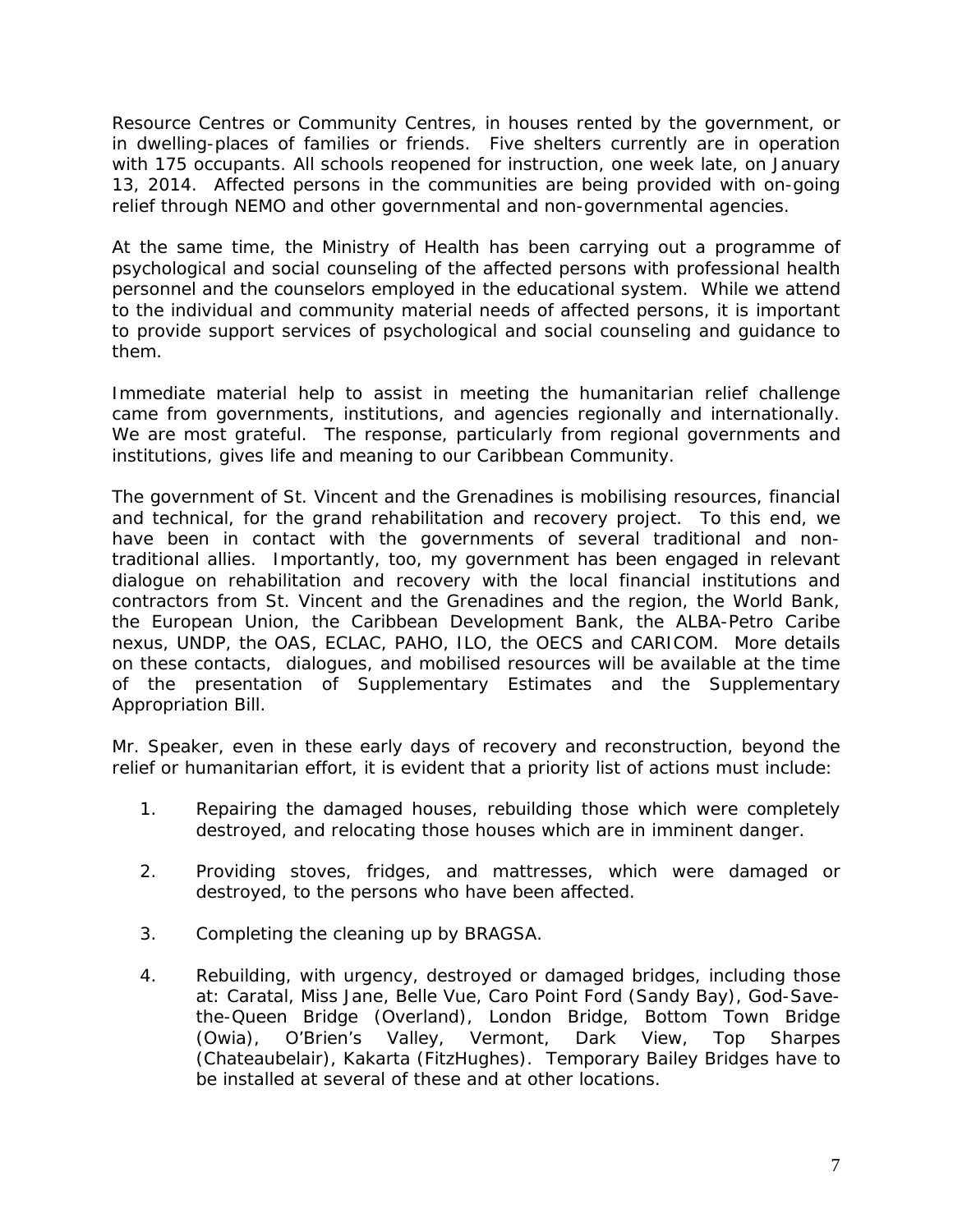- 5. Engaging immediately with restorative work as follows, among others: Buccament-Vermont River Defence, River Defence in Spring, River Defence at the Teviot-Zenga Rivers, River Defence and the Playing Field Wall at Sandy Bay, River Training in Fancy, Slope Protection at Belle Isle and Dark View, and River Defence at South Rivers.
- 6. Promptly reviewing for speedy corrective action pre-existing projects such as Mt. Young Bridge, the Congo Valley Road and Bridges, and Perseverance Road and Bridges.
- 7. Immediate grading and basic restorative work on several miles of feeder roads particularly in North Windward, North Central Windward, South Leeward, and North Leeward.
- 8. Prompt basic restoration of village and secondary roads in all affected areas.
- 9. Addressing immediately the rebuilding of the agriculture and livestock sub-sectors in the affected areas.
- 10. Initiating measures for reforestation and curbing the irresponsible behaviour of forest users.
- 11. Moving swiftly to restore the damage and loss at the Milton Cato Memorial Hospital (MCMH), the Central Water and Sewerage Authority (CWSA), and the St. Vincent Electricity Services (VINLEC).
- 12. Assisting the damaged private sector businesses in their rebuilding.

Mr. Speaker, nearly 80 percent of the damage and loss occasioned by the storm are in the physical infrastructure (Roads and Bridges: EC \$222.1 million; VINLEC: \$23 million; CWSA: \$12 million). Additionally, damage and loss to Housing is \$24.6 million; and \$24 million to Forestry. Clearly, the recovery and reconstruction programme has to be phased. In this regard, the various Ministries are at work in planning the work programme for implementation over time. The Chief Engineer, for example, has already provided me with a preliminary list of "MUST DO" projects immediately, and his Office is addressing the scheduling of the medium-term reconstruction. And then, there is the critical issue of mobilising the financing for all of this, in addition to the necessary on-going capital projects and normal government operations. More on the financing of the reconstruction would be addressed when I return to this Honourable House within six or so weeks with Supplementary Estimates and a Supplementary Appropriation Bill.

Mr. Speaker, a normal rule-of-thumb is that between 10 – 15 percent of the estimated damage and loss is required immediately to commence the rehabilitation and recovery, beyond the humanitarian relief. Accordingly, I am immediately mobilising, at least, between EC \$35 and \$50 million in new monies. Thus far, I have assembled over \$30 million, including some \$10.5 million in credit for building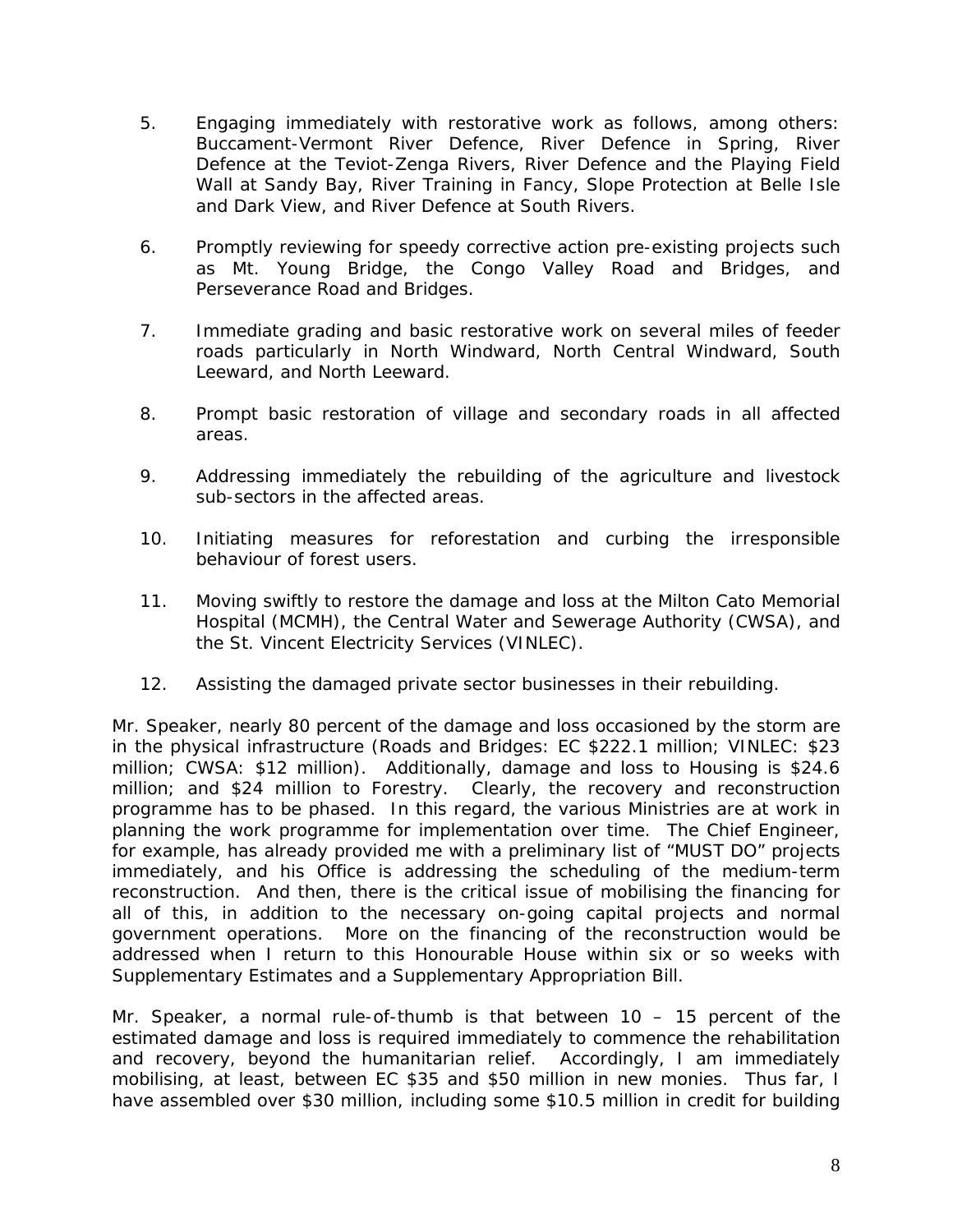materials. I am confident that my government will be able to access the resources immediately required. On the medium-term reconstruction, my government is already exploring avenues for financing. The presentation by the World Bank team of experts of their preliminary "damage and loss" assessment, which I accept for this purpose, to the representatives of several governments last Friday (January 17, 2014) in Barbados is an important staging-post in what would be a challenging exercise.

Mr. Speaker, it is being proposed that sometime within the next three months, an International Donors' Conference be held to receive pledges for the rehabilitation and recovery processes in the countries affected by the Christmas disasters, namely, Dominica, St. Lucia, and St. Vincent and the Grenadines. The Chairman of the OECS, Prime Minister Spencer of Antigua and Barbuda is leading this quest with the support of the OECS and CARICOM Secretariat. The assessments by the respective governments of these three affected countries and the reports by the World Bank, the FAO, and ECLAC would provide background material and context for the Conference.

Mr. Speaker, this Budget address seeks to lift the level of discourse on our nation's socio-economic condition in the extant circumstances by placing the macroeconomic options before us, and setting out an appropriate strategic path. Accordingly, I turn first to the general and specific issues and considerations arising from our recent economic history and which underpin the broad strategic thrust and relevant details of the Appropriation Bill 2014 emerging from the Approved Estimates for 2014, in our quest to fortify the country's socio-economic base.

# **SUMMARY OF SOME RELEVANT SOCIO-ECONOMIC ISSUES: 2001 – 2014**

Mr. Speaker, Honourable Members. This is my 13<sup>th</sup> consecutive Budget Speech as Minister of Finance. When the Unity Labour Party (ULP) was elected to Office on March 28, 2001, we inherited an economy, polity, and society in severe distress; an administrative apparatus in shambles; and an awful international image.

The details of the economic, social, and political distress are a matter of record and have been documented elsewhere by objective observers, and do not require repetition here. But they are of relevance in grasping the journey my administration has had to travel in cleaning up the mess we met and in moving our country forward, in progress.

Mr. Speaker, the broad economic history of the last three decades would show that moderate-to-robust economic growth of the 1980s had given way after 1992, the last year of unrestrained market preferences in Britain for our bananas, to a condition of low-to-below-moderate economic growth in the 1990s. Economists speak of the "secular stagnation" which had gripped an economy like St. Vincent and the Grenadines. Increasingly, the economy was becoming more dominated by services, including tourism services, but the vital personnel, educational, social and infrastructural development were not being addressed sufficiently, or at all, to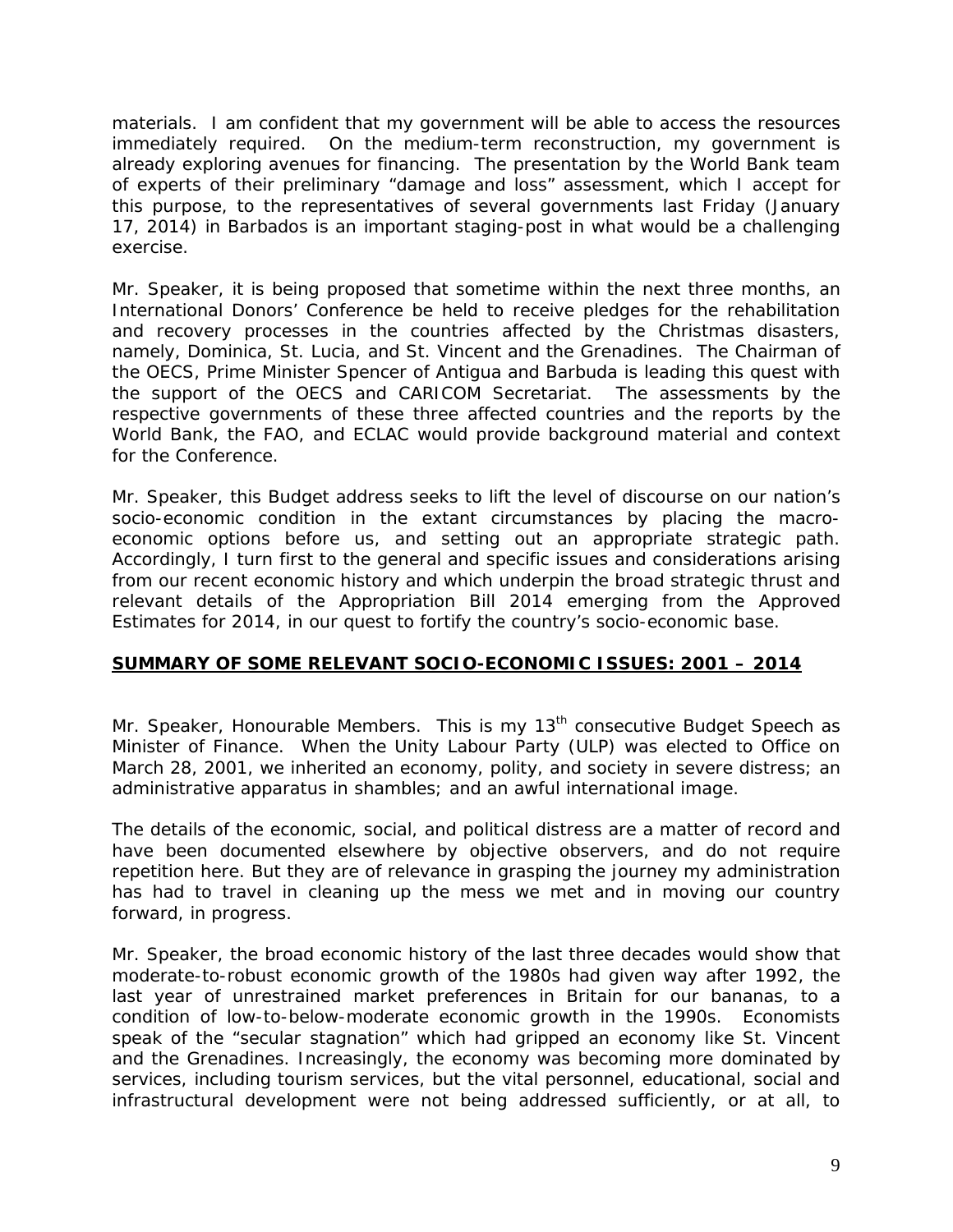accompany and underpin the alterations in the economy itself. For example, an appropriate impetus for education and training was lacking. Further, there was no forward movement to build an international airport at Argyle or a jet airport in Canouan to accelerate tourist arrivals. Moreover, the legal and institutional framework for a sustainable development in international financial services consistent with global best practices was not in place and was not seriously contemplated. Other vital areas of a modern, post-colonial economy, nationally, in a competitive regional and global economic setting were woefully neglected.

Mr. Speaker, very early, the ULP administration moved away from the policy limitations of the preceding 17 years and adopted a sustainable, people-oriented path to development. Steady, moderate economic growth, with some upward spikes, marked the 2001 – 2007 period, inclusive. The period 2008 – 2013 experienced negative or low economic growth rates as a consequence of a bundle of external factors. Still, St. Vincent and the Grenadines has held things together and has made solid progress on a number of indicators reflecting improvements in the condition of life and infrastructural development.

Mr. Speaker, the economy of St. Vincent and the Grenadines has been battered over the past five years by a combination of externally-sourced factors or circumstances, including: the global economic downturn from September 2008, and continuing; the on-going elevated oil prices; a string of natural disasters manifesting deleterious climate change, globally; the virtually complete removal of market preferences in the United Kingdom for our principal export commodity, bananas; and the meltdown of two regional insurance giants, CLICO and BAICO with liabilities for St. Vincent and the Grenadines amounting to 16 percent of Gross Domestic Product (GDP). These exogenous shocks have occurred in a context of a small, structurally-dependent, heavily-indebted, resource-challenged, vulnerable, open economy which is St. Vincent and the Grenadines, and against the backdrop of weak, under-capitalised indigenous banks and other financial institutions regionally in the Eastern Caribbean Currency Union (ECCU).

An economy with a weak or limited internal demand like St. Vincent and the Grenadines is by definition vulnerable and is, by itself, incapable of generating selfsustaining growth. Accordingly, economic growth and development depend on its capacity to produce goods and services competitively not only for consumers at home, but importantly for those who reside overseas or who come to St. Vincent and the Grenadines as visitors/tourists.

The productive capacity and the volume of the production of goods and services in the economy of St. Vincent and the Grenadines are substantially a function of the extent of the mobilisation of domestic resources (land, labour, capital, management) and external supports (capital, technical and managerial skills) in a requisite enabling environment, in the context of viable, sustainable consumer markets. The efficacy of the governance arrangements, the quality of the physical and socio-cultural infrastructure, and the array of appropriate public policies facilitate the creation of the environment for optimal living and production. Education and training are vital in the development of a quality and adaptable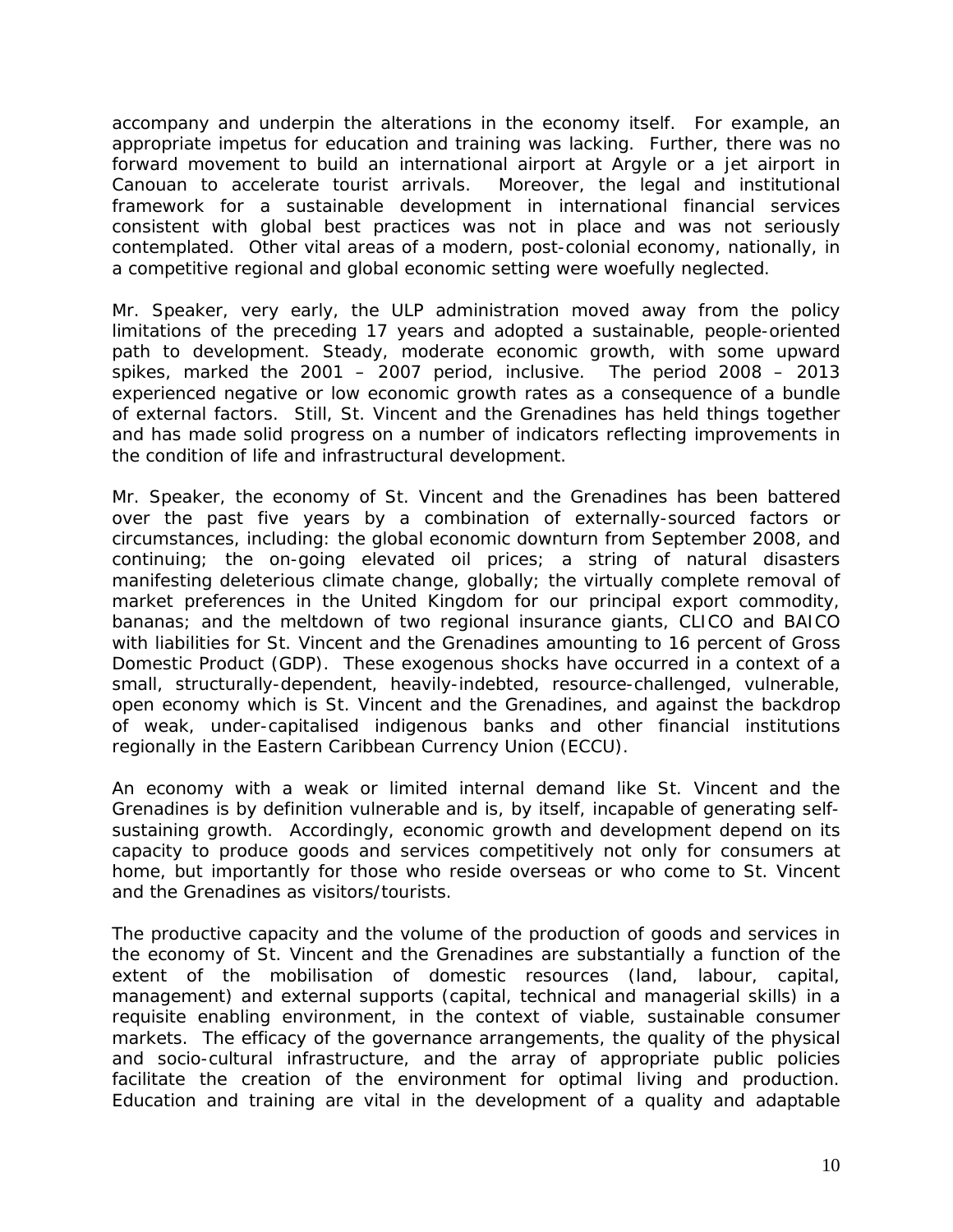labour force, including management. A sound, competitive financial system, domestically, but with external linkages, is required for the mobilisation of financial resources. Foreign direct investment, grants and soft loans to the government, and remittances from our diaspora overseas, are the critical levers for externallysourced public and private investment. The development and modernisation of the physical and socio-cultural infrastructure (airports and air transport, seaports and sea transport, roads, telecommunications, electricity, water, housing, solid waste disposal, health and social security, sports, culture and entertainment, religious worship) to a sufficient level, are essential to the enterprise of modern life and production.

The ULP government's public policies and their implementation have been directed to all of these essentials and more. They constitute the central features of the government's praxis. But behind these seemingly lifeless categories are real fleshand-blood people who daily give expression to life, production, and consumption. The people and their manifold interactions and inter-connections make up the fascinating study of political economy, which includes, but goes beyond the important, yet narrow, confines of the fiscal issues.

At the level of the central government, certain significant consequences flowed from initiatives taken to reorient our economy and society onto a more balanced developmental path. Both recurrent and capital spending increased substantially over the past 13 years; even after discounting the 2014 expenditure numbers by one-third to take account of inflation, central government spending is much higher now than in 2001.

Among the results of our policies in vital spheres of government, include:

- 1. An increase in the number of public servants by almost one-third, from approximately 5,000 to roughly 6,300. The increase was most marked in the areas of education, health, and national security.
- 2. A sharp rise in salaries occasioned by annual increments, pay increases, bonuses, and an extensive reclassification exercise. These increases, cumulatively, went way beyond, at least by one-third, the inflation rate for the period 2001 to 2013, inclusive.
- 3. In 2001, wages and salaries amounted to EC \$142.4 million, and the sum of EC \$14.6 million was allocated for Pensions and NIS; in 2014, the approved Estimates for wages and salaries is almost double the 2001 figure and stands now at EC \$271.42 million. The 2014 figure for Pensions and NIS The 2014 figure for Pensions and NIS contributions is EC \$52.3 million, nearly thrice the 2001 figure. These 2014 numbers under-estimate the full extent of these increases since in 2014, employees who were on the central government's payroll in 2001 are now in new statutory entities such as the St. Vincent and the Grenadines Community College, BRAGSA, St. Vincent and the Grenadines Tourism Authority, National Parks, Rivers and Beaches Authority, and the St. Vincent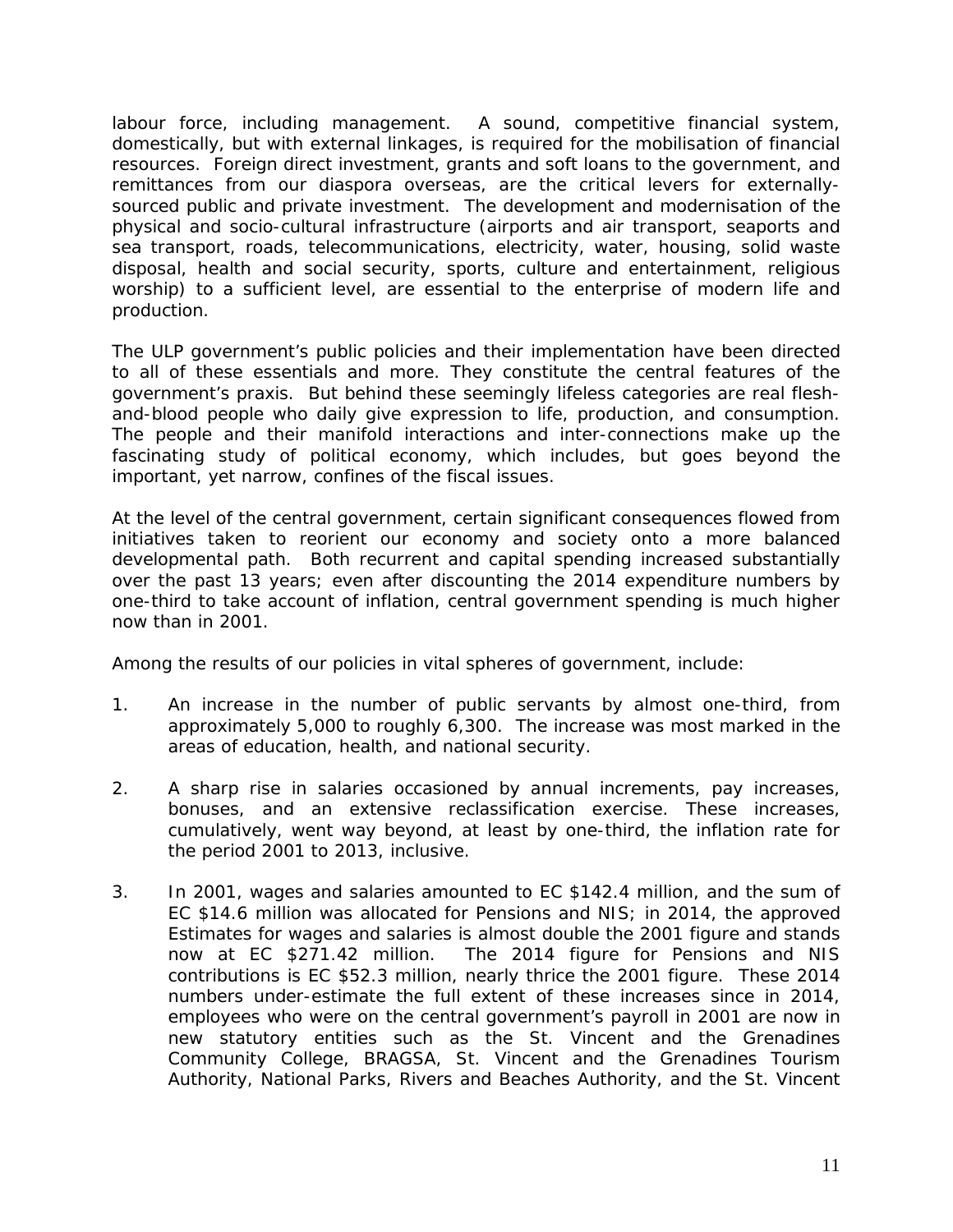and the Grenadines Standards Bureau; they are now accounted for separately.

- 4. Several notable recurrent programmes have expanded markedly, including the following:
	- (i) Social Welfare, including Public Assistance in 2001 amounted to just under EC \$10 million; in 2014, the budgeted sum is in excess of EC \$25 million;
	- (ii) Recurrent spending on educational programmes through the Ministry of Education amounted to EC \$55.6 million in 2001; in 2014, the comparable figure is EC \$112.78 million, twice the 2001 spending. Additionally in 2014, expenditure on tertiary education is in excess of EC \$14 million, nearly three times the figure in 2001.
	- (iii) Recurrent spending on the Police, Fire, and Coastguard Services in 2001 amounted to EC \$24.93 million; in 2014, the comparable figure is EC \$41.2 million.
	- (iv) Recurrent spending on Health and the Environment amounted to EC \$38.32 million; in 2014, the comparable figure is EC \$63.3 million.
- 5. New recurrent programmes after 2001 include the following with their 2014 budgetary allocations:

| (i)           | Youth Empowerment Service<br>(YES) Programme                                               | ÷             | EC\$3 mn    |
|---------------|--------------------------------------------------------------------------------------------|---------------|-------------|
| (ii)<br>(iii) | Home Help for the Elderly<br>Transport Subsidy for School<br>Children                      | $\mathcal{L}$ | EC\$1 mn    |
|               |                                                                                            | $\cdot$       | EC\$0.84 mn |
| (iv)          | Duty-free concessions annually<br>on Christmas Barrels                                     | ÷             | EC\$2 mn    |
| (v)<br>(vi)   | Revolving Farmers' Support Fund<br><b>Special Housing Material Support</b><br>For the Poor | $\cdot$ :     | EC\$6mn     |
|               |                                                                                            |               | EC\$2mn     |
| (vii)         | Support for Employment and<br>Training for Post-Secondary<br>and University Graduates      |               | EC\$1.5m    |
| (viii)        | Establishment of diplomatic<br>Missions in Havana and Caracas                              |               |             |
|               | and Consular Office in New York                                                            |               | EC\$3.2mn   |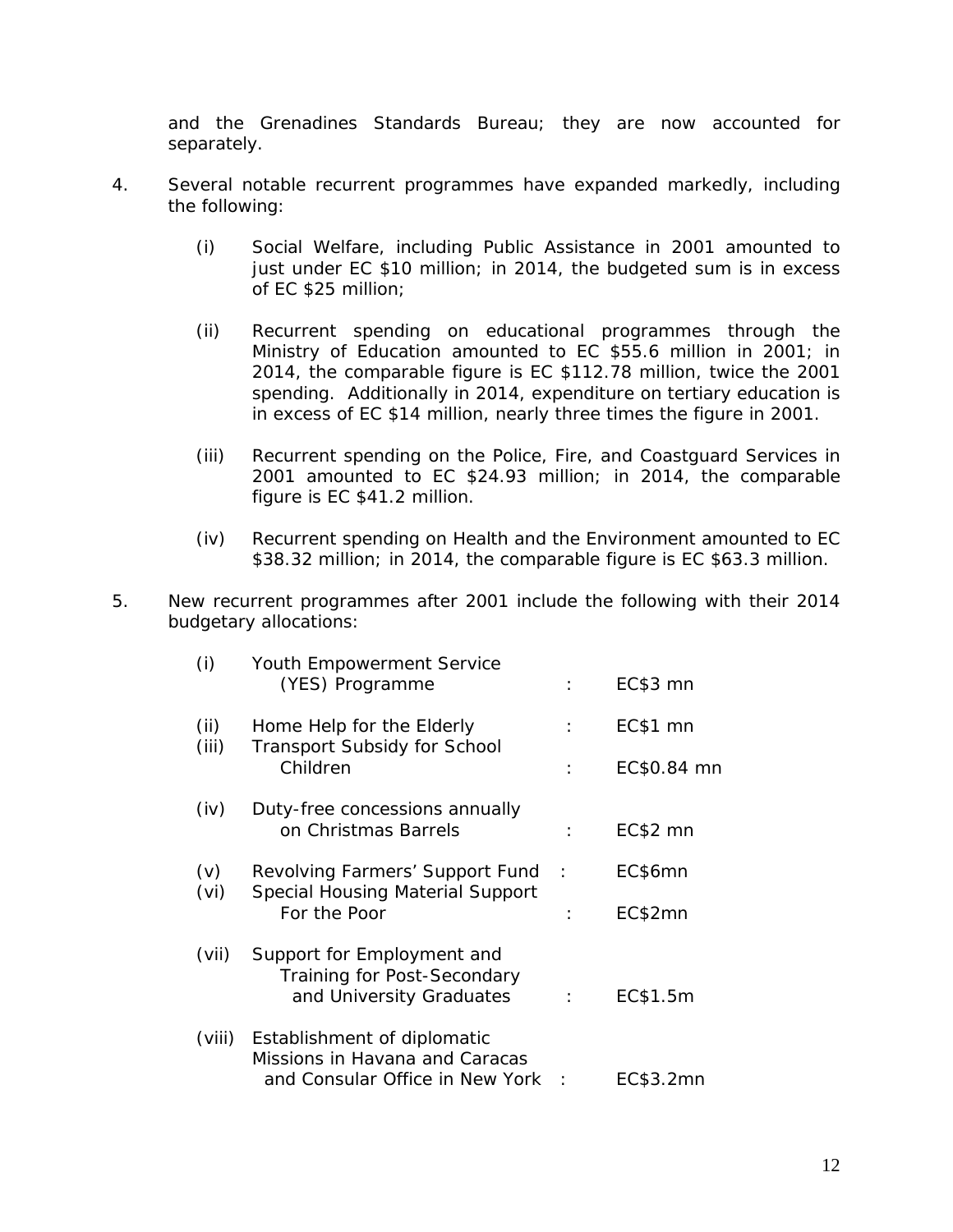| (ix)  | Establishment of NEMO                   | EC\$0.7mn  |
|-------|-----------------------------------------|------------|
| (x)   | Adult and Continuing Education          | EC\$2.4mn  |
| (xi)  | Pre-Primary Education                   | EC\$1.49mn |
| (xii) | Maritime Administration                 | EC\$0.32mn |
|       | (xiii) Energy Unit                      | EC\$0.31mn |
|       | (xiv) Regional Integration and Diaspora |            |
|       | l Init                                  | EC\$0.26mn |

- 6. The implementation of a huge public sector investment programme in the areas of roads and bridges, airport development, education, health, national security, water and electricity, housing and lands, air transport, disaster management, tourism and agriculture, public administration, sports and recreation, community and social development.
- 7. The reformation of the tax system to engender fairness and equity, a reduction of the tax burden, efficiency in tax administration, and the facilitation of socio-economic development.

In the light of all this, a reflection on some central fiscal issues is required.

# **SOME CRITICAL ISSUES OF FISCAL POLICY**

Mr. Speaker, in my speech in this Honourable House on the occasion of the presentation of the 2013 Budget, I drew attention to the fact that the economy of St. Vincent and the Grenadines is "sui generis" \_\_\_ of its own kind; unique. Accordingly, I laid out a series of practical issues for policy consideration. Among other things, I addressed critically the oft-repeated, general advice of the IMF for "*emerging markets and developing countries"* to embark upon the policies of fiscal tightening and monetary easing in the context of downside risks and global economic uncertainty, insofar as the small, vulnerable, open economies of the ECCU are concerned.

I insist that this general advice from global financial institutions must always pass the tests of relevance, appropriateness, and a correct reading of our region's economic history, for us to embrace it. I repeat: the small, open, dependent island economies in the ECCU are "sui generis". Analysis and prescription must recognise this; and we must have the intellectual rigour and confidence to say so.

Accordingly, a correct fiscal policy in the current domestic and external circumstances has, as I stated in my Budget Address, "to be creatively sculptured without unbalancing the overall economy and weakening internal demand. A correct fiscal policy balance has to be struck between the requirement of permissible fiscal buffers over time, and the need to stimulate further the economy."

Mr. Speaker, over the almost thirteen years of this ULP government, there has been extensive assessments of our fiscal policy. In the period 2001 to 2008, inclusive, prior to the global economic meltdown, the discussions centred on the efficacy of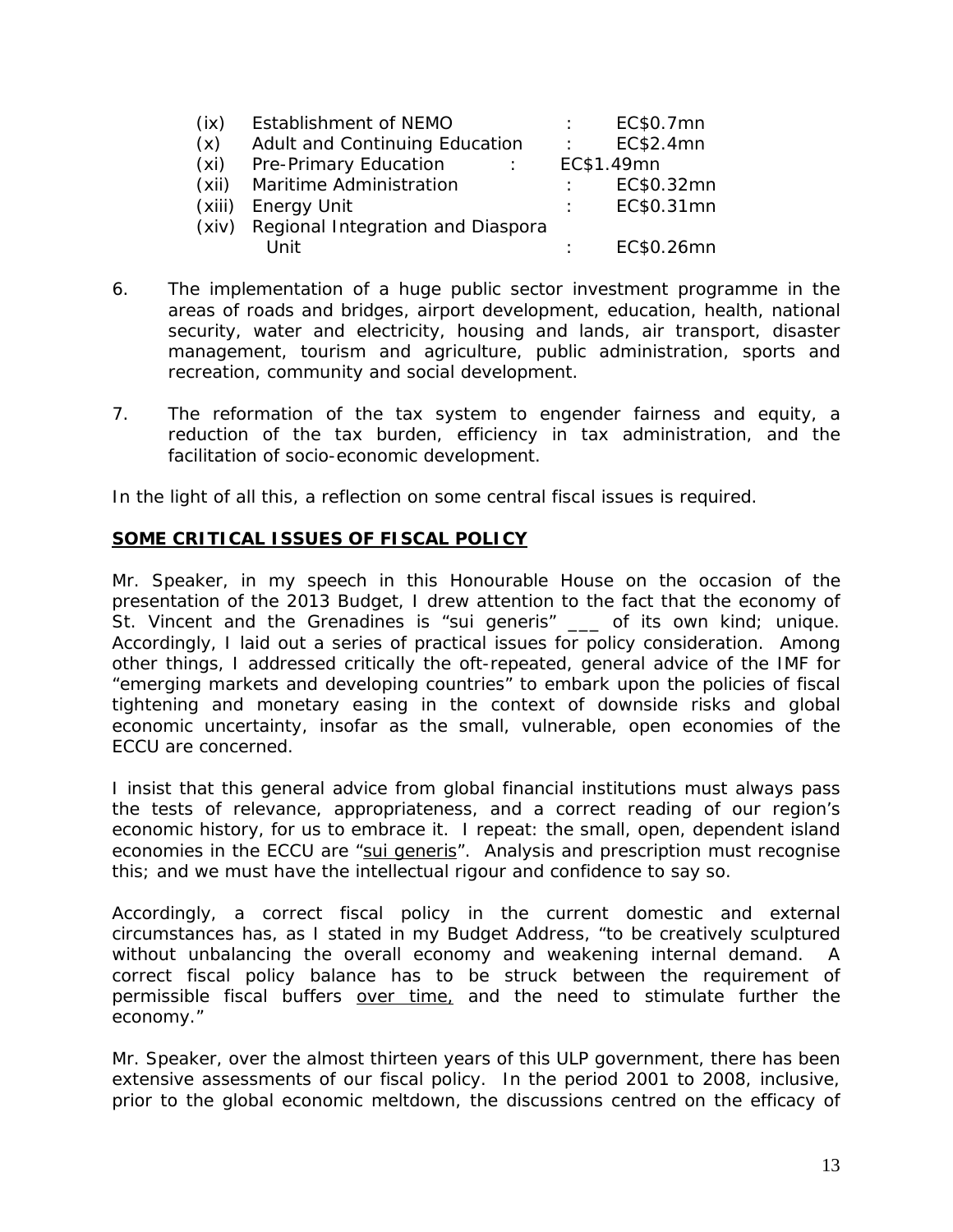my government's counter-cyclical fiscal policy which contained two central elements: an increase in public spending (recurrent and capital), and a reduction of corporate and personal income taxes to enhance private consumption and investment. Such a policy option was justified in the extant circumstances so as to enhance the quality of life and create wealth and employment

My government acknowledged that a counter-cyclical fiscal policy was only sustainable for a relatively short period of time. Accordingly, by 2006, a tapering off of the recurrent expenditure increases was in place, save and except, for the significant salary increases for public servants (including teachers, police officers, and medical/nursing personnel) due especially to the implementation of a "Reclassification Exercise in the Public Service" in 2007. On the capital side, there was focussed, necessary, developmental expenditure.

In July 2008, oil prices skyrocketed internationally to US \$147.50 per barrel; and in September 2008, Lehman Brothers collapsed giving rise to a financial crisis which metamorphosed quickly into a horrendous global economic depression, the worst for almost 100 years. On August 13, 2008, my government commenced the planned construction of the Argyle International Airport, an absolute economic necessity, and the largest capital project ever in St. Vincent and the Grenadines, estimated to cost roughly US \$265 million, or some EC \$700 million.

Globally, after 2008, the fiscal response oscillated between "austerity" and "stimulus". In St. Vincent and the Grenadines, we considered "austerity" to be counter-productive; instead we fashioned some fiscal space for a measured "stimulus" package. So, to suit the specific, unique circumstances of our country's economy and fiscal condition, we advanced the fiscal framework of "prudence and enterprise". "Prudence" on all fronts especially on recurrent expenditure, but focussed enterprising fiscal activity through the targeted capital spending of the central government and the capital budgets of state enterprises such as VINLEC, CWSA, National Properties Limited, National Lotteries Authority, Petro Caribe, and the International Airport Development Company. At the same time, vital reforms were introduced in tax administration so as to enhance tax collection without increasing the rate of taxation.

In my Budget Addresses from 2009 onwards, my government made it plain that it will not succumb to an ill-advised "austerity" advocated by some locally, regionally, and internationally. I have listened to their mantra of severe cut-backs in recurrent spending and of tax increases. In St. Vincent and the Grenadines their "austere" expenditure cuts would undoubtedly include a socially indigestible menu: Abolishing the YES Programme and the Home-Help-For-The-Elderly Programme; cutting public assistance; removing the payment of annual increments to public servants; cutting sharply the allocations to goods and services, materials and supplies, including medical supplies; laying-off workers and public servants; cutting subventions to the St. Vincent and the Grenadines Community College, some other public enterprises, and the University of the West Indies; slashing payments to students of the School of Nursing and grants to University students; removing duty-free concessions on Christmas barrels and to religious institutions; cutting back on special employment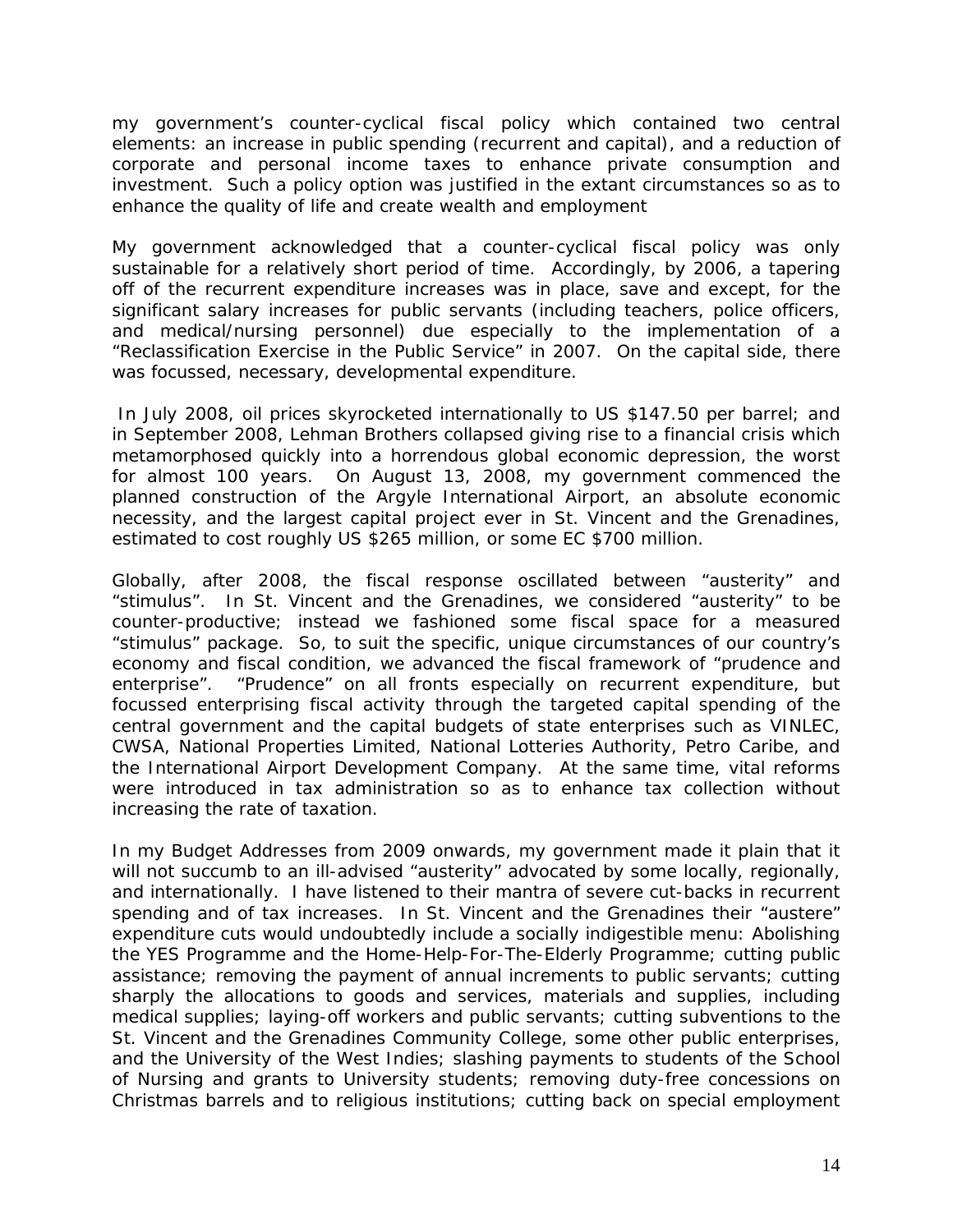for road cleaning; rolling back the housing and land distribution programme for lowincome and poor persons; shelving implementation of the Support for Employment and Training Programme for College and University graduates; and delaying the implementation of the Farmers' Support Programme. From these aggregate cutbacks at least EC \$65 million could be "saved". But my government will not take that route in slashing spending in this "austere" way.

The advocates of fiscal austerity also recommend tax increases, including on VAT, which they suggest could yield at least EC \$20 - \$30 million in additional revenues. But my government will avoid that kind of austere action. I await with great interest the recommendations of those in this Honourable House who clamour for "austerity", a "balanced" budget, and a "surplus" on the current account at a time of continuing global and regional economic uncertainty and downside risks, and low growth in the domestic economy.

"Prudence" is to be distinguished from "austerity". Prudence means careful spending; it demands sensible expenditure controls; it calls for the elimination of waste, and an efficiency in expenditure. It summons a fair and efficient system of taxation and its administration. Austerity, on the other hand, means a harsh application of spending cuts and the avoidance of necessary and desirable expenditure; and an increase in the tax burden. Prudence, when coupled with enterprise, leads to economic growth; austerity presages continued low-growth and socio-economic hardship, particularly in the current global and regional economic circumstances.

Whatever the applicability of this austerity thesis elsewhere, it holds no resonance in an economy like that of St. Vincent and the Grenadines. First, it must surely be realised that most of government's borrowings are external to St. Vincent and the Grenadines by way of soft-loans from international entities such as the World Bank, the Caribbean Development Bank, the ALBA Bank, the Petro Caribe, and friendly countries such as Taiwan and Venezuela. Thus, the theses of the government "sucking up" capital and "crowding out" private investment have limited validity. Indeed, there is an excess of liquidity in the domestic commercial banking system. Secondly, the domestic private sector, generally, loses confidence when the government refrains from spending, not when it ramps up public spending. Further, and most importantly, the restoration or achievement of competitiveness has less to do with a deflation occasioned by a home-grown austerity and more to do with other internal factors (cost of investment monies, labour and managerial efficiencies, the extent of the "business friendliness" of public administration, and so forth) and a set of exogenous economic/financial variables.

It is axiomatic that prudence, efficiency, effectiveness, and accountability in public finance are most desirable. Sustainable debt management is obviously a critical factor in the overall management of public finances. Further, all things being equal, it is preferable to run a surplus on the current account, or indeed on the overall account (recurrent and capital), than to run deficits. But in an economy such as St. Vincent and the Grenadines, and in the current global and regional economic context, all things are not equal. Accordingly, fiscal prudence, reasonable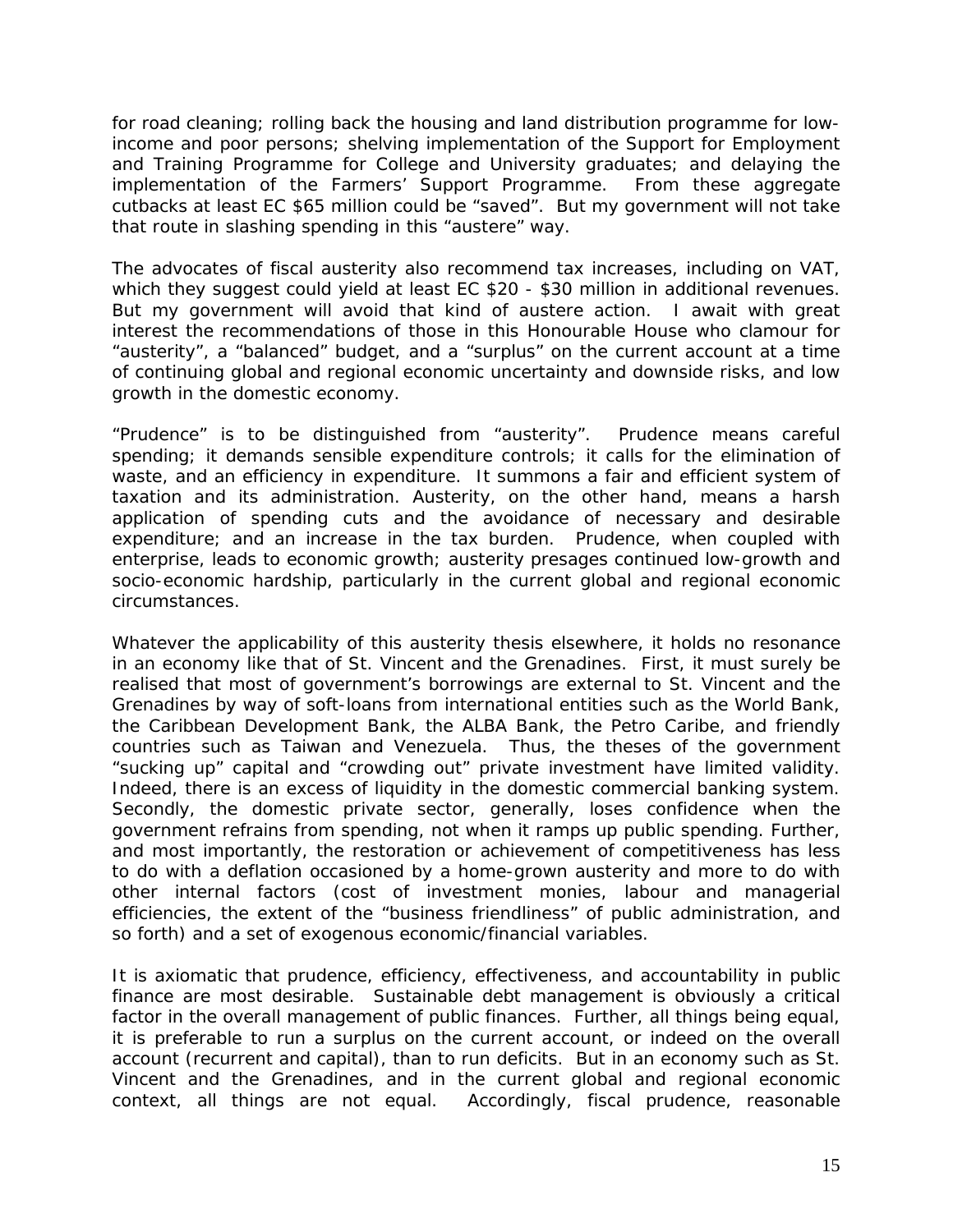enterprising risks, and manageable public debts are an admixture worth pursuing to engender economic growth, create wealth and jobs, and strengthen the social safety net. Thus, to those who query: "What's wrong with austerity?" I answer emphatically: Austerity is a dangerous idea because it does not and cannot work in a socio-economic milieu like St. Vincent and the Grenadines. Austerity may balance the books, but it will certainly unbalance the country.

## **THE ECONOMY AND ITS STRATEGIC PATH**

Mr. Speaker, Honourable Members, it is important for us to remember that the economy is much more than what the government does in the fiscal sphere, vital though that is. Workers, farmers, managers, bankers, hoteliers, manufacturers, the electricity provider, and telecommunications companies, and assorted producers of one kind or another, produce and trade in goods and services. Domestic and foreign investors start up business enterprises to create wealth and jobs, and provide taxes. It is evident that, by far, the bulk of the volume and value of the goods and services produced in St. Vincent and the Grenadines is aggregated, cumulatively, by, and through, the private sector, even though the single largest employer of labour and the single largest investor is the public sector.

So, the state sector looms large in the economy, but the growth engine is located, collectively, primarily in the private sector. The cooperative economic sector completes the triad which works in a harmonious whole across the range of economic activities. The small size of the domestic economy and its integration, in a dependent position, into the global economy, conspire to elevate the critical importance for us of that global economy, foreign direct investment, external trade in goods and services, and the political economy of state-to-state relations.

Despite all the challenges to the economy of St. Vincent and the Grenadines in the post-2008 global economic slow-down, and continuing, we have been able to withstand its worst effects compared to some other small-island economies, including in the Caribbean. Several reasons account for this: First, significant population centres are located in areas which produce agricultural commodities and fish; thus, food for sustainable living poses much less a problem than in some other island economies. Secondly, out of an active labour force of roughly 45,000, some one-fifth (10,000) is employed in the public sector. Thirdly, three important entities employ a significant number of persons: the Mustique Company and the Canouan Development projects, 1,000 employees each; and the Cruise Ships, especially the Royal Caribbean Cruise Line, employ about 2,500 on them. Thus, these three private employment sources and the state sector employ some onethird of the active labour force; the nature of these four sets of enterprises means that they have, thus far, been able to withstand the worst employment effects of the global economic crisis. Fourthly, significant investment in Canouan, at Buccament, and in the state sectors (central government and public enterprises) has kept investment at reasonable levels. At the same time other foreign and domestic investors have contributed admirably. Fifthly, there has been little or no fall off in remittances from aboard which account for around 7 percent of GDP. Sixthly, significant capital inflows to the public sector have occurred through grants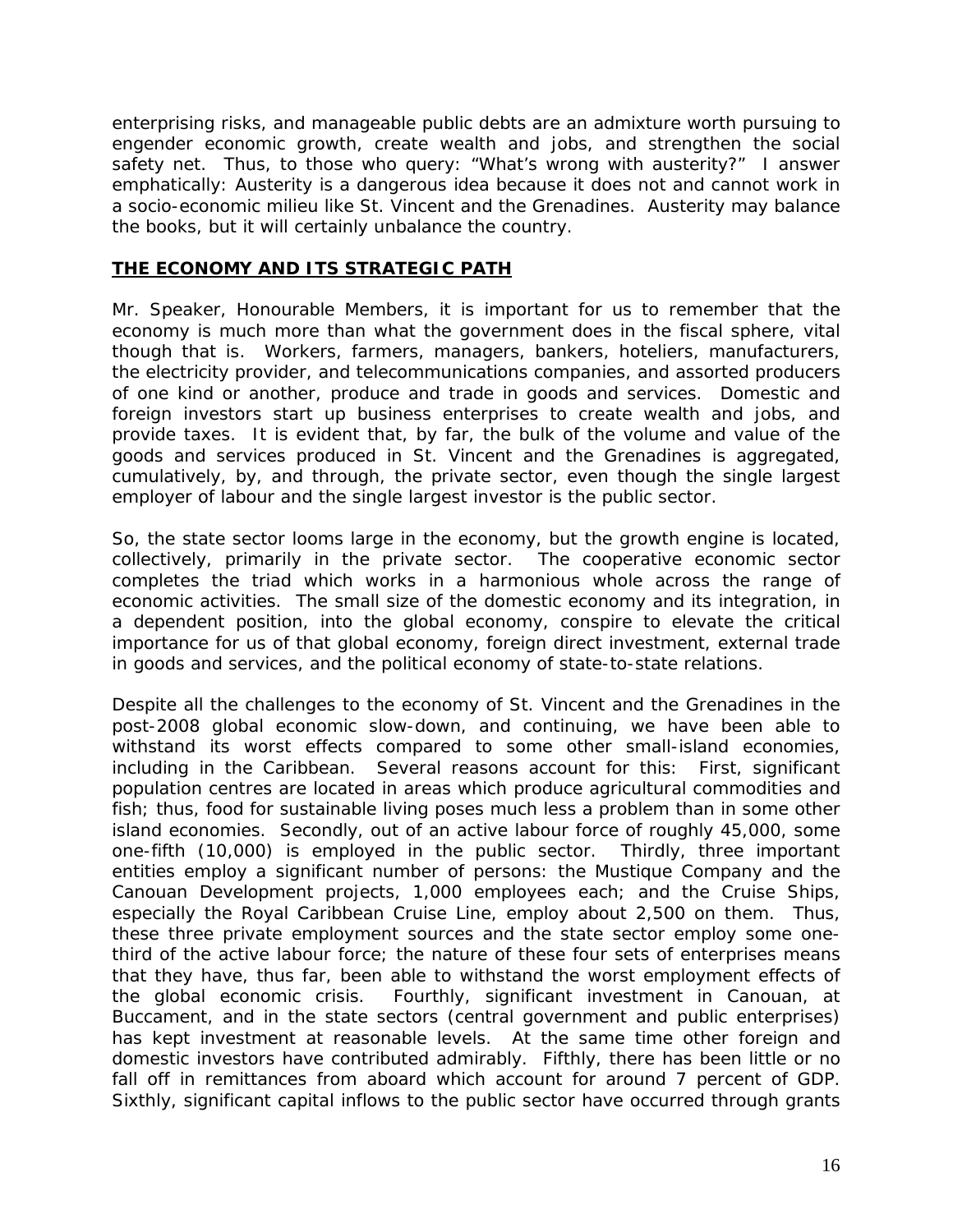and soft loans. Seventhly, our people's resilience, adaptability, and productive endeavours have helped in the economic stabilisation in a particularly challenging period. And finally, our government has managed the socio-economic apparatus sensibly and well.

The rural economy has taken a particular battering because of the decline in the banana industry \_\_\_ measured at first and then more sharply \_\_\_ owing to the almost complete removal of the market preferences for our bananas, and the evolution of altered market conditions, in the United Kingdom. Partially compensating economic activities in the rural areas have come from agricultural diversification and through increased employment of sections of the rural population in the public sector, and in the private sector on mainland St. Vincent and in the Grenadines, particularly in construction, tourism, and wholesale/retail services.

Mr. Speaker, Honourable Members, given that socio-economic backdrop, the strategic path for our economy's development and job creation includes the following specific policy directions in the short-to-medium term:

- 1. The delivery of cheaper electricity in continued reliability, through renewable energy sources of geo-thermal and solar, and further enhanced efficiencies of the hydro and diesel plants.
- 2. The further consolidation and expansion of the Education Revolution so as to lift teacher quality and improve markedly student results generally but especially in the areas of mathematics, applied science, technology, and assorted skills required for life, production, and the optimal development of a modern, competitive economy.
- 3. Sectorally, the focus is on agriculture and fisheries, tourism, information technology, manufacturing, construction, financial and other services, including the cultural and entertainment industries. In all these economic sectors, the government's policy is directed not only toward the creation of an "enabling environment", but also to partnering with the private sector, for example, in farm investment and the construction/expansion of hotels.
- 4. The modernisation of the health sector to better deliver all-round quality health care.
- 5. The completion and operation of the Argyle International Airport to enhance air access.
- 6. The further improvement of the country's physical infrastructure including seaports, airports, roads, and housing.
- 7. The continued delivery of reliable and quality telecommunications and water at competitive prices.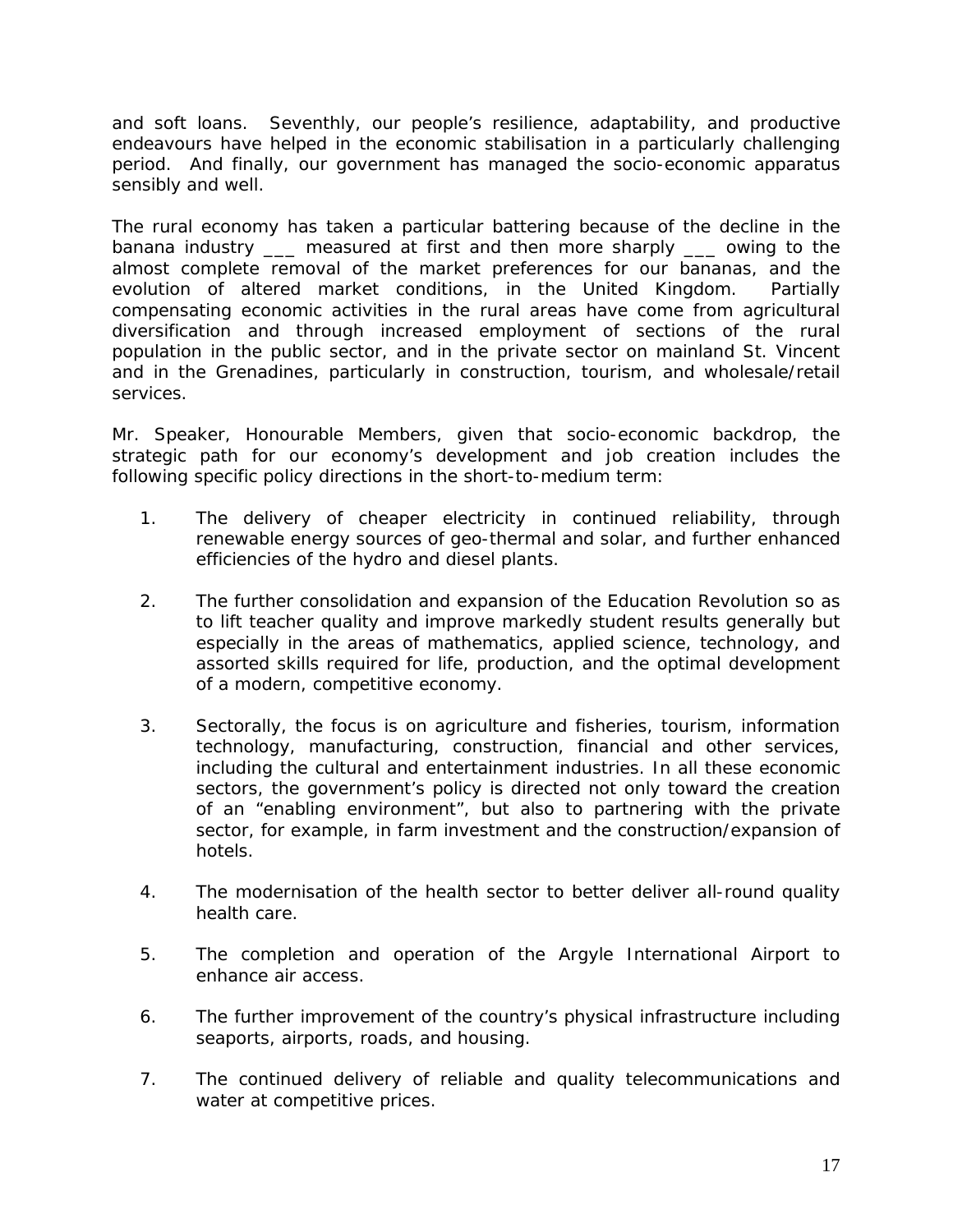- 8. The improvement in air and marine transport between St. Vincent and the Grenadines and other countries and within St. Vincent and the Grenadines.
- 9. The further development of sporting and cultural facilities.
- 10. A continuing emphasis on disaster preparedness within the context of a robust public policy on the existential issue of global climate change.
- 11. The further strengthening of a sustainable safety net for the poor and the retired persons.
- 12. The further improvements in the delivery of good governance, including the strengthening of citizen security, the enhancement in the quality and efficiency of public administration services, the robust protection of individual rights and freedoms, the further bolstering of responsive and responsible democratic government, and waging the ongoing fight against corruption.
- 13. The pursuance of a fiscal policy of "prudence and enterprise", sustainable control of any deficit, and more efficient tax administration.
- 14. The deepening and broadening of regional integration.
- 15. The further advancement of an activist, independent, principled and pragmatic foreign policy lodged within the contours of the core principles in the Charter of the United Nations and in accordance with the interests of the people of St. Vincent and the Grenadines.

Within the context of these strategic policy directions, the following practical measures, among others, are being currently undertaken by my government:

- 1. The completion of the Argyle International Airport before the end of 2014, and its operation immediately thereafter. Our investment in LIAT and our role in strengthening the oversight capacity of ECCAA are all part of the enhancement of air access.
- 2. The activist unfolding of a partnership between the government and VINLEC and the external entities of Emera, Reykjavik Geothermal, and the Clinton Climate Initiative on the Geothermal Project with the aim of constructing an initial 10MW plant by the end of 2017.
- 3. The building of a potentially fruitful partnership between the government and VINLEC and NRG of the USA to provide substantial solar energy.
- 4. The further elaboration of practical plans to construct a modern city at Arnos Vale on the site of the E.T. Joshua Airport after the commencement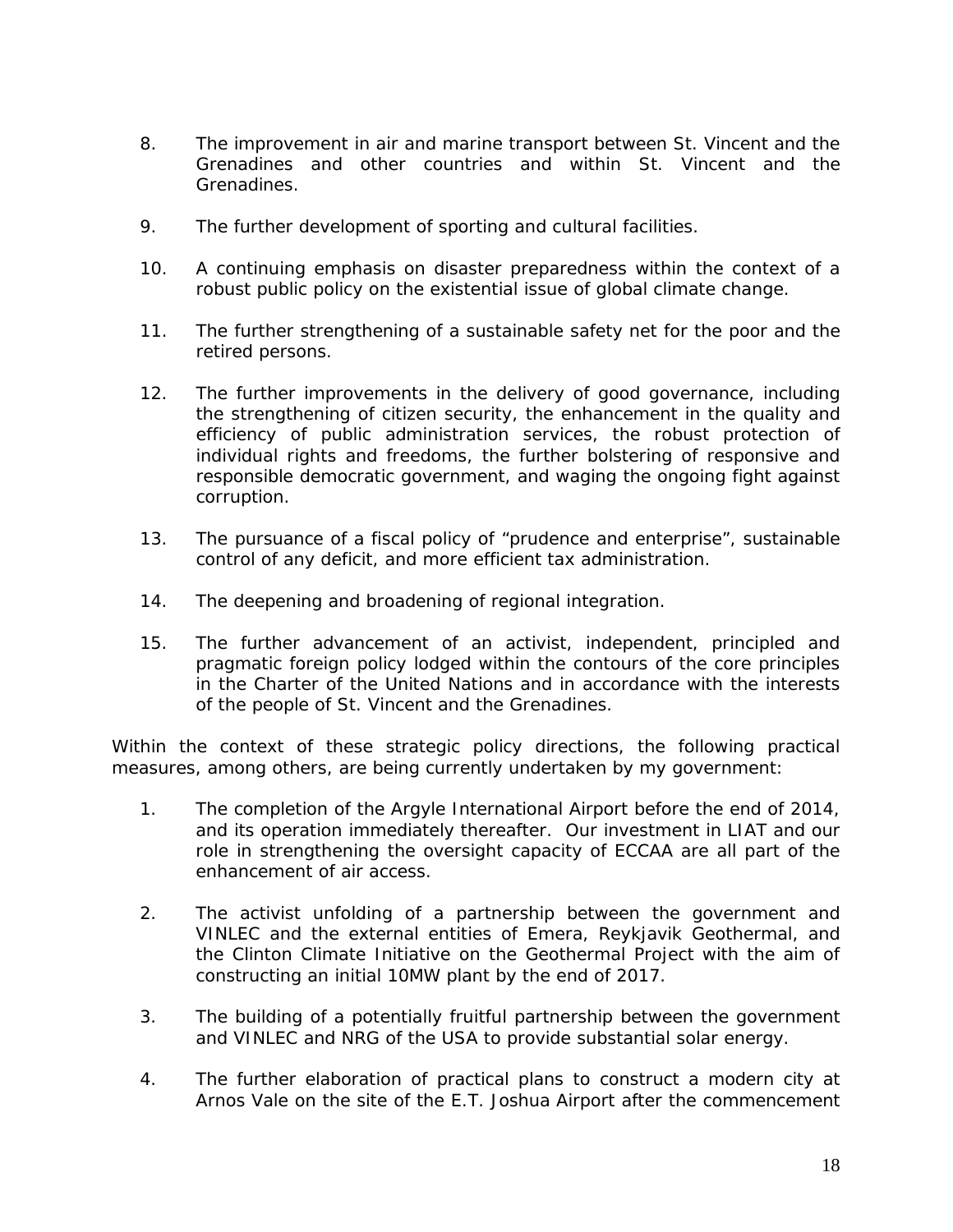of operations of the Argyle International Airport. Additional transport linkages between Arnos Vale and Kingstown are part of the plans.

- 5. The modernisation and relocation of Port Kingstown. In addition to the preliminary study for its relocation to the western end of the city; the study on the matter has been extended, by the Caribbean Development Bank, to include consideration of Arnos Vale for relocation.
- 6. The continuance of significant private sector investment, including foreign direct investment, in tourism, agriculture, telecommunications, energy, construction, wholesale and retail trade.
- 7. The pursuance of a programme of fiscal consolidation within the framework of "prudence and enterprise" so as to ensure, among other things, that fiscal deficits and debts stay within manageable limits. The revenue collection and tax administration measures are part of this overall exercise.
- 8. The provision of substantial capital resources in the 2014 Estimates under the classification "Economic Affairs" include:
	- (i) An allocation of \$97.5 million towards the Argyle International Airport;
	- (ii) \$4 million for the Agricultural Modernisation and Development Programme under an European Union grant of some \$34 million over a three year period as "Banana Accompanying Measures" (BAM);
	- (iii) \$6 million for the Farmers' Support Revolving Fund;
	- (iv) \$7.3 million for Tourism and Private Sector Development;
	- (v) \$2.1 million for CARCIP, a regional telecommunications project in the public sector;
	- (vi) \$1.0 million to complete the ICT Centre;
	- (vii) \$7 million for the Rehabilitation of the Leeward Highway out of a CDB soft loan of \$44 million for this 24-month project;
	- (viii) A \$4 million expenditure allocation towards the Rehabilitation of the Vigie Highway;
	- (ix) \$1.2 million for the Rehabilitation of Murray's Road;
	- (x) A \$2.2 million allocation for this year's expenditure on the Langley Park River Basin Rehabilitation; and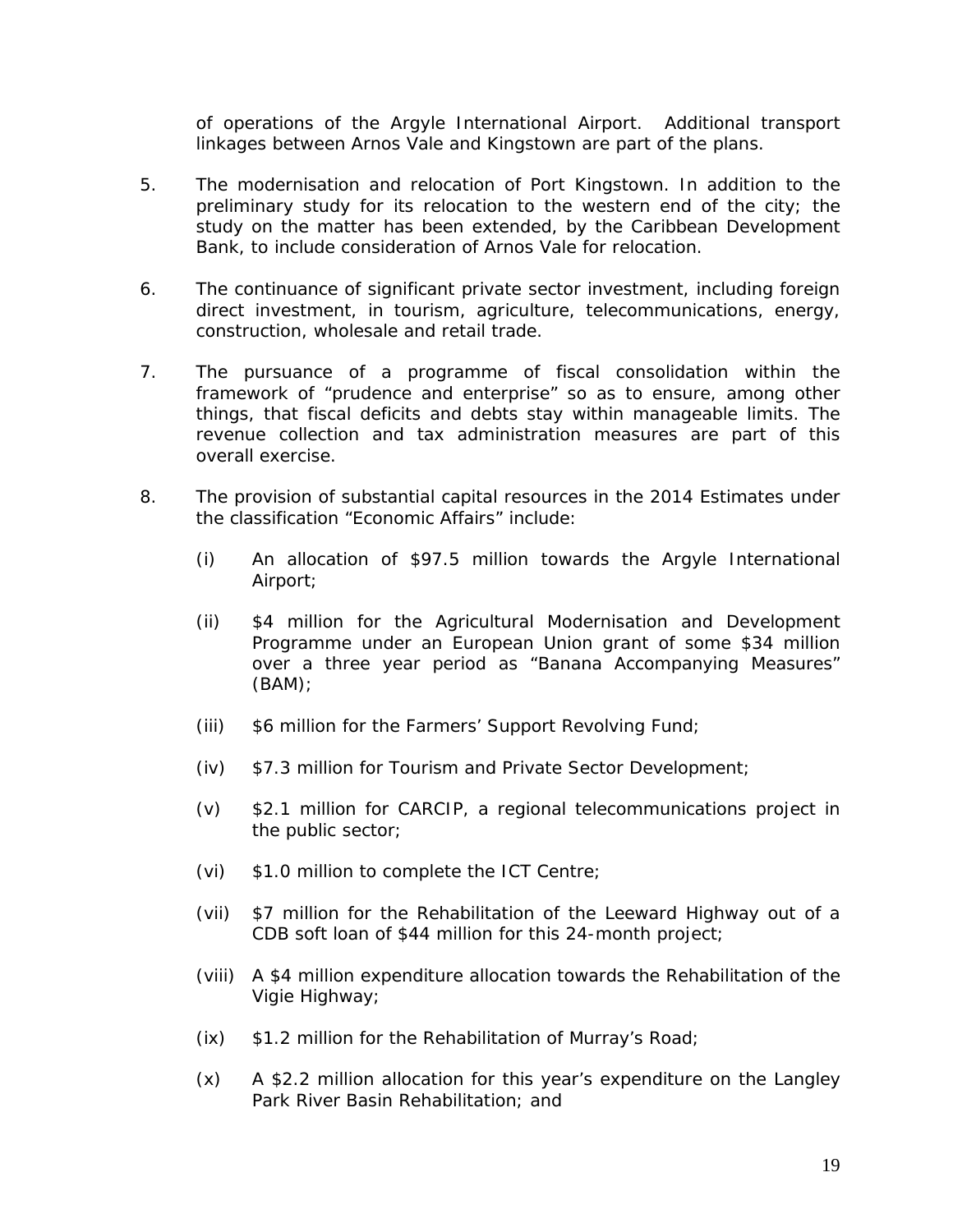- (xi) \$2 million for the Kingstown Bus Terminal Redevelopment.
- 9. The provision of capital resources in the 2014 Estimates for Education, aimed at improving the school plant, developing further technical and vocational education, integrating ICT within the teaching-learning process, and lifting the delivery of teacher quality. Specific projects for 2014 include:
	- (i) One-Laptop-Per-Child for Secondary and College Students: \$13.6 million
	- (ii) A further  $$4$  million for the Improvement of Education through ICT;
	- (iii) \$4.6 million for Tech Voc Education and Training;
	- (iv) A \$1.5 million Support Employment and Training (SET) Programme for College and University graduates;
	- (v) A further \$4 million for the Basic Education II Programme for Pre-Primary, Primary and Secondary Education;
	- (vi) A further \$1 million for the Book Loan Scheme.
- 10. The provision of huge sums of capital resources in 2014 to the Health Sector including:
	- (i) \$9 million for the Modern Medical Complex at Georgetown scheduled for completion by the end of 2014;
	- (ii) \$9.4 million for the Modernisation of the Health Sector through a grant from the European Union of \$35 million to be spent over three years;
	- (iii) \$1.2 million towards the Refurbishment of the Milton Cato Memorial Hospital (MCMH);
	- (iv) A further \$0.6 million for the purchase of equipment for the MCMH.

Mr. Speaker it is to be noted that the categories "Economic Affairs", "Education", and "Health" account for 81.2 percent of the capital budget for 2014, approved in the sum of \$257.1 million.

11. The on-going implementation of a \$54 million soft-loan from the World Bank touching and concerning disaster preparedness and climate change under the rubric of the Regional Disaster and Vulnerability Reduction Programme (RDVRP). This is a 5-year project. Capital expenditure on it in 2014 amounts to \$8.2 million.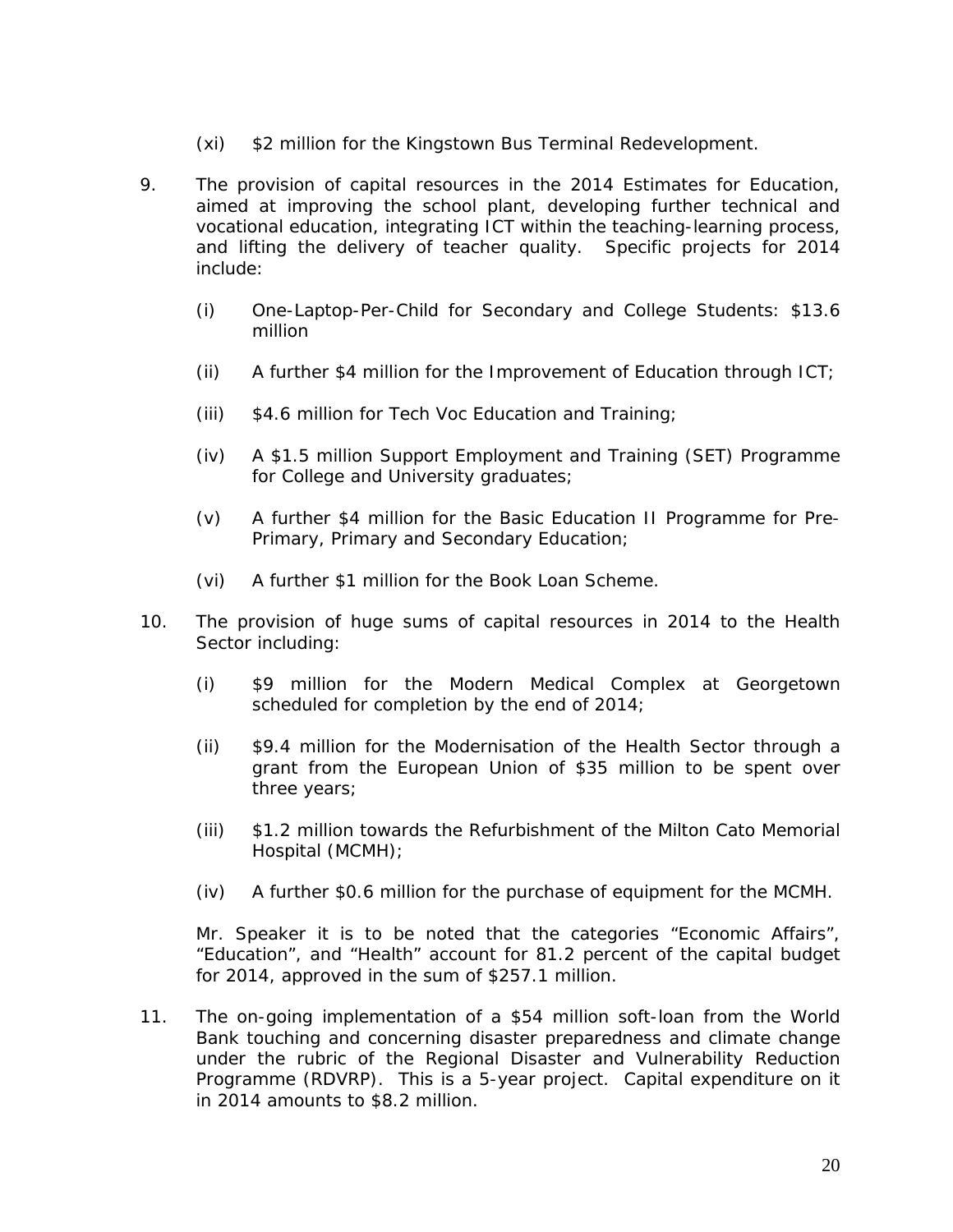- 12. A recurrent expenditure budget plus Amortization and Sinking Fund Contributions of \$654.4 million in which strategic objectives are met under nine functional classification heads, four of which (General Public Services, Education, Economic Affairs, and Social Protection) account for 78.4 percent of recurrent expenditure as follows:
	- (i) General Public Services: \$224.8 million or 34.4 percent of recurrent spending. This head covers, among other things, interest on the public debt, amortization of the debt, and pensions and retirement benefits;
	- (ii) Education: \$125.6 million or 19.2 percent of the recurrent budget;
	- (iii) Economic Affairs: \$86.6 million or 13.2 percent of the budgeted sum for recurrent spending; and
	- (iv) Social Protection: \$76.2 million or 11.6 percent of the recurrent budget.

Mr. Speaker, this government does not govern without a clear developmental framework regionally, nationally and sectorally. Accordingly, late last year (2013), we launched formally the Economic and Social Development Plan for St. Vincent and the Grenadines, 2013 to 2015. This is to be read in the context of a deepening regional integration in the OECS, CARICOM, PetroCaribe, ALBA, and CELAC. Further, plans exist or are being updated or further elaborated for a host of sectors or subject areas including Education, Poverty Reduction, Health, Tourism, Agriculture, Social Development, Pensions, Public Expenditure, the Police Force, Energy, Port Development, Road Transport, Culture and Sports. My budgetary proposals fall within the frames of these various plans. Coherence is evidently at work.

Mr. Speaker, our plans can go awry if the external economic challenges arising from the global economy and nature, do not subside or are ameliorated. What, therefore, is the external economic prognosis?

Let us first state the basic facts in summary form. In 2013, the economy of the USA experienced real growth of a less-than-moderate 1.6 percent; the International Monetary Fund (IMF) has forecast economic growth in the USA at 2.6 percent for 2014. So, in 2014, the world's largest economy is poised to pick up on its growth rate. In the Eurozone countries, there is a marginal, gradual progress from a 2013 growth rate of minus 0.4 percent and an IMF forecast of 1 percent in 2014. In China, growth is expected to slow somewhat from 7.6 percent in 2013 to a forecasted 7.3 percent in 2014. In the emerging markets such as Brazil, Russia, India, Turkey, Mexico, and South Africa, there is a cautious wait-and-see from a growth rate in the aggregate of 4.5 percent in 2013 to an IMF forecast of 5.1 percent in 2014, but loaded with downside risks.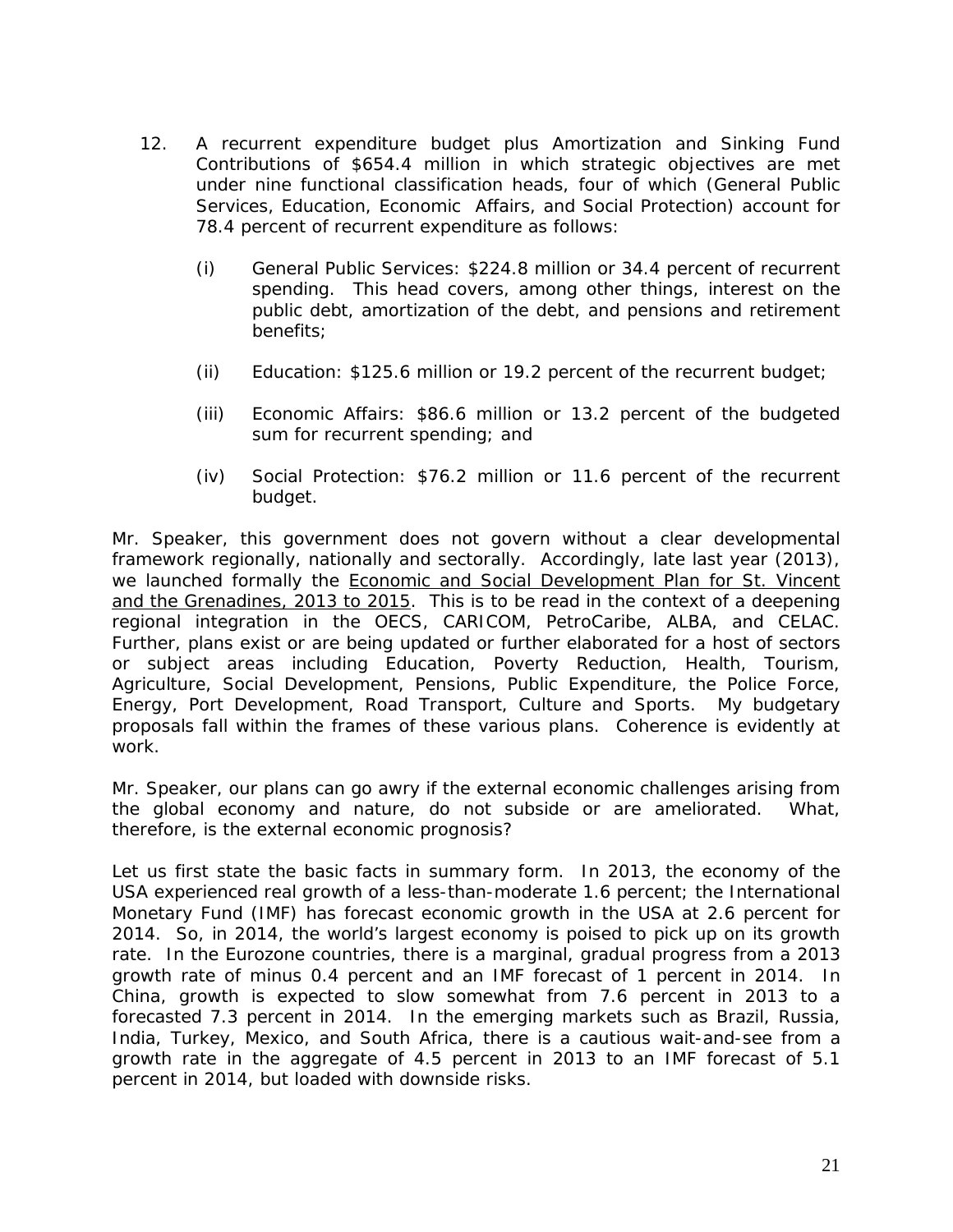The cumulative expansion of the world economy in 2013 is estimated at 3.1 percent; the forecast for 2014 is 3.8 percent.

Still, the overall picture of the global economy is uncertainty and unevenness, particularly in our major trading partners, coupled with an insufficiency of growth in jobs, but with an optimism that things economic are improving, yet still below the level of economic activity, pre-2008, and indeed fewer jobs.

Disturbingly, the less than stellar growth in the recovery of the United States' economy has confounded many reputable economic analysts who had predicted an imminent acceleration in the US economy from 2010 onwards. But the actual economic performance was not robust: 2.5 percent growth in 2010; 1.8 percent in 2011; 2.8 percent in 2012; and below 2 percent in 2013. These very analysts insist that a faster pick-up in the US economy will occur in 2014. Still, other mainstream economists do not share this unbridled optimism; and the IMF, though upbeat on the US economy, forecasts a modest 2.6 percent growth for it in 2014.

The IMF's Chief Economist Olivier Blanchard does not envisage that the global economy will rebound in a relatively stable manner until the end of 2016. If this view proves to be correct, as is likely, and given the time-lag effect of economic growth in the USA and Europe on small Caribbean economies like St. Vincent and the Grenadines, the sustained upturn in dependent, tourism-based economies of our region may not be evident until the end of 2017, thereabouts, or beyond. A gradual, moderate level of economic growth in our region's major economic partners in USA and Europe will assist in keeping us afloat, but is unlikely to facilitate the requisite lift unless the peculiarities in the individual Caribbean economies provide opportunities for accelerated advance. In the case of St. Vincent and the Grenadines, I had earlier commented on some possibilities for realisation in our peculiar, "sui generis", though not isolated, context.

Broadly, a pertinent query, of a general kind, arises for consideration: Can a socioeconomic model, initiated by Robert Milton Cato, refined by Sir James Mitchell, and further reformed under the ULP government, in a small, vulnerable, resourcechallenged and dependent economy like St. Vincent and the Grenadines be sustained, without profound adjustments or alterations, during a prolonged global recession or continued economic slow-down? If the answer is "yes", then incremental accretions and a wait-and-see approach is plausible. If the answer is "no", what are the adjustments or alterations to be made and in what time-frame?

My government is satisfied that appropriate alterations and/or adjustments are necessary and desirable in order to attain a relatively secure level of economic sustainability. Fundamentally, this is the analytic frame which has guided the policy reforms of my government, and their urgency, in divers areas, of the society, economy, and polity which I summarised earlier.

In the challenging external environment which still lies ahead, these reforms and structured alterations are required more than ever to be accelerated. We cannot rest on our laurels. We cannot afford the luxury of wait-and-see or ill-considered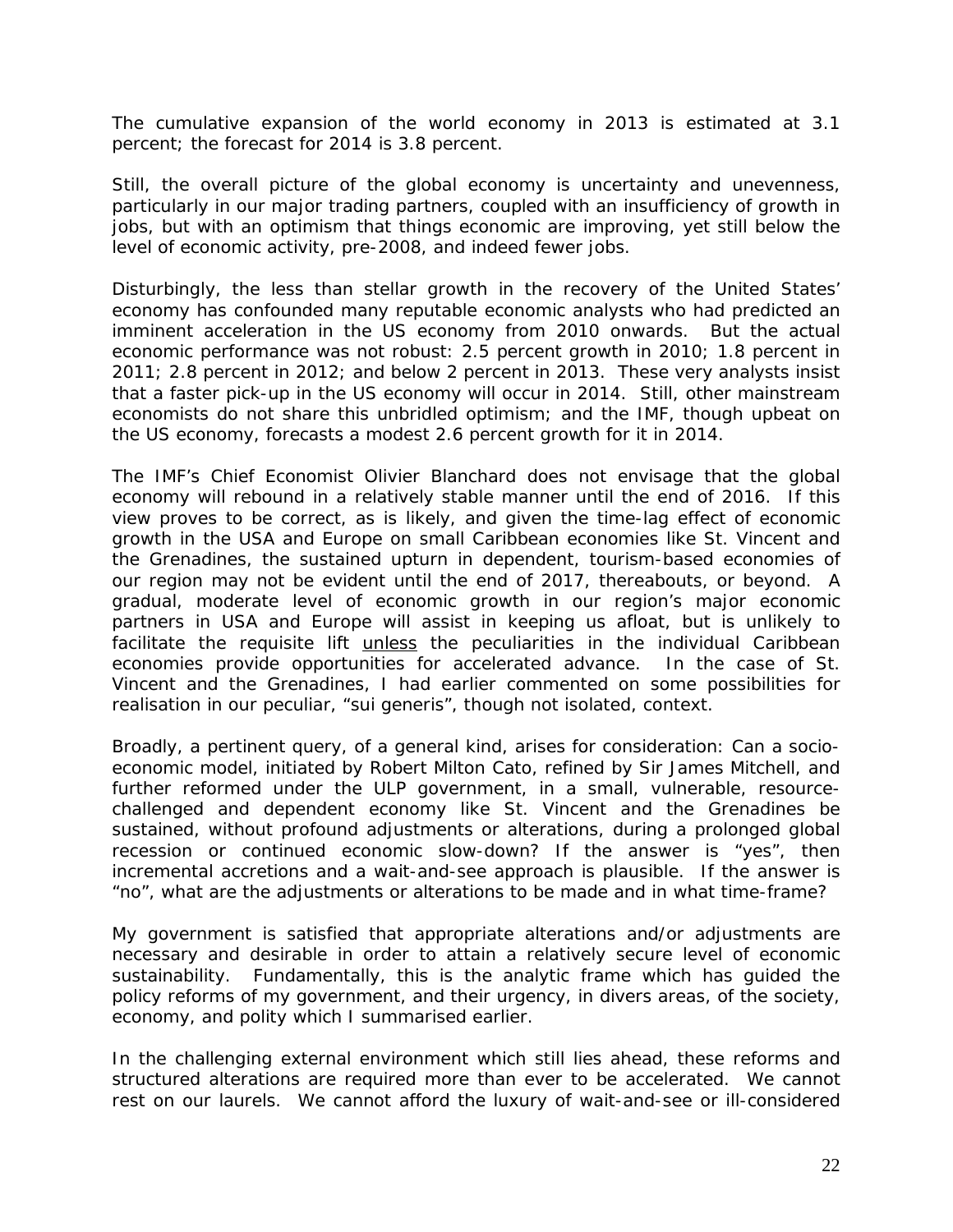temporising. Renewal must continue apace. Lethargy is not an option. Focussed, hard and smart work and production will bring progress, wealth and job creation.

#### **ECONOMIC AND SOCIAL SECTORS**

Mr. Speaker, I have provided a broad overview of the economic and fiscal issues. The Ministers who hold the respective portfolio in relation to agriculture, forestry, fisheries, tourism, industry, telecommunications, creative industries, housing and lands, construction, road transport, external trade, wholesale and retail trade, will address each of these economic sub-sectors specifically in their Budget presentations. Economic data and analysis are included as an Addendum to my address and constitute part of it. It is a 45-page document circulated under the title, **SVG Economic and Social Review 2013** prepared by the Ministry of Finance and Planning.

Real economic growth in St. Vincent and the Grenadines for the year 2013 is preliminarily estimated at 2.0 percent, following upon real economic growth in 2011 of 0.28 percent, and in 2012 of 1.52 percent. Economic growth in 2013 was led by construction, agriculture and fisheries and manufacturing. Economic activity in tourism was mixed. A real economic growth for 2014 is projected at 2.5 percent.

Preliminary data indicate a 16.3 percent increase in construction activity for the period January to September 2013, compared with the corresponding period for 2012. Growth in value-added in the agricultural sector resulted from higher production of root crops, vegetables, bananas, and livestock. Preliminary data show fish landings improved during the review period (January to September 2013): An 8.4 percent increase in the volume of fish landings, and a 16.6 percent rise in the value. In manufacturing, economic activity expanded in the 2013 review period with increases in output of flour (9.8 percent), mill feed (11.8 percent), animal feed (8.9 percent), and beer (35.2 percent).

Total visitor arrivals for the review period (January to September 2013) increased by 2.5 percent over the corresponding period of 2012), totaling 145,703 visitors compared to 142,122 in 2012. But the performance of the various tourism subsectors was mixed: A 7.7 percent increase in sea arrivals and a 4.9 percent decline in air arrivals. The data show increases in yacht visitors (0.5 percent) and cruise visitors (12.8 percent); and declines in same-day arrivals (-4.6 percent), and stayover visitors (-4.9 percent). The high cost of air travel and the slow economic recovery, regionally and globally, are the major reasons attributable for the decline of air arrivals. Still, stay-over visitors account for the majority of visitors to our country.

I reiterate, Honourable Members, that without hard and smart work in each area of economic activity, our country will not progress as much as it should. Better and more productive attitudes to work and production are essential to wealth and job creation. These fundamentals must constitute the core of our culture.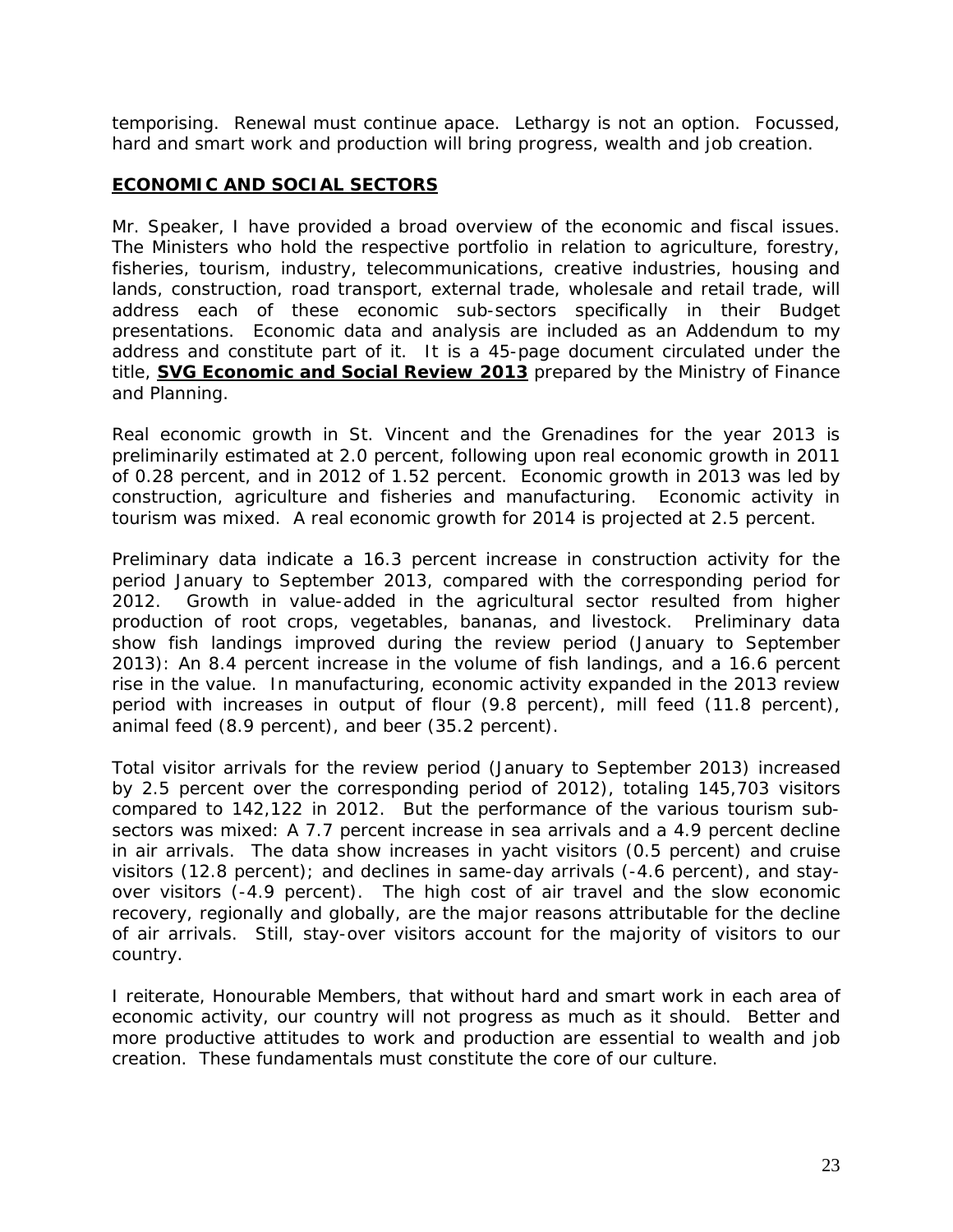Similarly, Mr. Speaker, I have outlined the broad parameters for the year 2014 on matters relating to Education, Health, the Environment, Social Development, and other Social Sectors, but the Ministers with specific responsibility for these, and related, subjects will address them in detail. However, in respect of Education I reiterate the overwhelming importance of quality teaching and schools' leadership, good parenting, and optimal student effort to achieve better educational results. In the areas of Health and Wellness, our unhealthy behavioural habits and life styles will be our undoing. We must all resolve to embrace healthy living. We must remember that our major killers are hypertension, diabetes, cardiac ailments, violence, and accidents. By and large these occur as a consequence of our own behaviour. We must, thus, particularly in these challenging times, alter our lifestyles and behaviour for the better. Enhanced individual and social responsibility ought to be at the top of our New Year Resolutions.

## **NATIONAL SECURITY**

Mr. Speaker, my government will continue to upgrade and strengthen the framework to bolster the security and safety of the citizen and nation. Central to this exercise is the enhancement of the overall working environment of the nation's security forces, mainly the Police Force, the Coast Guard, the Prisons, the Immigration Service, the Fire Service, their allied security organizations, and specialised entities like the Financial Intelligence Unit, Customs, and Maritime Administration. This national security apparatus is linked inexorably to the Regional Security System (RSS), and the security institutions of CARICOM certain international security agencies, and the security systems of some traditional allies.

From a policy stand-point, the on-going upgrading and strengthening of the framework for national and citizenry security and safety is grounded in the principles and programmes as detailed in a Resolution on National Security adopted by this Honourable House in February 2003, the Durrant Report on Reform in the Police Force, the policy decisions of the RSS and the regional security agencies in CARICOM, and the cooperation regimes devised through certain international mechanisms and organisations. These policies find targeted expression in the strategic and day-to-day work of the security apparatus of St.Vincent and the Grenadines as reflected formally, by-and-large, in the strengthening of the legislative framework to fight crime, in the pronouncements of leading security officials, especially the Minister of National Security, and the Commissioner of Police, and in the Result Indicators in successive Estimates approved by this Honourable House.

The Result Indicators in the 2014 Estimates cover, in a succinct way, the policies and programmes to be pursued in 2014 in relation to a wide range of citizen and national security issues touching and concerning the following, among other things: the regime for CARICOM and OECS migration and immigration generally; firearms; Pan Against Crime; the National Commission on Crime Prevention; security for the yachting and tourism industry; maritime administration; the Police, Fire Service, Coast Guard, Prisons; Port and Airport security; the regulation of private security firms; the Cadet Force; Community Policing; lifting the quality of security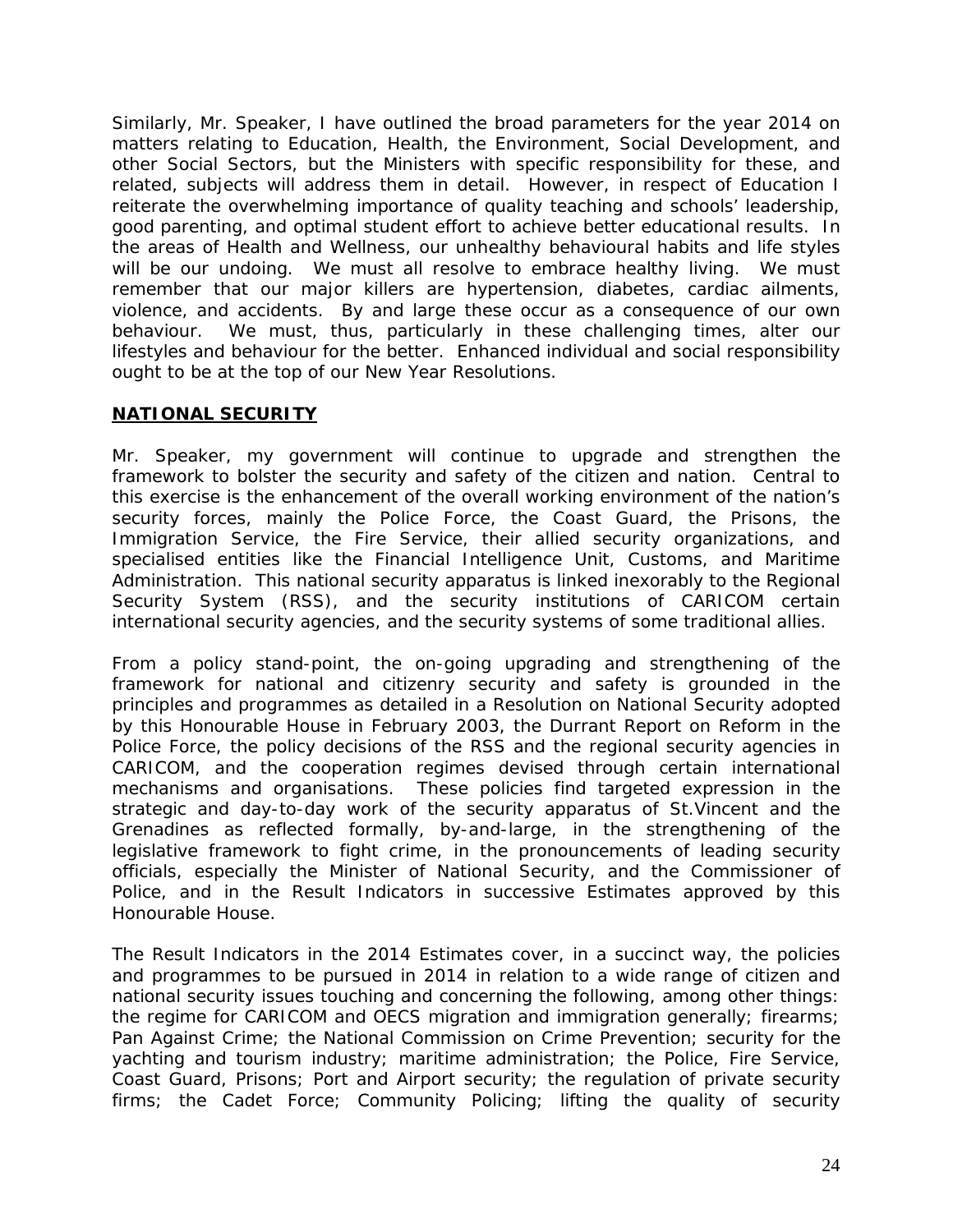personnel; and legislative reforms to fortify the security forces in their fight against crime.

The physical facilities of the security forces continue to be upgraded. In this respect, no government hitherto has done as well as my government; the record speaks for itself. Still, as always, more work is to be done.

Accordingly, work on the upgrade of the Old Montrose Police Station is nearing completion, a project executed with funds mainly from the Republic of China (Taiwan). Very importantly, the Canouan Coast Guard Facility, though not formally opened, was completed last year and is operational. This Coast Guard Base was constructed with resources from the United States of America under the Secure Seas Programme of the Caribbean Basin Security Initiative of President Obama.

In the 2014 Approved Estimates substantial capital provisions are made for the rehabilitation of the Union Island and Spring Village Police Station, the establishment of sub-stations at Belair and Fancy, a further upgrade of the Belle Isle Correctional Facility including the construction of a correctional wing for females, the purchase of vehicles for the Police, Prisons, Coast Guard, and Immigration Departments, and the purchase of other equipment for the various branches of the security apparatus.

Overall, in the 2014 Approved Estimates, recurrent spending to the Police Force, Fire and Coast Guard Service, Prisons, and the Immigration Department amount to \$47.0 million; in the 2001 Estimates the corresponding figure was \$23.5 million, less than one-half of the 2014 Estimates. In 2014, there are 1,170 officers for these five services  $\quad$  Police (816); Fire (69); Coast Guard (91); Prisons (131); Immigration (63); in 2001 there were 880 officers in these services \_\_\_ Police and Immigration (665), Fire (57); Coast Guard (67); and Prisons (91) \_\_\_ an increase in the aggregate of 290 officers in 2014 over the 2001 figure. It is noteworthy that the expenditure on salaries and allowance for the security forces in 2014 is twice that of 2001.

Mr. Speaker, citizenry and national security is the business of everyone and every nurturing or supportive institution in the society, but especially the family, the church, peer groups, the schools, civil and community organisations, the media, the trade unions and business sector, the security institutions and those of law and order, all the mechanisms of the State, and the economy. It is through a focused coordinated approach of these institutions and persons within them that we can better tackle crime and the causes of crime.

Although, St. Vincent and the Grenadines is a relatively safe country in which to live, it has to be acknowledged that the dangerous neighborhood in which St. Vincent and the Grenadines is located and a small minority of criminals among us, constitute an on-going challenge which we must face resolutely as a law-abiding people. My government's central policy in this regard continues to be "tough on crime and the causes of crime".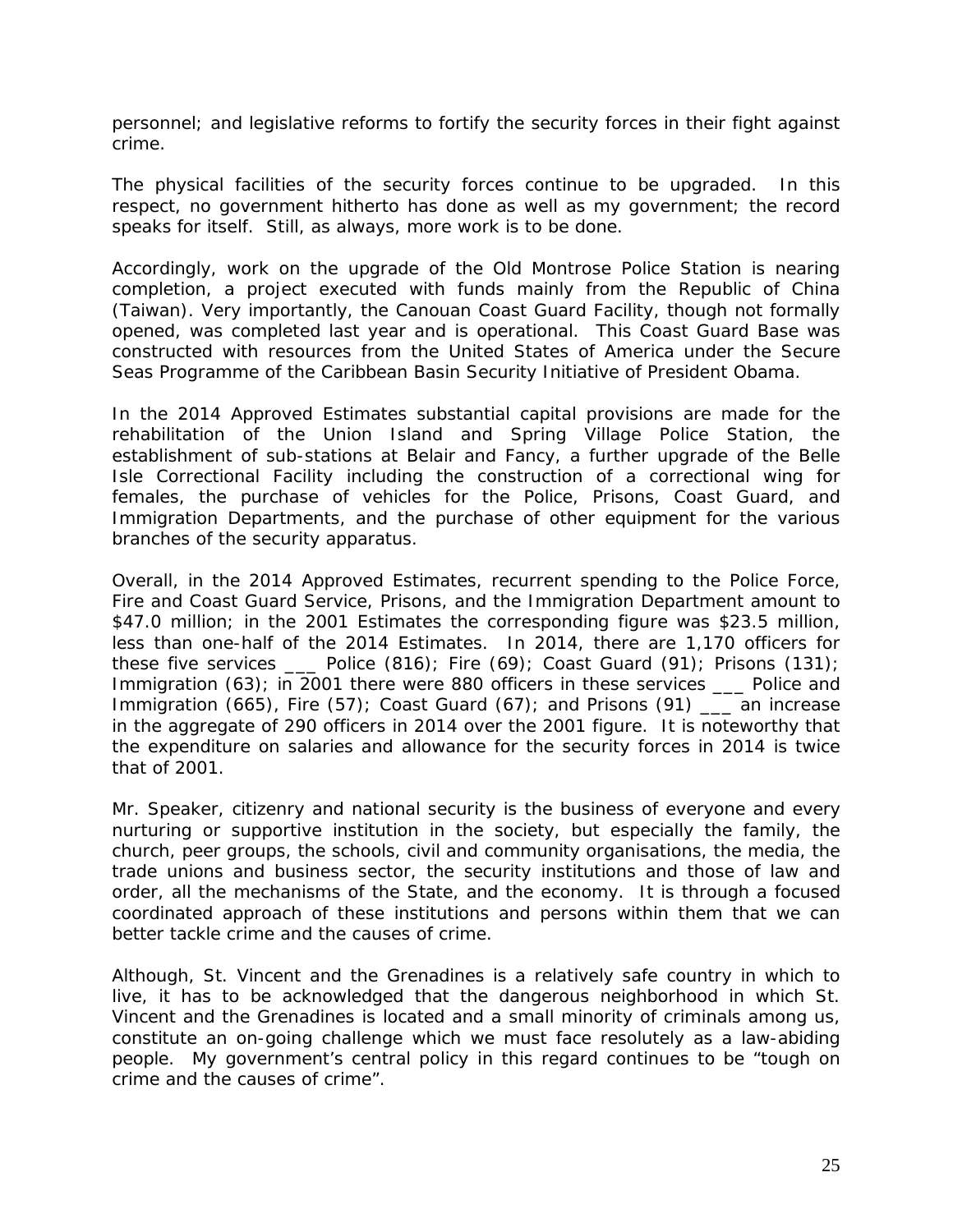Mr. Speaker, on the issue of immigration, I refer to a few issues immediate relevance. First, the landmark ruling by the Caribbean Court of Justice (CCJ) in the Shanique Myrie case last year has clarified a bundle of legal considerations of practical import relating to intra-regional travel by nationals of the member-states of CARICOM. To ensure that St. Vincent and the Grenadines is fully compliant with Community Law, including the ruling of the CCJ, the Attorney General, the Chief Immigration Officer, the Director of the Regional Integration and Diaspora Unit, and the Office of the Prime Minister have put appropriate measures in place, including the specialised training of the Immigration Officers on the issue and the publication of a "fact sheet" for all visitors to inform them of their rights as migrants to St. Vincent and the Grenadines, as well as the State's obligations.

Secondly, my government has entered into a contract in the amount of \$3.5 million with the Canadian Bank Note Company (CBN) to design and produce an enhanced ePassport. Work is well-advanced on this project, and it is expected that by the end of the first quarter of 2014, an even more secure travel document, the ePassport, will be available for issue to our nationals. Meanwhile, renovations for a relocated Immigration Office costing \$1 million are being done to the upstairs, and an area downstairs, of the former D's Services Building on Bay Street, which was purchased by my government. Further, this renovated Immigration Office will be furnished optimally to provide the best possible working and service environment for the staff and general public, alike. This facility will complement the recentlymodernised and upgraded Electoral Office in the downstairs of the same building. This is part and parcel of the on-going process of providing upgraded facilities and accommodation for the delivering of vital public services to the public. The many excellent examples of this do not require any further reiteration at this time.

# **INTERNATIONAL AIRPORT**

Mr. Speaker, the construction of the Argyle International Airport is on target for completion by the end of 2014. This historic, existential facility of magnificence is a dream of generations of Vincentians being realised before our very eyes. This airport is not only pivotal for our nation's social connectedness with the outside world, but for our economic development, particularly regarding external trade in commodities and tourism.

On August 08, 2005, I laid out the blueprint and strategy for the building of the Argyle International Airport. And on August 13, 2008, actual construction started. Over the past 5 ½ years or so of construction, my government and its relevant agency, the International Airport Development Company, has not wavered from the main contours of the articulated blueprint and strategic framework of 2005. Numerous countries and regional and international agencies or financial institutions have facilitated us in our efforts, namely: Cuba, Venezuela, Taiwan, Trinidad and Tobago, Mexico, Austria, Turkey, Iran, Georgia, Libya, Petro Caribe and the ALBA Bank, the CARICOM Development Fund, the Ex-Im Bank of Taiwan, the First Caribbean International Bank, the Bank of Nova Scotia, the Export Development Corporation of Canada, the Ex-Im Bank of the USA, and the National Commercial Bank/Bank of St. Vincent and the Grenadines.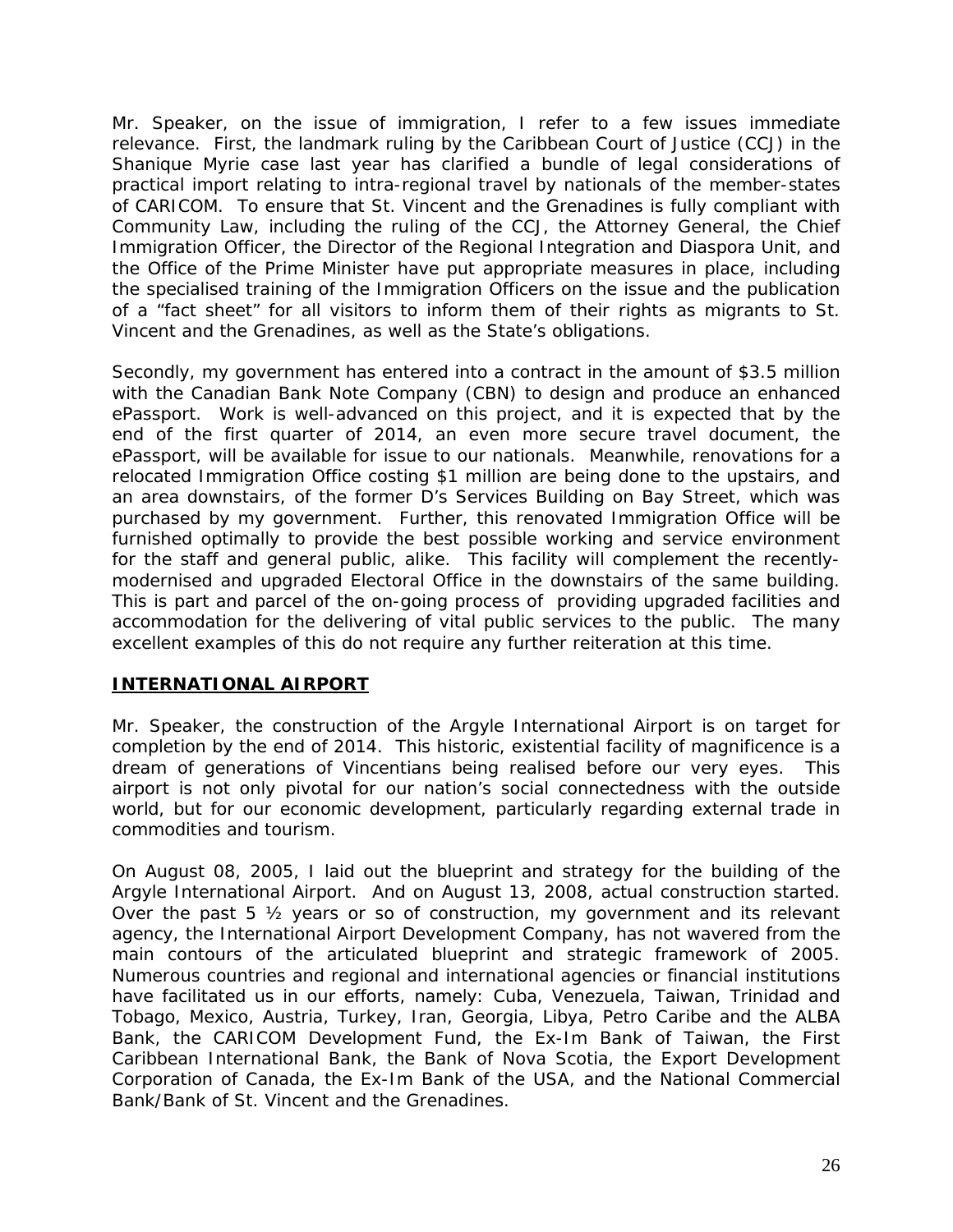The airport is being built and equipped at a cost of some EC \$700 million, the largest single capital project in the history of St. Vincent and the Grenadines. More than one-half of the project is financed through grants in cash or in kind, and land and property sales by the government. The balance is financed through soft-loans mainly from Venezuela, Taiwan, and the CARICOM Development Fund. When completed the Argyle International Airport will have a runway of 9,000- feet (2,743 meters) long and 150 feet (45 meters) wide. The passenger terminal building, handed over to the IADC on December 30, 2013, is designed to handle about oneand-a-half million passengers annually through its two terminal sections domestic and international. The airport will be able to accommodate jets as large as the Boeing 747-400<sup>s</sup> and will allow for direct flights to St. Vincent and the Grenadines from the USA, Canada, Europe, and South America.

Mr. Speaker, at December 31, 2013, 89 percent of the earthworks at the airport site would have been completed. Sea defence works at the north-eastern end of the runway (the 022 end) commenced on August 12, 2013, and will extend into mid-2014. These works are being done by the Chatoyer-Che-Chavez (CCC) Contingent in accordance with the designs prepared by the Maritime Engineering Services (ASTIMAR) of Cuba.

The CCC Contingent has also begun work in creating an embankment into Stubbs Bay at the southern end of the runway. The embankment is done primarily to allow for the installation of the simple approach lighting system for the airport. There is, too, a social benefit in that the embankment will create a sheltered area in the Stubbs Bay, making it safer and more enjoyable for people to swim.

Some drainage works are completed and others are on-going. All drainage works and the covering of the Yambou River are scheduled for completion by the end of June 2014. The IADC has entered into a contract valued at US \$2.96 million (EC \$8.99 million) to purchase the Armco metal sectional drain arches from the Mexican firm, Trinity Industries. By the end of last year, 18 of the 45 containers had arrived in St. Vincent and the Grenadines, and the other 27 containers are expected to arrive before the end of January 2014. The IADC has created a work-team, inhouse, to assemble these culverts under the supervision of engineers from Trinity **Industries.** 

Mr. Speaker, in September 2013, pavement works began with the laying of stony base materials on the runway which base-laying is continuing from this month. After this, the work of placing the final layers of asphalt and concrete pavement of the aprons, taxiways, and runway, will begin. In November 2013, IADC took delivery of two batching plants: One for asphalt; the other for concrete. These two high capacity plants cost a total of US \$3.8 million (EC \$10.2 million). The assembling of these plants has been complete and their commissioning will take place this very month, along with the final training of the plant operators. Support equipment for the hydraulic concrete works have already been ordered, most of which have already arrived on site. Similarly, with loan funds of US \$3.3 million (EC \$8.9 million) from the CARICOM Development Fund (CDF), the IADC is in the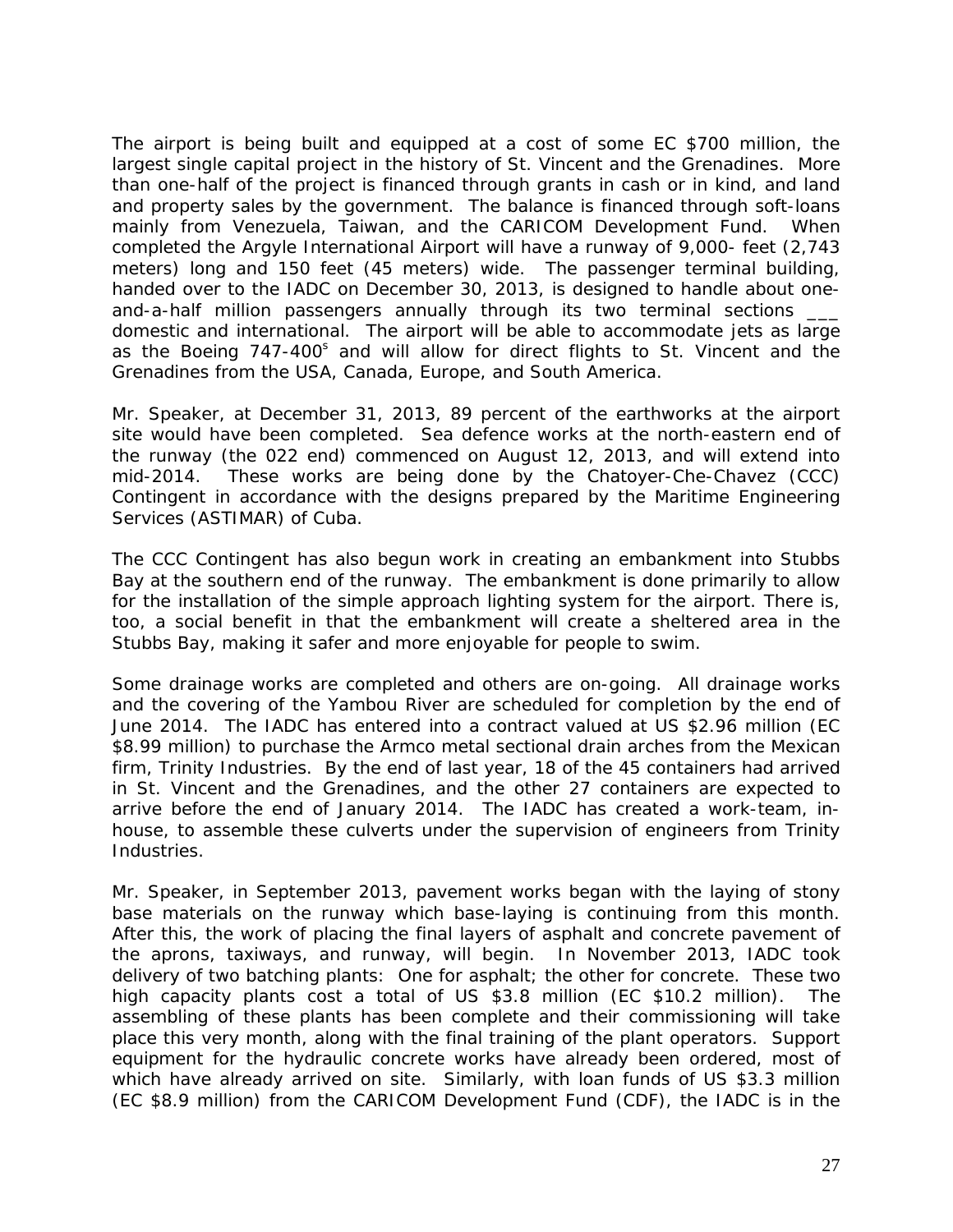process of procuring the supporting equipment needed for the asphaltic concrete works on the runway. These equipment will soon be available to the IADC for the asphalt pavement works on runway to be done from February to June 2014.

The stone-crushing plant, purchased for US \$1.06 million (EC \$2.86 million) with funding from the CDF, and which has been operating since February 2013, has been producing most of the aggregate required for the pavement works. So far, a large amount of the aggregate required for the pavement works has been produced. From this month, onwards, stone-crushing activity is being done in two shifts to increase the production of aggregate in order to keep the concrete and asphalt pavement works proceeding on time.

All of the airfield lighting equipment costing US \$0.937 million (EC \$2.5 million) and funded by the CDF, have been received and are in storage at the airport site. The process of installing the lighting equipment will be done during the first quarter of 2014 together with the pavement works.

Mr. Speaker, I assure this Honourable House that all matters relating to a Land Use Plan, the quality control of work, wind studies, the collaboration with the relevant regulator, the Eastern Caribbean Civil Aviation Authority (ECCAA), and in accordance with the recommendations and guidelines of the International Civil Aviation Organisation (ICAO), are well in hand and in order.

I turn now, Mr. Speaker, to the Landside Facilities of the airport project. These Landside Facilities consist of the Passenger Terminal Building and Electrical Substation, the Control Tower, Air Rescue and Fire Fighting (ARFF) facilities, the Cargo Terminal Building, the access roads, and parking.

As I indicated earlier, the Passenger Terminal Building and Electrical Substation were handed over to the IADC on December 30, 2013, by the construction company, Overseas Engineering and Construction Company (OECC) of Taiwan. The construction cost of this facility is US \$28 million (EC \$75.6 million). The design cost by CECI of Taiwan was US \$3.4 million (EC \$8.8 million). The process of retrofitting the Terminal Building with the requisite furniture and equipment has commenced. It promises to be a most beautiful, modern, and user-friendly facility. The IADC is in collaboration with a reputable international entity on the installation of solar energy facilities for the Terminal Building.

The Control Tower at the Argyle International Airport will be located on the ridge at the former residence of the late Carl Glasgow, who was a strong supporter of the airport project. The Aircraft Rescue and Fire Fighting (ARFF) building will be located obliquely opposite the Passenger Terminal Building on the eastern side of the runway. Processes have commenced to ensure the completion of the construction of these two facilities by August 2014.

In respect of the Control Tower, the IADC has already entered into a contract of US \$5.3 million (EC \$14.3 million) with the Aeronav Group of Canada, funded by a loan from Scotia Bank of Canada, for the supply and installation of the Air Traffic Control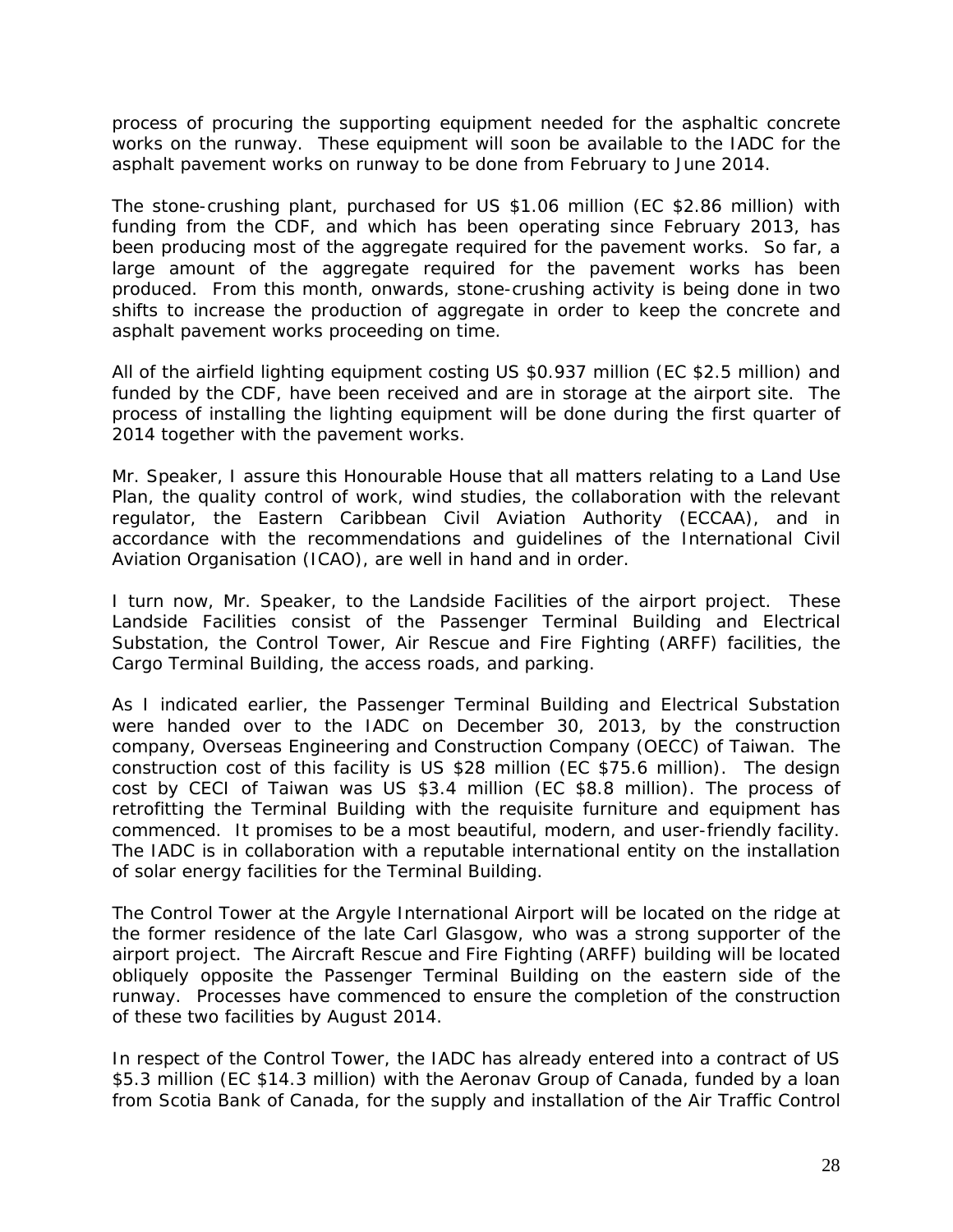cabin and tower communication equipment and airfield navigational aids. IADC has also made a deposit payment on three fire-fighting trucks and equipment to allow for their delivery by September 2014. These fire trucks and equipment cost US \$2.653 million (EC \$7.1 million), and are being funded also by a loan from Scotia Bank of Canada, underwritten by the Export-Import Bank of the USA.

Regarding the Air Cargo Terminal, IADC expects that the contract to construct this facility will be awarded by March 2014 for completion of construction by September 2014. My government had hoped for a private sector entity to finance, construct, and operate the Cargo Terminal, but the discussions with interested private sector firms proved to be too protracted; so, IADC will build it and possibly lease its operations out to a private sector entity. Similarly, the IADC is in active conversation with relevant private operators for the financing, construction, and operation of a Fixed Based Operation and several aircraft hangars. Work should commence imminently on these.

The other aspects of the airport's construction are well in hand, namely, the Terminal Building Access Road, the Argyle Gardens Access Road, and the Rawacou-Mt. Pleasant Access Road, the Landscaping, Environmental Management, and the Relocation of the Petroglyphs. As regards the latter, the IADC has set aside funding in the amount of EC \$460,000 to meet the cost of the relocation. It is working in tandem with the National Trust on this. There have been some unfortunate delays with the Egyptian team engaged for this purpose.

Mr. Speaker, it would be recalled that in 2005, the original estimate for the airport's construction was put at EC \$480.6 million (US \$178 million), by a Canadian company, Marshall, Macklin and Monoghan (MMM), as an update of the cost contained in their 1998 Report entitled "*St. Vincent Airport Development, Phase I, Final Report*". But having received the final designs for the airfield in December 2007 from the Cuban designers, the IADC was able to review the cost of the construction of the airport in late 2008, arriving at a revised total cost of EC \$589 million (US \$216 million). That number has been revised upwards to approximately EC \$700 million (US \$260 million), due mainly to the higher cost of constructing the Terminal Building and other Landside Facilities, additional lands for landside facilities, increased earth and site works, and general cost escalation. It is worth noting that the experts have repeatedly advised that the alternative international airport site at Kitchen would cost at least twice that at Argyle!

In January 2013, I informed this Honourable house that the IADC had advised that it would require approximately US \$80 million (EC \$216 million) to complete the construction of the Argyle International Airport. I explained then that the sources of funding had not yet been sufficiently concretised for their entry into the 2013 Estimates and Appropriation Bill. Accordingly, when the probable funding sources had reached the requisite level of maturation, I came to this Honourable House later in 2013 with Supplementary Estimates and a Supplementary Appropriation Bill in respect of funding the international airport project, in accordance with the law and the highest level of transparency for which my government is widely recognised by dispassionate observers nationally, regionally and internationally. Appropriately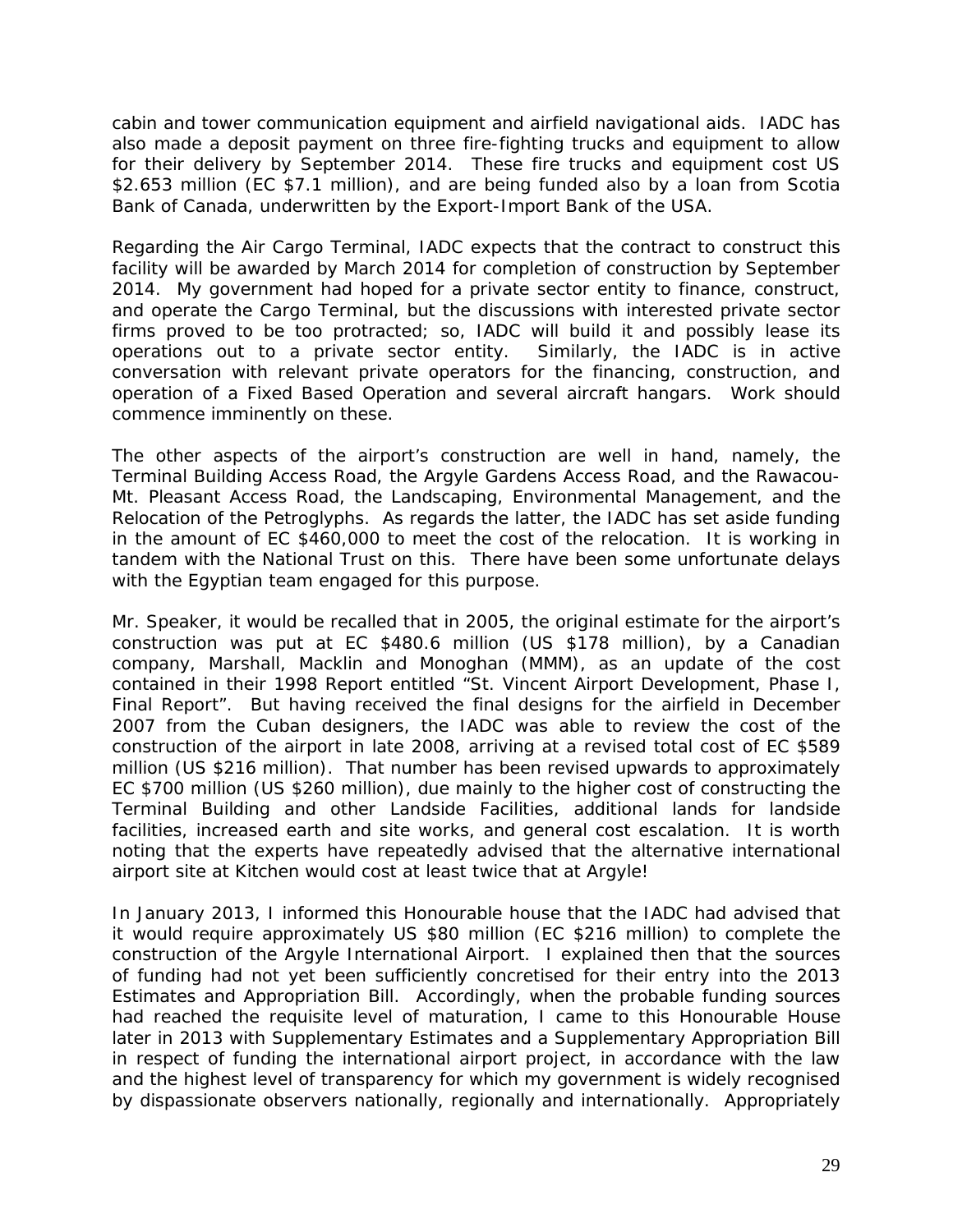EC \$100 million or so of that 2013 appropriation has been included in the 2014 Estimates and Appropriation Bill.

The relevant sources of financing for the completion of the construction of the international airport project are: Land Sales at Canouan, US \$20 million (EC \$54 million); two Scotia Bank loans, US \$10.73 million (EC \$28.9 million); Caricom Development Fund, US \$3.361 million (EC \$8.8 million); ALBA Bank, US \$40 million (EC \$108 million); and Taiwan Ex-IM Bank, US \$10 million (EC \$27 million). Of these aggregate sums of US \$83.98 million (EC \$226.7 million), slightly less than one-half has been received, US \$34.5 million (EC \$93.2 million) \_\_\_ that is, onehalf of the ALBA loan and nearly three-quarters of the monies from the land sales. The status of the remaining monies is as follows: the balance of the ALBA loan would be drawn down in accordance with the agreed time-table over the next few months; the payment of the remainder on the land sales is likely to be completed by the end of March 2014; early this year, we will draw-down from the two Scotia Bank loans; the draw-downs on the loans from the CDF and the Ex-IM Bank of Taiwan will begin in the first quarter of 2014.

The IADC has assured me that once it receives all the earmarked resources on a timely basis, it would meet the deadlines it has given to the government.

Meanwhile, Mr. Speaker, the practical matters relating to the promotion, marketing, and management of the airport are proceeding favourably. We expect that some of the international airlines will enter into service agreements in 2014 with the Government of St. Vincent and the Grenadines to operate out of the Argyle International Airport. The Chief Executive Officer of the St. Vincent and the Grenadines Tourism Authority, Glen Beache, in conjunction with the IADC and the Office of the Prime Minister, have been driving these promotion, marketing, and management initiatives. In due course, more would be said about them.

#### **DISASTER PREPAREDNESS AND MANAGEMENT**

Mr. Speaker, the three recent natural disasters (Hurricane Tomas in October 2010, the April Floods in 2011, and the Christmas Disaster of 2014) have yet again highlighted the extreme vulnerability of St. Vincent and the Grenadines to damaging occurrences of nature. Thus, strengthening our country's overall resilience and enhancing its capacity to respond to, and manage, disasters and their risks, are vital policy questions of top priority to my government and the people of St. Vincent and the Grenadines. So, too, is the existential matter of the deleterious effects of global warming and climate change to which small countries in the Caribbean such as ours hardly contribute; yet we are on the frontline of the adverse fall-out from global warming and altered climate patterns.

The simple truth is that prior to the advent of my government in Office, there was little or no provision made for disaster management and the issue was barely on the country's radar screen. The basic facts speak for themselves from the 2001 Estimate which were left for my government when we assumed office on March 29, 2001.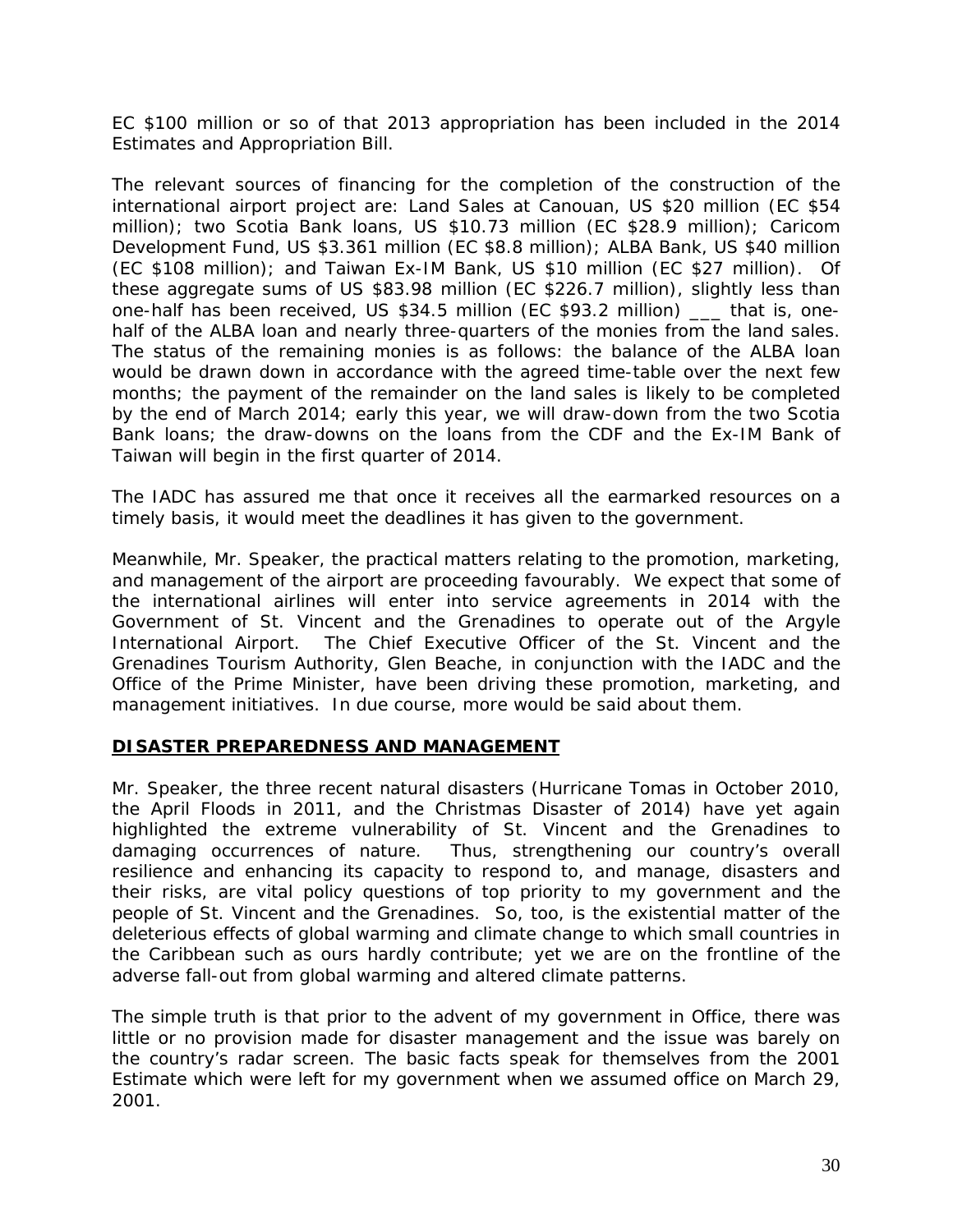In the Recurrent Estimates for 2001 under the rubric Local Government/Disaster Preparedness, there were two staff positions only: A Local Government Officer who doubled up as the National Disaster Coordinator, at a Grade 7 level, and a Senior Clerk. In addition to his secondary work as the National Disaster Coordinator, this official had to carry out his primary duties as the Local Government Officer, which included the direct superintendence of the Kingstown Board, the District Councils, the Small Towns and Village Councils which had subventions of \$3.3 million. There was no specific subvention for Disaster Preparedness. The Result Indicators (then called "Key Results") for the year 2000 and 2001 pointed to inactivity on this matter. In the Capital Estimates for 2001, there was a provision of \$1.2 million out of a \$2.5 million EU/Stabex funded SVG Emergency Recovery and Disaster Management project to enhance institutional capacity, which was woefully lacking after 16 years of NDP governance, but nothing had been spent on that project in the preceding two years, 1999 and 2000. Then there was an allocation of \$7.6 million out of a \$15.8 million World Bank-funded Emergency Recovery and Disaster Mitigation Project, but not one cent was spent on this either in 1999 or 2000 when the project was included in the Estimates.

Indeed, the NDP government had failed to meet any condition or to do anything at all for nearly three years in respect of this significant World Bank loan, with which EU funding was also linked. Matters were so terrible that within one month of the ULP government's tenure of office the Senior World Bank executive responsible for the Caribbean formally informed me that the World Bank funding was withdrawn for this project because of the lethargy of the St. Vincent and the Grenadines government since 1998. Imagine this: Losing \$16 million in World Bank's money plus a further \$2.5 million of EU resources because of inattention and lethargy on disaster preparedness from 1998 to March 2001!

I persuaded the World Bank to remain steadfast on this with our new government; to give us a chance, so to speak. Immediately, I, as Prime Minister, assumed responsibility for Disaster Preparedness and brought it to the centre-stage of policy making, away from the fringes of the Local Government portfolio. We set about promptly to establish a National Emergency Management Operating Centre (NEOC), and to select a Director for the National Emergency Management Organisation (NEMO) in accordance with the World Bank's specifications and guidelines. It is through that project that my government constructed the NEMO headquarters, the Layou Waterfront Project, and several other small capital projects in the field of disaster preparedness; strengthened the institutional capacity to respond to natural disasters; fashioned a national disaster preparedness plan; and to put a comprehensive legislative framework in place. By then, of course, the price tag for the project was way in excess of the contributions of the World Bank's \$16 million and the EU's \$2.5 million. My government had to source the additional resources elsewhere.

Mr. Speaker, from 2001, onwards, my government adopted the United Nations blueprint for disaster risk reduction called the Hyogo Framework for Action (HFA). We accordingly elaborated appropriate programmes for disaster risk management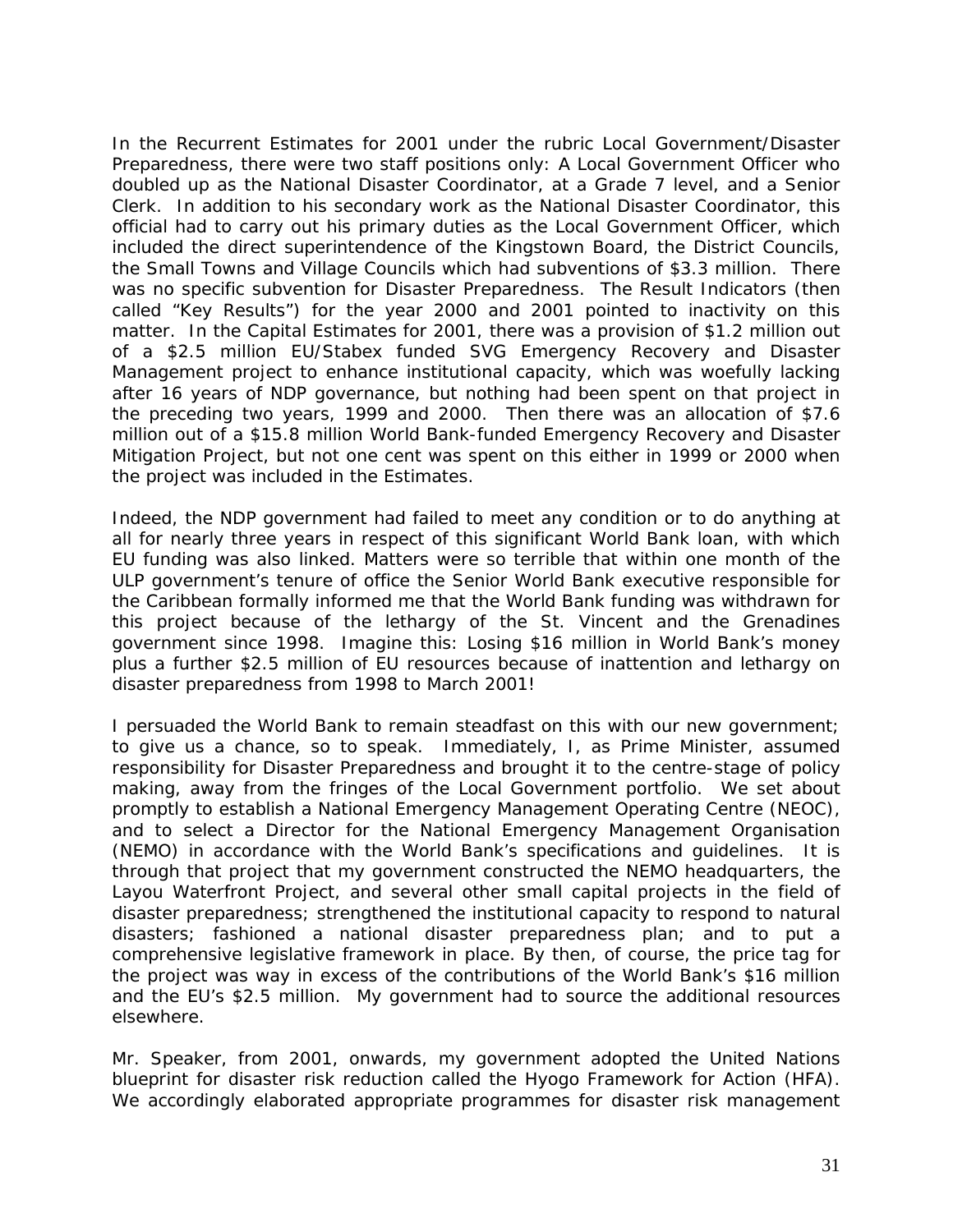from these international guidelines as distilled by the Caribbean Disaster Emergency Management Agency (CDEMA), formerly CDERA, and applicable to our local conditions. The HFA has five overarching principles: Making Disaster Risk Reduction A Priority; Indentify, Assess, and Monitor Disaster Risks \_\_ and Enhance Early Warning; Build Understanding and Awareness; Reduce the Underlying Risk Factors; and Preparation and Readiness to act. Under each of these rubrics, NEMO has laid out plans and has acted in conjunction with other State, private sector, civil society, regional and international agencies.

Mr. Speaker, as part of the quest to upgrade markedly the institutional framework for disaster risk management, which is at the heart of my government's public policies, I piloted in this Honourable House in 2006 a modern, comprehensive Bill known as the National Emergency and Disaster Management Act, Chapter 388 of the Laws of St. Vincent and the Grenadines. In the process, the Natural Disasters (Relief) Act of 1947 was repealed and replaced.

Mr. Speaker, it is unfortunate that many persons make the error of assuming that the nine-member staff at NEMO, including the Director, constitute NEMO; that is certainly not the case; essentially they are the Secretariat of NEMO and the core of the National Emergency Operating Centre.

The National Emergency and Management Act spells out clearly that the National Emergency Management Organisation (NEMO) is comprised of three entities: The National Emergency Council of which there are 44 members \_\_\_ broad-based, and chaired by the Prime Minister; The National Emergency Executive Committee, and its 10-sub-committees; and the district disaster management committees of which there are over forty.

As Prime Minister, I am empowered to give the Director policy directions of a special or general character relating to the functions of the Director and the Director is obliged to give effect to the directions. The broad responsibility of the Director is to coordinate the general policy of the Government relating to disaster management in St. Vincent and the Grenadines. As a condition for accessing its resources in 2001, the World Bank insisted that the Director be successfully trained at both the undergraduate and graduate levels. In the 2014 Estimates the salaries and allowances for the nine staff members of NEMO is over \$350,000 with office expenses of over \$300,000. In 2001, the total salary for the two public servants with oversight of the local government and disaster preparedness was \$60,000. The Coordinator in 2001 was a Grade 7 with an annual salary of \$38,016. NEMO's Director today is a Grade C (Grade 12) with an annual salary of \$75,216, plus allowances.

Prior to the 2013 Christmas disaster, NEMO had planned in 2014 to focus on the following: A review of the legislation and related mechanisms governing the operations of NEMO, using the UN's Hyogo Framework for Action Benchmarks; collaborating further with CDEMA, the World Bank, the Red Cross, and other bodies in strengthening disaster management institutionally and in the provision of upgraded physical assets/facilities; better prepared shelter managers, community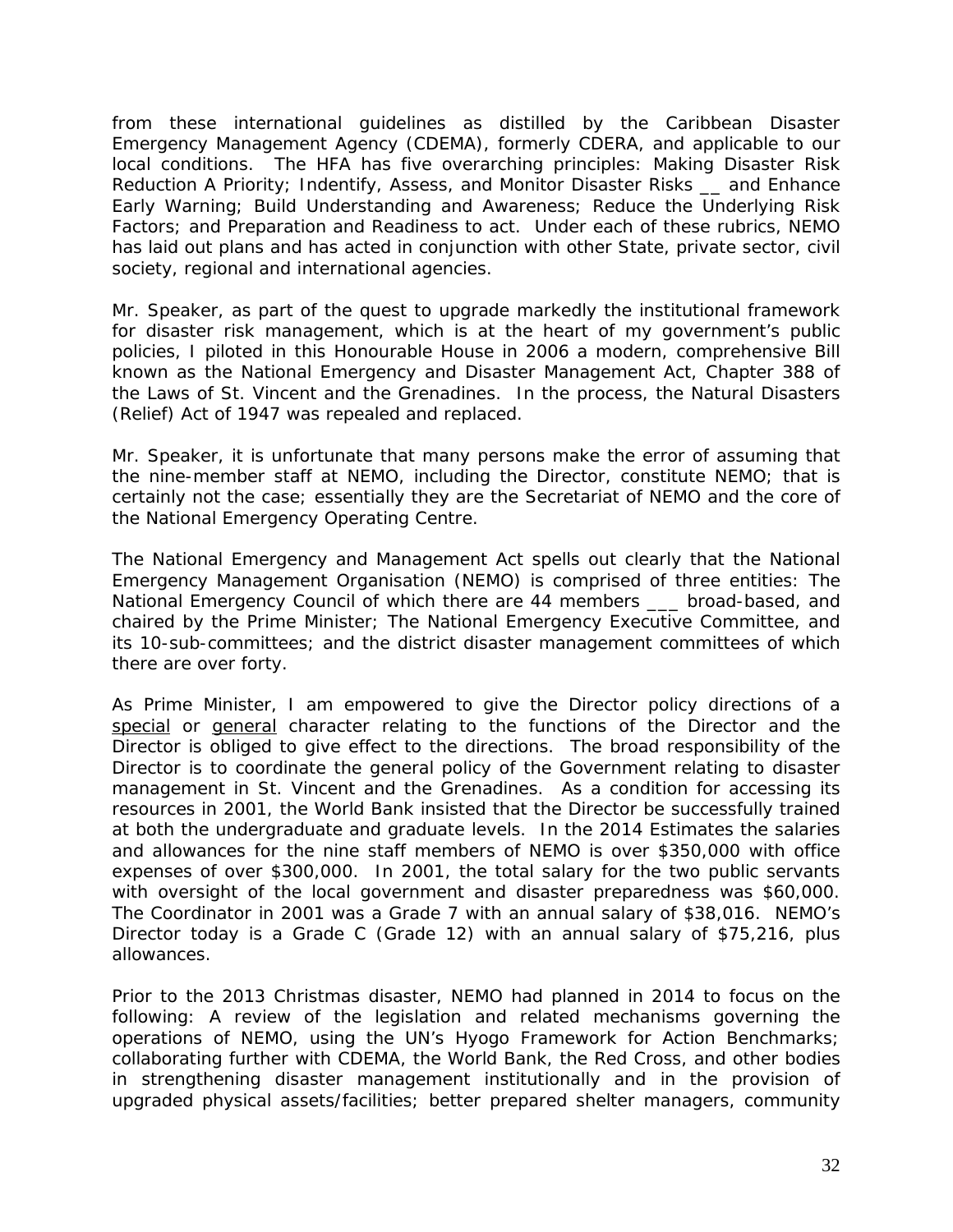groups, and district disaster management committees in the area of disaster risk management; and enhancing NEMO's working relationship with regional and international partners on a wide range of regional disaster preparedness programmes, including coastal warning systems. All these are important goals to accomplish, but after the Christmas disaster they must be intertwined practically with the rehabilitation and recovery project at hand.

In the Capital Estimates for 2014, as I have indicated earlier, there is a composite provision of \$8.2 million out of a \$54 million soft-loan from the World Bank under the Regional Disaster and Vulnerability Reduction Programme (RDVRP). Among other things this year, the RDVRP will build and stock emergency relief warehouses at Sandy Bay, Rose Hall, Union Island, Bequia, Georgetown, and Mesopotamia; and retrofit comprehensively the Dorsetshire Hill and Kingstown Primary Schools for use as emergency shelters. A major upgrade in NEMO's telecommunication system is also in the offing. Meanwhile, NEMO is working with CDEMA to elaborate a more efficacious Comprehensive Disaster Management Programme to serve St. Vincent and the Grenadines for another ten years.

Mr. Speaker, in the immediate aftermath of the Christmas disaster, and continuing, several initiatives in particular Ministries or departments have come, splendidly, to the aid of those who have been adversely affected. Let us take a few examples. First, NEMO's investment in the training of teachers as shelter managers and assessors of the socio-economic loss to families, has paid off well as many of these teachers responded to the summons to assist the Ministries of Social Development and Planning in making the social assessment. Similarly, the Ministry of Health has been able to call on at least 20 of the 60 trained Counsellors in the primary and secondary schools to help in the psycho-social counselling of persons in the communities who have been traumatised in the disaster. Likewise, the coordinated work by BRAGSA alongside other state agencies and private entrepreneurs to clear the roads in the early days, was instructive and remarkable. So, too, the coordinated efforts in delivering water to communities in the first 10 days or so after the disaster. This coordination is envisaged under the National Emergency Management Act. Equally, the tremendous usefulness of the Learning Resource Centres, the refurbished Community Centres, and newer or rehabilitated primary schools has yet again been established as emergency shelters at a time of natural disaster. The public expenditure on all these have paid dividends in the relief of human suffering of the affected persons in the disaster.

Mr. Speaker, I now address the entirely bogus issue advanced by some critics of the government about alleged political partisanship in the delivery of food, water and other relief supplies, and the false spectre of further possible discrimination on political grounds in the distribution of building materials and household appliances. Anyone familiar with the way in which NEMO, the shelters, the district or community disaster management committees handle the distribution of food, water, and such like supplies would know that it is practically impossible to have the distribution tainted or compromised by political discrimination. Similarly, the way in which the distribution of construction materials or the reconstruction of houses in the wake of Tropical Storm Lili, Hurricanes Ivan and Tomas, and the April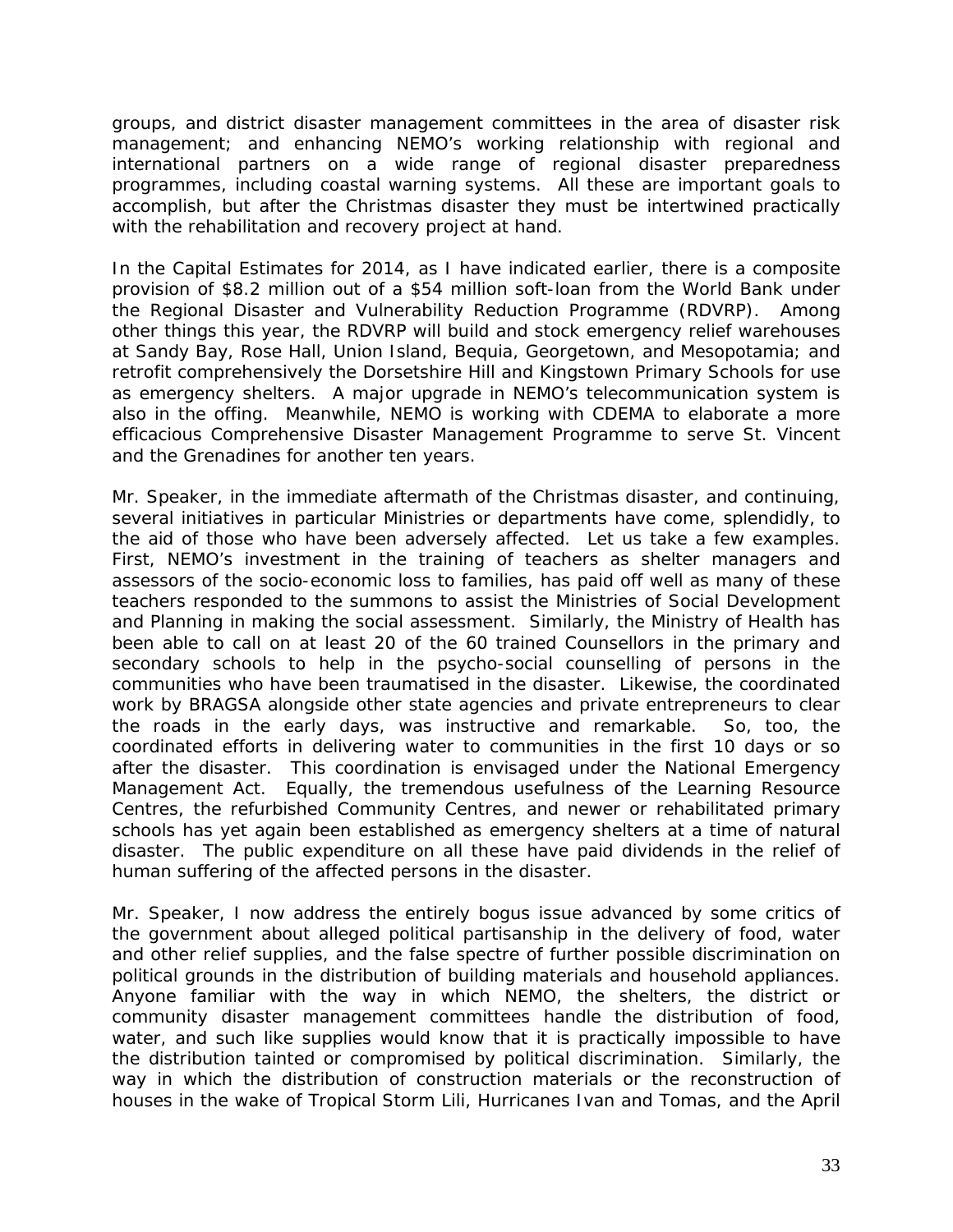2011 floods/landslides was done, indicates that the very structures or systems which are in place do in fact mitigate against political discrimination. Moreover, the Cabinet minutes will reveal my reiteration of the government's policy on nondiscrimination on political or other such jaundiced grounds. We have taken an oath to uphold the Constitution and the members of my government do abide by that oath. Undoubtedly, in any mass distribution of supplies to affected persons some inefficiencies may occur, but not political discrimination. And we must give credit to the public servants and community activists involved in this process who selflessly, tirelessly, and honestly man the distribution process on the ground. There has not been and there will be no political bias used in the distribution of supplies to the persons affected by the recent disaster.

Meanwhile, I continue to urge that all metaphoric "soldiers" turn up for duty at, and with, NEMO for assigned tasks in our recovery effort to make St. Vincent and the Grenadines stronger, and better; to lift it higher; to raise it up further.

# **ENERGY**

The 2014 national budget is occurring at a time when the country is beginning to feel the increase in electricity cost due to the effect of the recent flooding on the country's hydroelectric facilities. This development and VINLEC's response is a significant issue in the energy sector in 2014.

Growth in electricity sales of 2 percent seen in 2012 over sales in 2011 was not repeated in 2013. Electricity sales in 2013 were practically at the same level as 2012. The uncertainty in the international economic climate continues to impact the local environment in all sectors of the economy. In 2014 the company is predicting a modest growth in electricity sales of 2.0 percent over the projected sales for last year.

The cost of diesel fuel for the generation of electricity continues to affect the resulting Fuel Surcharge Rate on customer's electricity bills and by extension the cost of electricity. In 2014 the company is projecting to use 6.9 million Imperial Gallons of diesel costing approximately \$77 million for the generation of electricity. This compares with a figure of \$73 million in 2013.

In view of the projected modest increase in electricity sales the company's operational and capital expenditure programme have been so tailored to reflect prudence and efficiency. The capital expenditure programme of the organisation in 2014 would be driven by the need to optimise the nation's renewable resources for the production of electricity in an effort to reduce the price of electricity, and its volatility; to curb the national dependence of fossil fuel, and to improve energy security. The rehabilitation of the hydroelectric plants at South Rivers and Richmond costing approximately \$6 million is scheduled to be completed in 2014. However, this programme of works has been impacted by the recent heavy rains and flooding that affected all three hydroelectric facilities (South Rivers, Cumberland, and Richmond). The total cost of rehabilitation and mitigation measures to protect the hydroelectric infrastructure at these three facilities is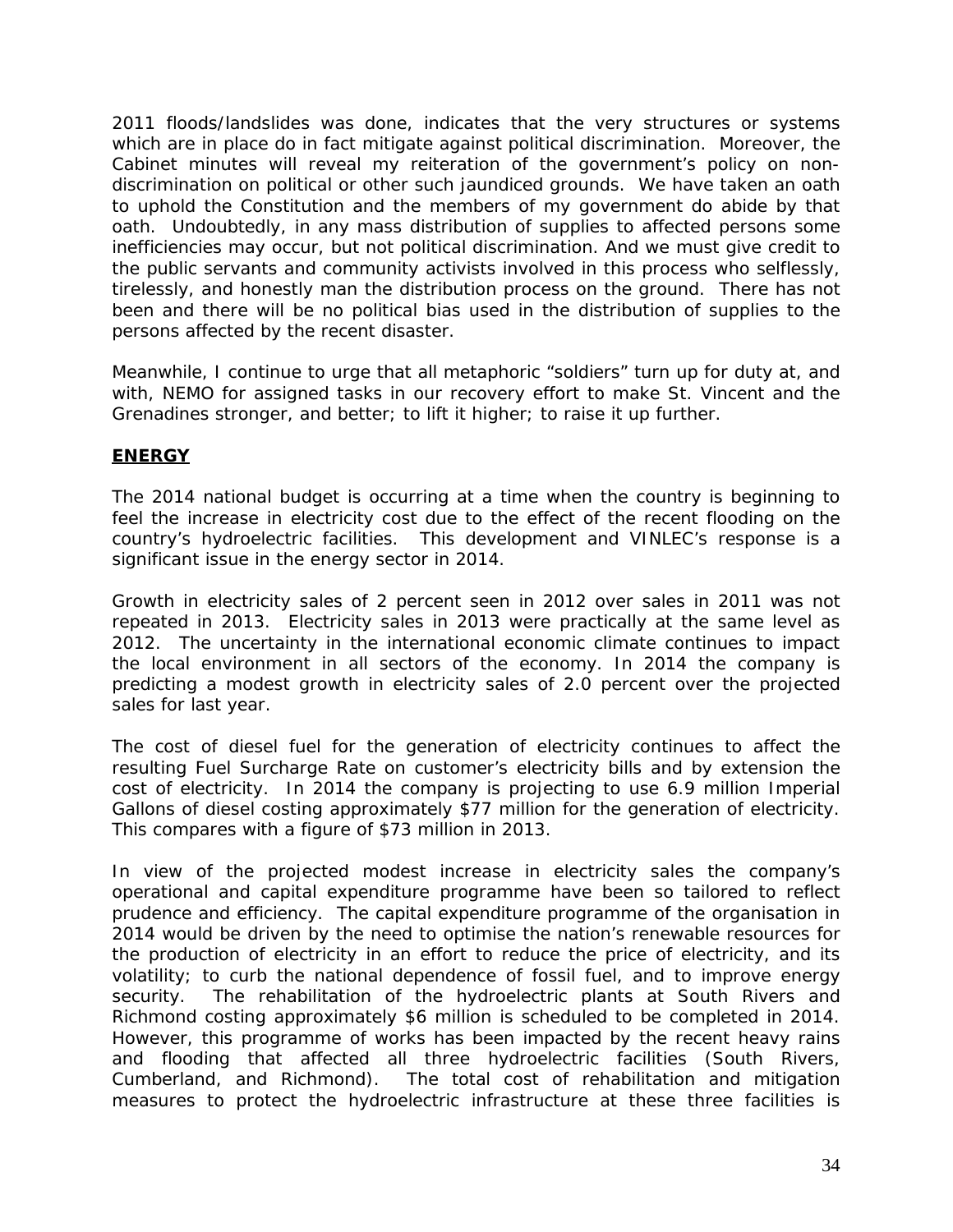estimated to cost approximately \$14 million, at least. This expenditure has not been included in the estimates for the company in 2014, but it will be necessary to complete the repair works; and the company will seek financing to carry-out these repairs.

In the area of renewable energy, the company is holding discussions with NRG Energy for the installation of a 1.5 megawatt Solar PV installation at the Argyle International Airport, as well as pressing forward with the completion of the installation of the remaining 338 kW of its announced 500 KW system. By year end 2014 we anticipate substantial PV installations. The project of solar installations on vital government buildings is continuing apace.

The demand for electricity in St. Vincent is expected to be met by the company's diesel power plants at Cane Hall and Lowmans Bay, and the Hydroelectric Plants at Cumberland, South Rivers and Richmond; while the demand in the Grenadines is to be supplied by the diesel plants located on the islands of Bequia, Union Island, Canouan, and Mayreau. The Lowmans Bay Power Plant, will for the immediate future, continue to be VINLEC's main generating station and consequently is expected to produce approximately 50 percent of the energy generated by the company.

In preparation of the estimates of revenue and expenditure for the company for 2014, the management has ensured that adequate provision has been made for the maintenance and operation of the company's power plants, as well as for the maintenance of the critical Transmission and Distribution infrastructure. Provision has also been made for all the systems necessary to support the generation, transmission and delivery of power to customers.

# **NATIONAL INSURANCE SERVICES**

Mr. Speaker, the spillover from the global financial crisis has greatly stressed financial systems worldwide. In St. Vincent and the Grenadines the National Insurance Services has been severely impacted, mainly through declining investment income and profits. Indeed Net Income for the NIS has declined from \$27.12 million in 2008 to an annual average of \$9.33 million for the three year period 2010 to 2012. Contributing to this declining performance, too, is the rapid increase in Benefits Cost as the number of pensioners and the value of pensions, rise.

In my 2013 Budget Address, I outlined a number of reform measures which will be implemented in order to preserve the long-term financial sustainability of the NIS. It is important that participants understand the financial challenges looming for the NIS and the potential risks to future benefits that these difficulties can pose, unless the requisite reforms are urgently effected. Participants must understand that the only alternative to reform is future insolvency and disorderly adjustment. At the same time, reforms must be structured in a way that respects the legitimate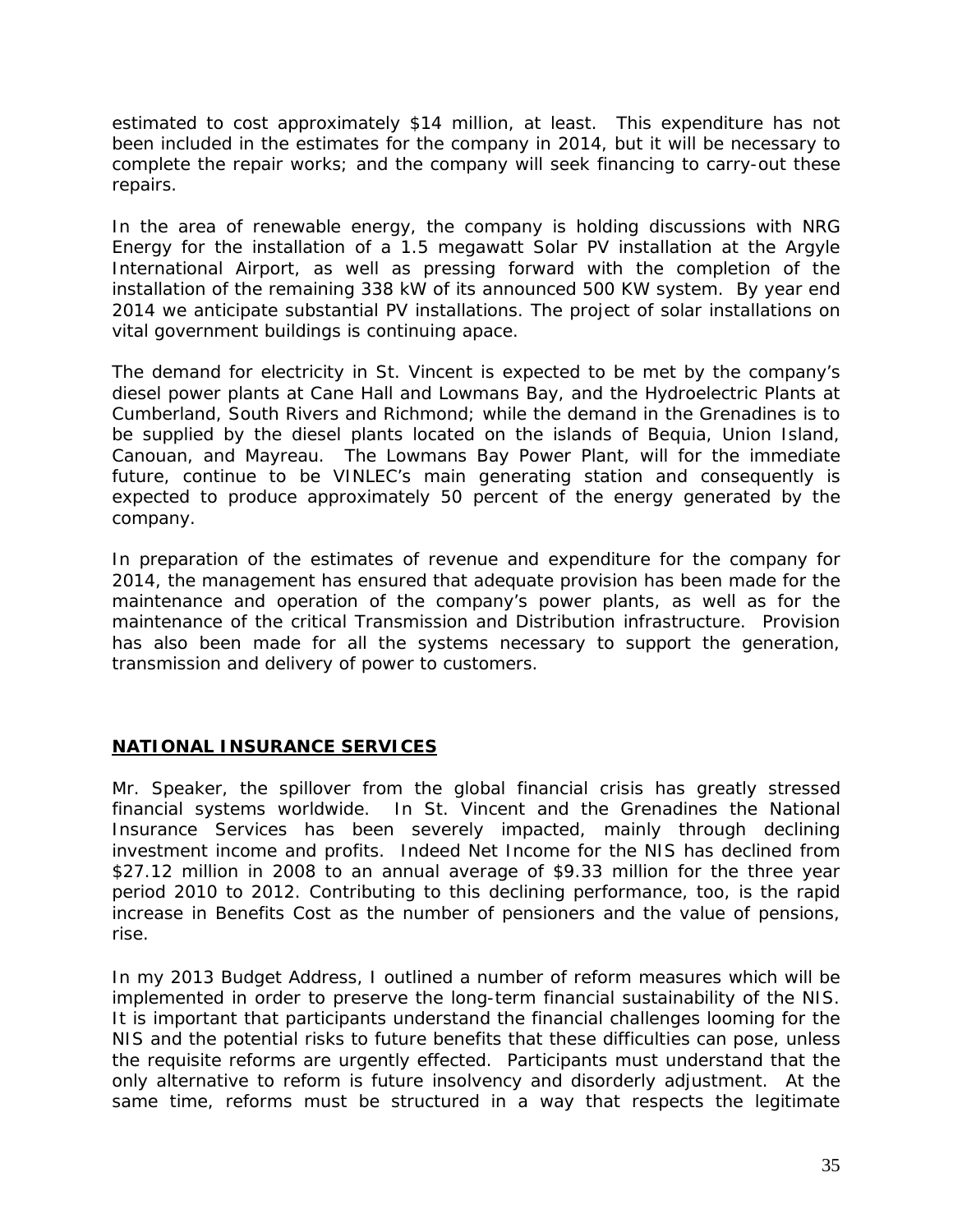expectations of current participants. The major reform measures which are being implemented include:

- 1. An increase in the contribution rate from the current level of 8% to 10% with effect from January 01, 2014;
- 2. A gradual increase in the number of years required for pension eligibility from 500 weeks to 750 weeks;
- 3. A gradual increase in the retirement age to 65 years starting in 2016;
- 4. A change in the rate of pension entitlement for each year of service;
- 5. A change in the reference wage used to calculate pensions.

At the same time, pensions-in-pay, the maternity grant, the funeral grant, NAAP funeral grant and the Employment Injury Grant have all been increased with effect from January this year.

Government is also continuing with its plan to reform the Public Service Pension System. Public service pensions absorb a considerable amount of public resources: 11.3% of revenue in 2013. This is set to increase in the coming years. Since established government employees are eligible for both NIS and government pension, workers who retire with the maximum allowed years of service would be entitled to a pension with a replacement rate of up to 127 percent of their salaries. There is no reasonable justification for workers to retire with combined pensions in excess of their wages prior to retirement, especially given that these benefits are based partly on a non-contributory plan financed by the tax-payers.

Accordingly, the Government is now exploring various options for the reform of the Public Service Pension system and will be holding discussions with all stakeholders on this very important public policy issue, in the coming months. One of the reform measures being considered is the increase in the retirement age for public servants in order to ensure that the retirement age is aligned with that for the NIS. Careful consideration will have to be placed on the transitional arrangement for such a measure, so that existing officers are not placed at a disadvantage.

#### **THE BAICO-CLICO ISSUE**

Mr. Speaker, it may be difficult to believe, but next week marks five years since that day in late January 2009 when CL Financial's disastrous financial situation became public.

The people of our region have exhibited admirable patience and resilience throughout this period.

Despite the considerable fiscal difficulties of the Governments of our Currency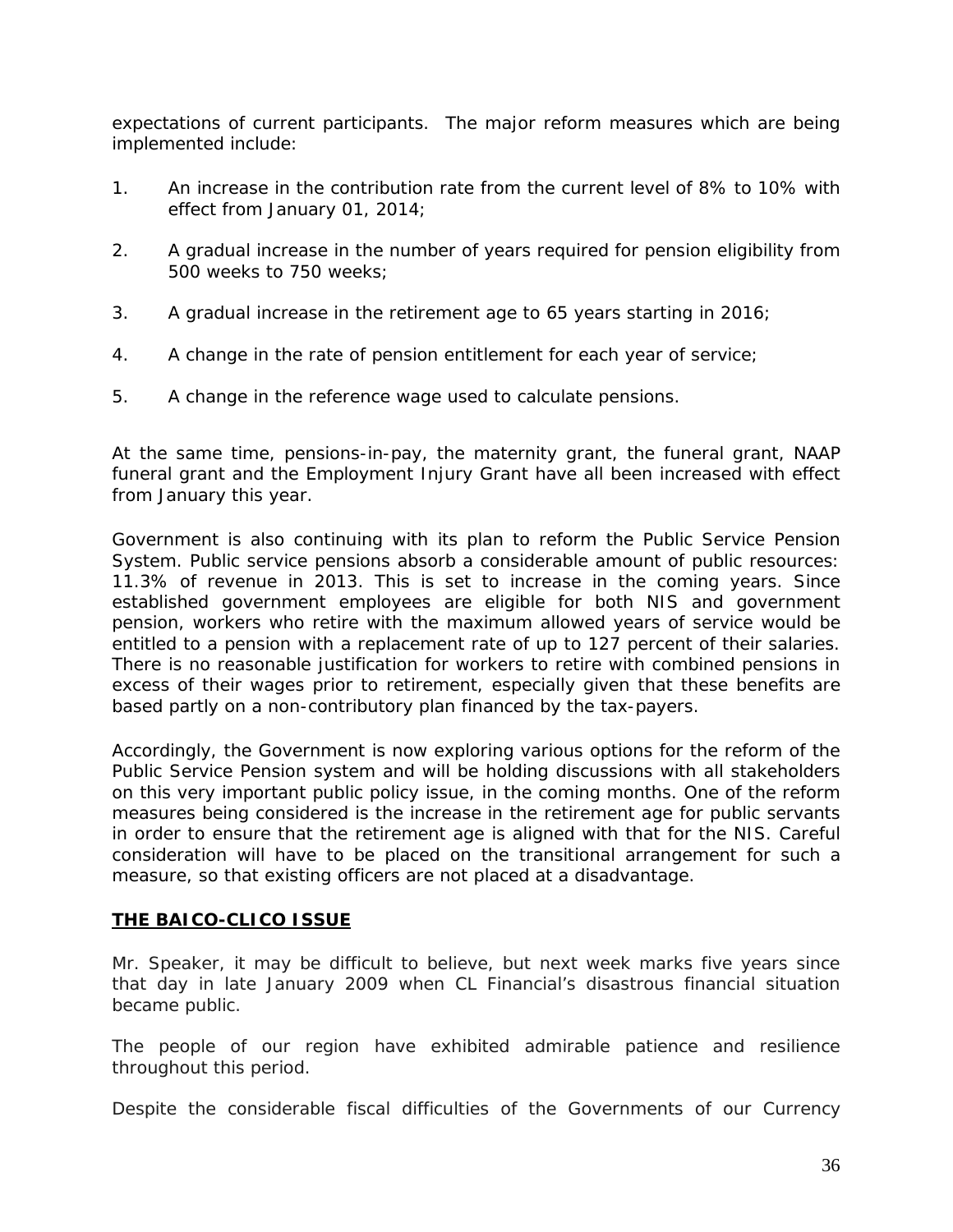Union, significant progress has been made in helping and protecting the interests of policyholders of British American Insurance Company (BAICO) and CLICO in the Eastern Caribbean Currency Union. This progress has been achieved by immense toil and determination.

Since the presentation of the 2013 Budget, much progress has been made.

First, the ECCU Governments agreed with BAICO and Sagicor Life Inc in 2012 to recapitalise and sell most of BAICO's traditional business, the sale of which was completed on March 15, 2013. Sagicor has now assumed the responsibility for this business and, partly utilising funding from the ECCU Governments, has undertaken to make payments to persons with that type of policies for claims or bonuses due to them.

Nearly 3,000 persons in Saint Vincent and the Grenadines have had their policies transferred to Sagicor, and are once again in a position to operate their policies. In St. Vincent and the Grenadines close to 300 persons have benefited or will benefit from being paid over \$3 million in outstanding claims.

Having assisted most of BAICO's traditional policyholders, we were able to focus our attention on those individuals who acquired annuities from BAICO. To this end, the support of Trinidad and Tobago has been critical.

In addition to the original US\$50 million received in 2009 from the CARICOM Petroleum Fund, a further US\$100 million was pledged by the Government of Trinidad and Tobago at the CARICOM Heads of Government in July 2012. In December 2012, the first US\$36 million was received with appreciation by the Currency Union.

This first payment enabled us to commence the ECCU Policyholders' Relief Programme, which is focused on assisting holders of BAICO's annuity policies. These policies, although less in number compared to the traditional business, represent by far the greater losses to those individuals and organisations that hold them. For Saint Vincent and the Grenadines, this Programme may assist some 2,000 policyholders.

Phase 1 of the Programme commenced in early December of 2012, and closed at the end of March 2013. Holders of FPA policies with under \$30,000 in their August 2009 account balance were able to receive that amount plus a refund of the premiums they had paid since that date. Across the ECCU, 3,231 policyholders received \$19.3 million. In Saint Vincent and the Grenadines, 716 policyholders received \$4.5 million.

Phase 2 of the Programme commenced on 18 March 2013, when policyholders with EFPAs and FPAII policies with Principal Balances under EC\$30,000 were invited to apply for assistance. Across the ECCU, \$27.5 million have been paid to 2,296 policyholders. In Saint Vincent and the Grenadines, \$5.1 million have been paid to 374 policyholders.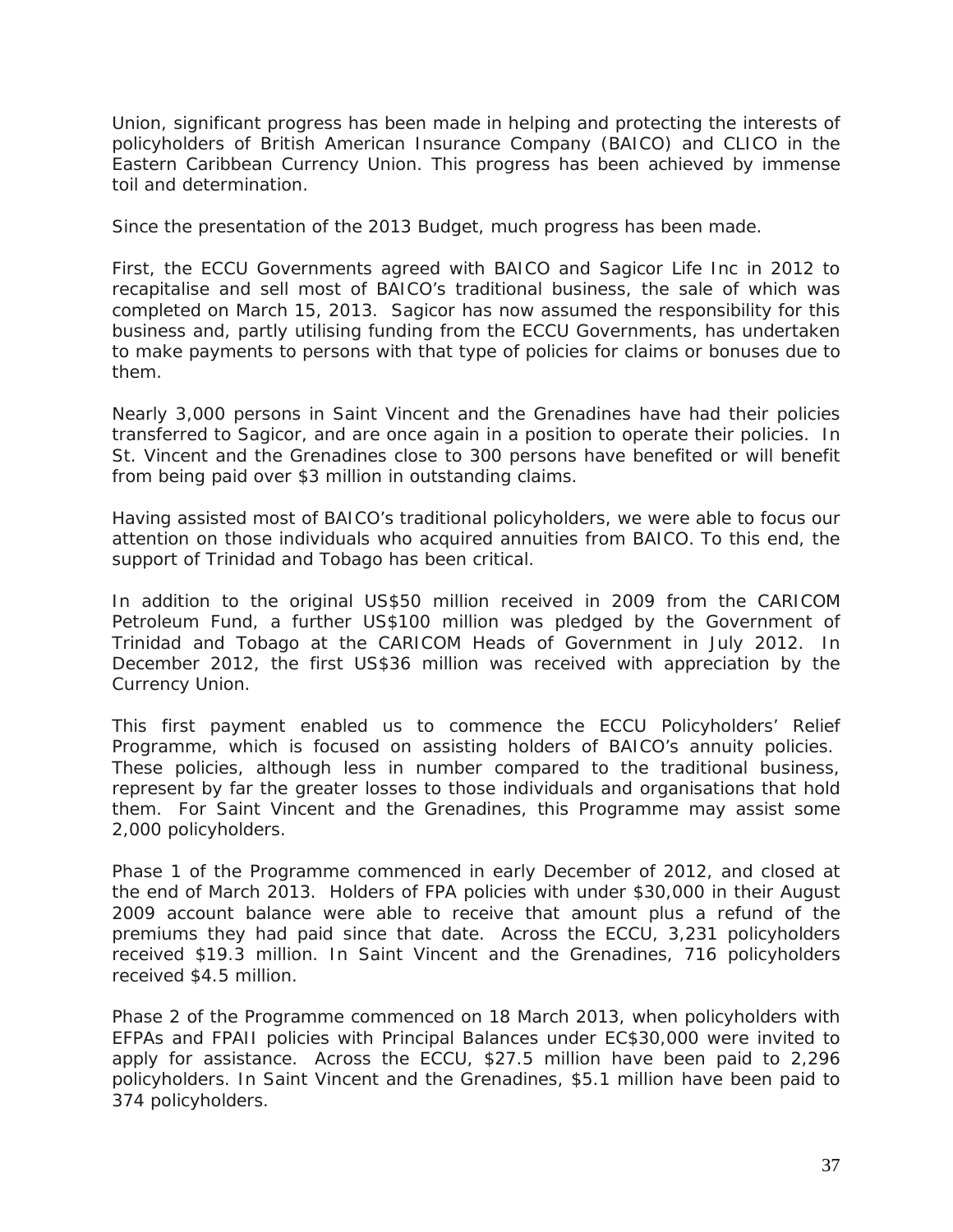In November 2013, Phase 3 of the Programme commenced, where all remaining individual policyholders may now apply for payments of EC\$30,000 each. Under this Phase, 631 persons in Saint Vincent and the Grenadines are eligible to receive \$18.9 million. So far, just over 60% of all policyholders in this group have made their applications. Priority attention is being given to those applicants who have been badly affected by the Christmas Eve storm.

Whilst most payments in Phase 3 can be met from funds on deposit at the ECCB, the full completion of the payments in this phase is dependent on our receipt of the promised additional funding from Trinidad and Tobago. Further, we are ever hopeful that this Phase 3 will not be the end of the assistance to this group of policyholders, and that we will be able to make further payments to them in the future when sufficient funds are made available.

Thus, we are in the position now where we await the balance of US\$64 million promised by the Government of Trinidad and Tobago. We anticipate that the funding will be received in two tranches: US\$40 million in a development loan from the Caribbean Development Bank on a phased basis; and US\$24 million directly from the Government of Trinidad and Tobago.

The loan to the Government of Trinidad and Tobago will be paid over time, based on the approval and commencement of new insurance regulation in the Currency Union. I will speak more of this in a moment.

We continue to press the Government of Trinidad and Tobago for the outstanding US\$24 million that it promised, over 18 months ago. We trust that they will not disappoint us, and we await news of the arrival of those funds.

I wish to once again acknowledge the work of the BAICO staff and the Judicial Managers through the ECCU and in The Bahamas, who have provided invaluable assistance in the effective operations of the Programme as well as the support to the Monetary Council. I also wish to express our appreciation to British American in Trinidad, which has been working with us to review policyholder data and to produce the necessary cheques for payments.

# *Litigation*

During 2013, BAICO's judicial managers continued to pursue a number of legal actions for the recovery of funds from various parties. The judicial managers have kept us up to date on developments and, although litigation can be a frustratingly slow process, matters continue to advance for the benefit of BAICO's policyholders.

As citizens of Saint Vincent and the Grenadines would be aware, the Supervisor of Insurance has instituted legal proceedings against a commercial bank here in St. Vincent and the Grenadines in respect of assets which ought to have been properly held on trust or custodianship for the benefit of BAICO policyholders.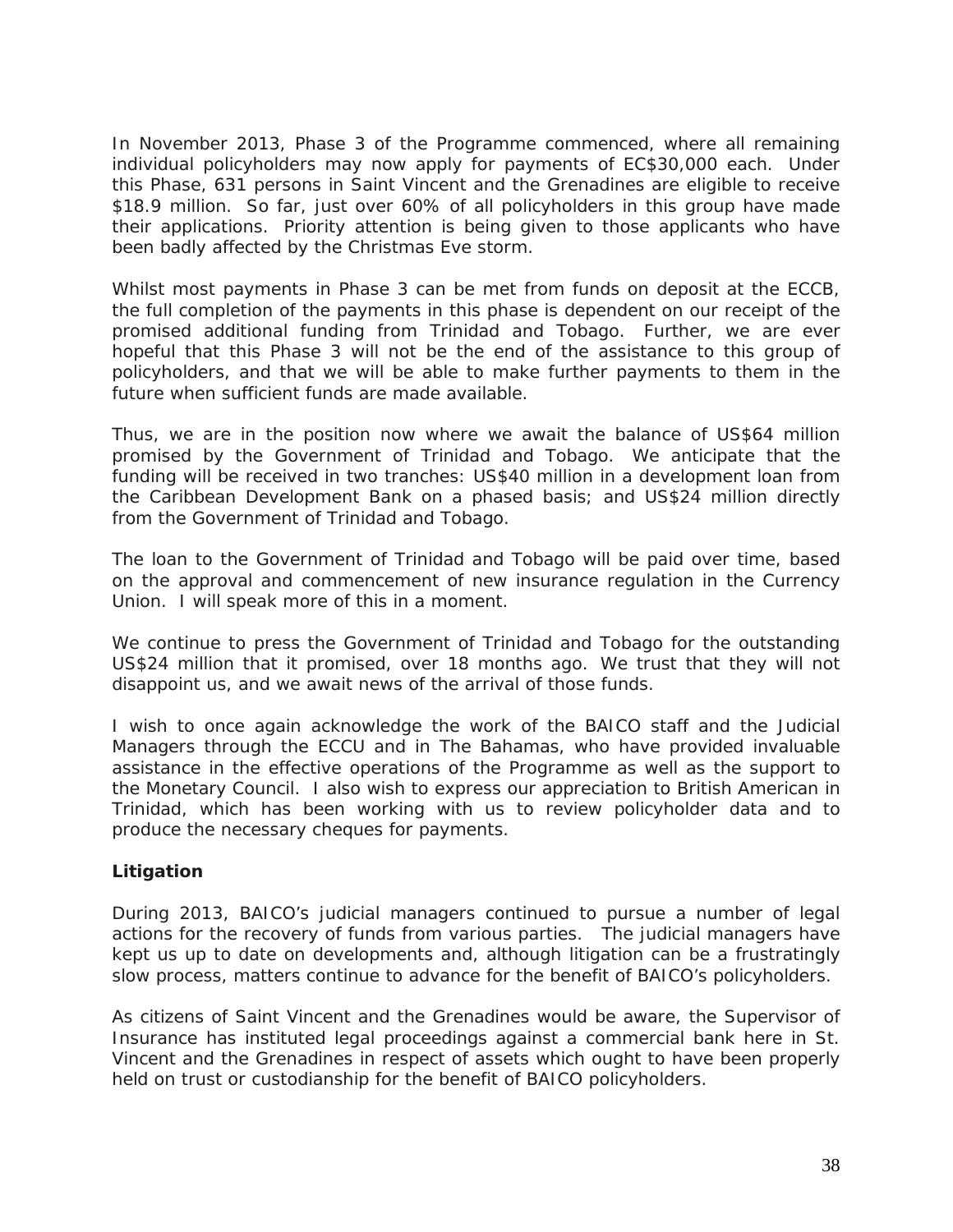# **CLICO International Life**

In the matter of CLICO International Life (CIL), as noted in 2013, we are regrettably less advanced.

The reports of the Judicial Manager, Deloitte Consulting, made to the Law Courts, note a substantial shortfall in CIL's assets as compared to liabilities, and that the assets of CIL are highly illiquid, being dominated by real property and intercompany debts.

The Judicial Manager, in 2013, put forward a plan that requires financial commitments from the Government of Barbados and the Governments of the ECCU. The ECCU Governments' core advisory committee has provided substantial feedback on a number of technical matters arising from the draft proposal, which to date has only been put to us at a very general level. So, although we have not yet received a sufficiently detailed proposal to enable us to understand the cost and benefits of the proposal to the ECCU, we remain as committed as ever to the implementation of a workable solution.

Once we have received the required details, and mindful that we must provide both certainty and speed of outcome to CIL policyholders, we would be in a position to conduct an assessment of it, and provide more information to CIL's ECCU policyholders.

#### **Reform of Insurance Regulation in the Currency Union**

I am pleased to let our citizens know that we have made substantial progress in implementing major reforms to insurance regulation in the Currency Union.

Agreement has been reached at the ECCU Monetary Council to establish a single supervisor for insurance, which will assume both prudential and market-conduct oversight of the insurance industry. We have worked with the existing Single Regulatory Units in each territory, as well as technical experts, to devise a draft law and a comprehensive plan for the establishment of this new Regulator, to be known as the Eastern Caribbean Financial Services Regulatory Commission.

We have also worked hard to develop a reformed insurance law that incorporates modern rules and regulations for prudential and consumer protection. The draft law is currently in a consultative process with the insurance industry and senior government representatives. While not everyone in the insurance sector will be pleased with the direction in which the regulation is going, we are determined that the citizens of the Currency Union are entitled to have the best protection that we are able to provide.

Some changes – such as proposed increases in the minimum capital for insurers – may well be challenging for some market participants to achieve. However, I would encourage market participants to recognise the opportunities that will present themselves in the new regime.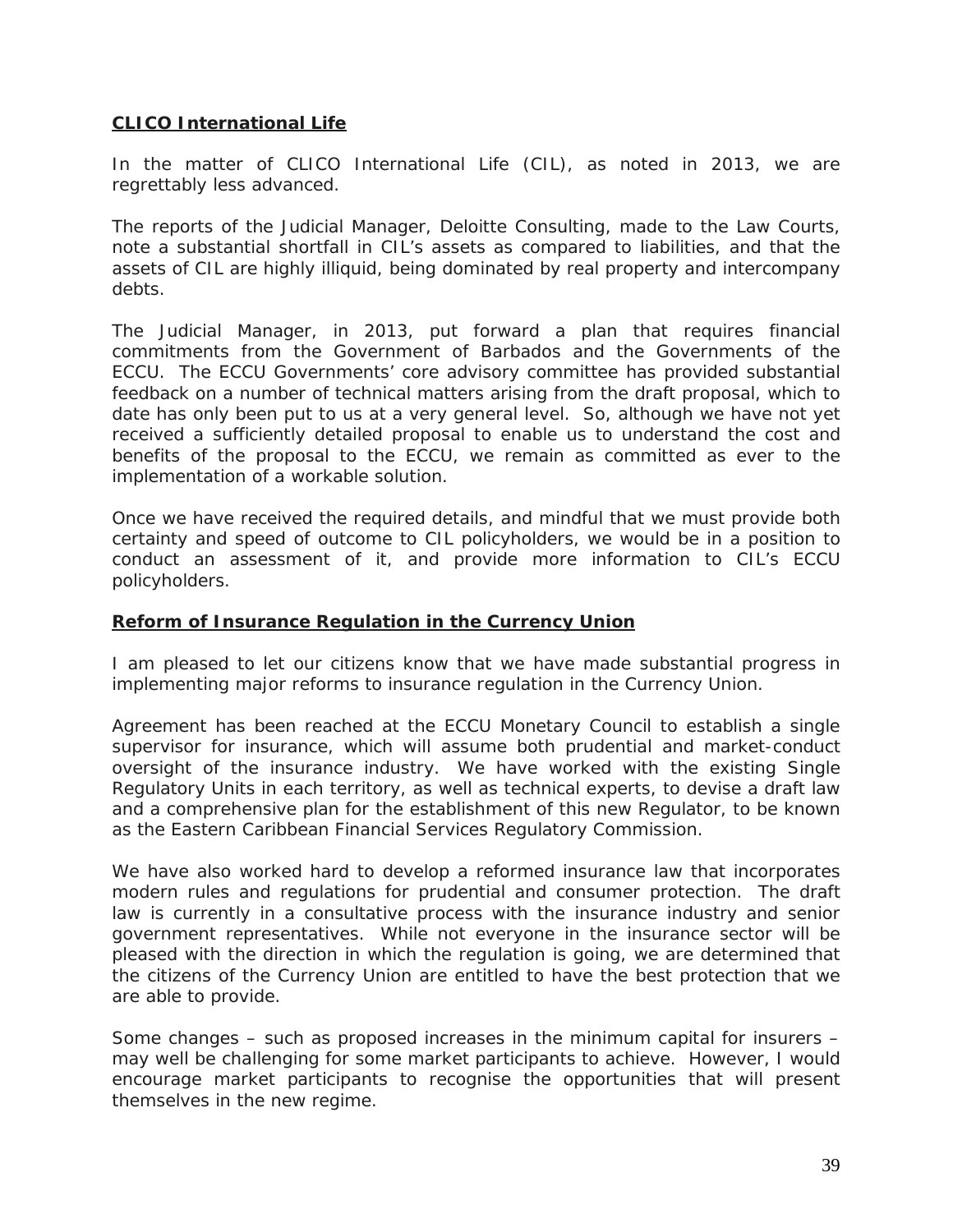Some of the reforms on which we are focused, include:

- New minimum capital requirements will be lifted to \$5 million for general insurers, and \$8 million for long-term insurers;
	- New minimum solvency requirements will be imposed on insurers, requiring their capital levels to match established rules based on the size, type and risk profile of their business;
	- $\triangleright$  New statutory fund requirements will be imposed, which will be managed centrally for all Currency Union policyholders;
	- $\triangleright$  New licensing requirements will apply, and all insurers must re-apply for their licences within two years of the start of the law.
	- $\triangleright$  If an insurer is licensed in one territory in the Currency Union, they can be passported into other territories using a streamlined application to the Commission;
	- $\triangleright$  New consumer protection rules will be implemented to ensure that appropriate information is provided to consumers, and also that the conduct of insurers and intermediaries be fair and honest.

Assuming that all goes well, we anticipate that the law will be passed and the Commission will be established before the end of this year, with appropriate transitional arrangements to allow the industry time to comply.

Once these tasks are completed for the Currency Union, we anticipate that the full US\$40 million advance from the CDB will be made available to the ECCU for further assistance to affected BAICO policyholders.

In addition to supporting the timely progress of this project, we in Saint Vincent and the Grenadines are determined to remain at the forefront of these reforms and adopt the new laws for the benefit of our citizens at the earliest possible opportunity.

# **Fiscal Measures**

Mr. Speaker, in the current economic situation, globally and nationally, there is little room to raise taxes or large amounts of additional revenue. Similarly, there is little room to lower tax rates or to make additional tax concessions. Our fiscal policy stance for 2014 will therefore continue to be a mix of prudence, patience and enterprise.

During 2013, there were deficits on the current, primary, and overall balance of 2.3 percent, 3.9 percent, and 6.3 percent of GDP respectively. The recurrent expenditure was reasonably restrained save and except for the ballooning costs of pensions and retirement benefits and salary increases occasioned by the built-in 2.0 percent increment and the 1.5 percent back-pay from January 01, 2011. Contributing to the current account deficit was a decline in revenues of 7.2 percent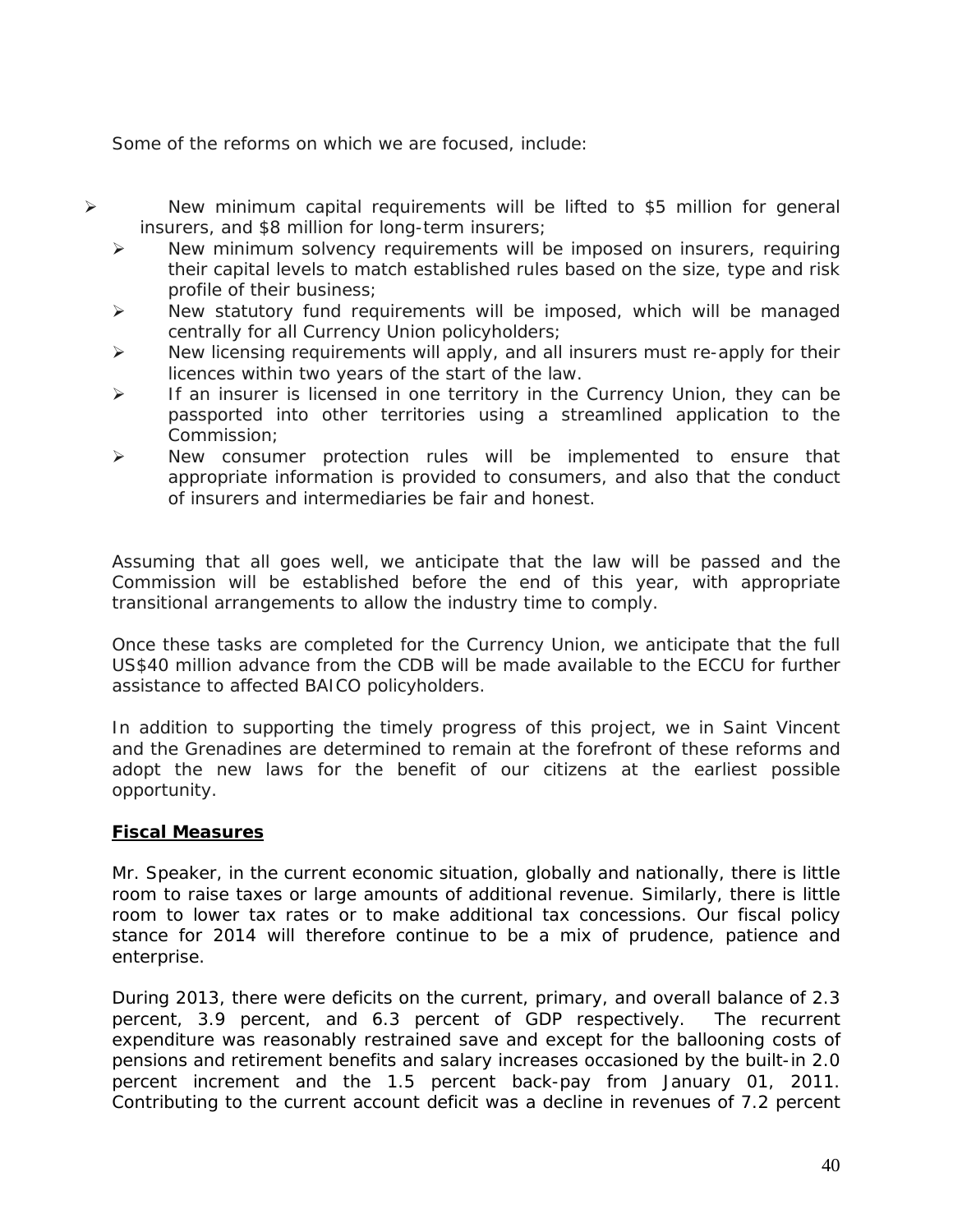during the year 2013. The decline in revenue was disappointing coming as it did in a year when nominal GDP was estimated to have grown by 4 percent.

A near quadrupling of capital receipts were not sufficient to outweigh the increase in capital expenditure of roughly 180 percent. As a consequence, the overall deficit widened.

Mr. Speaker, the decline in the tax buoyancy is attributable to three main factors:

- 1. Weakness in tax administration at the major revenue collection departments;
- 2. Low and declining level of tax compliance by certain taxpayers; and
- 3. Increasing level of tax concessions, particularly ad hoc concessions.

The need for continued institutional strengthening and capacity building of the major revenue departments has become more evident. Deficiencies in the daily operations and strategic focus by the revenue departments have contributed to this sub-optimal revenue performance. Additionally, a critical system failure in the SIGTAS tax system during the first half of 2013 set back the reform initiative for the Inland Revenue Department which I announced in the 2013 Budget.

Notwithstanding these setbacks we have made some progress in the programme for modernization of the tax system, including:

- 1. The introduction of an e-filing system at the Inland Revenue Department including a complete upgrade of the IT System.
- 2. Successful implementation of the new property tax system, with a conservative valuation applied to all properties. Indeed, some taxpayers have compared their own private valuations with that of the Valuation Unit and have realized that their private valuation is much higher than that derived by the Unit.
- 3. Full implementation of the ASYCUDA World Project, including the implementation of the Customs Website.
- 4. Improvement in the use of risk management techniques to facilitate more timely clearance for imported goods, particularly for those importers on the Gold Card programme.

For 2014, Government will step up its efforts to strengthen its revenue system to make it a more buoyant and stable source of revenue, and provide an environment hospitable to investment and growth. This includes an examination of basic tax structure to determine where a move away from the global tax structure is merited. Fundamental reform of this sort requires adequate preparation.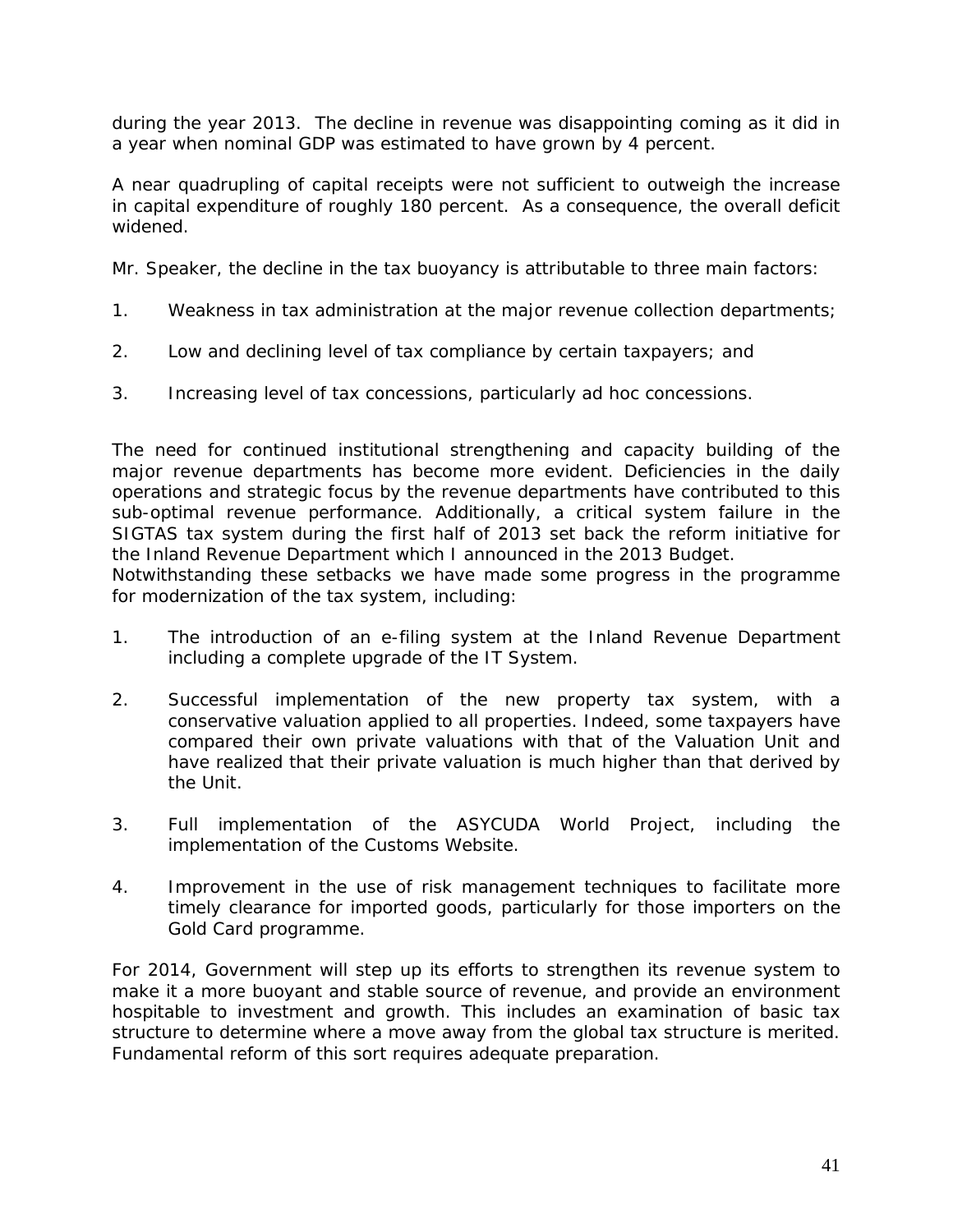## **Excise Tax**

The fiscal performance during 2013 highlights the need for further fiscal consolidation. However, fiscal consolidation cannot be effected only by restraint of expenditure; wherever possible revenue must also be augmented. In this regard, I propose to increase the excise tax on gasoline and diesel by 50¢ per gallon, with effect from February 01, 2014.

This measure which is estimated to yield an additional \$3 million per year will not apply to diesel used in the production of electricity; this will continue to be tax exempted.

The increase in Excise is not expected to have any immediate, significant upward impact on the price of fuel at the pump as oil prices has been trending downwards in recent months. In the case of gasoline the entire 50 cents can be accommodated by the lower price of gasoline. Indeed, I hereby announce that with immediate effect, the price of gasoline will be reduced by 12 cent per gallon and the price of diesel will be increased by 37 cents per gallon. The new retail price will be:

|                     | Current<br><b>Price</b> | <b>New</b><br><b>Price</b> |
|---------------------|-------------------------|----------------------------|
| Diesel per gallon   | \$13.32                 | \$13.67                    |
| Gasolene per gallon | \$14.48                 | \$13.94                    |

#### **CONCLUSION**

Mr. Speaker, I am satisfied that this Budget will provide further strengthening of our nation's socio-economic base for recovery and reconstruction after the Christmas disaster, in a context of on-going global economic uncertainty and downside risks.

Even amidst all the pre-disaster challenges last year, my government took a series of measures to keep our nation's economy on an even keel and to prod it forward with an estimated growth rate of 2.0 percent; still modest, but moving in the right direction, and comparably better than most of the OECS member-countries and our Caribbean neighbours, including those with more economic resources than us.

Mr. Speaker, so traumatic has been the impact of the 2013 Christmas disaster that most people have probably forgotten my government's commendable initiatives even in the three or so months before Christmas 2013. These include: The launch of a 12-year National Social and Economic Development Plan, 2013-2015; the award of the tax-free back-pay of 1 ½ percent from January 2011 to December 2013 to over 6,000 public servants, costing \$10 million; the grant of land titles to 170 owners at Glebe, Barrouallie, at 10 cents per square foot; the duty free concessions for Christmas barrels for the  $13<sup>th</sup>$  year running; the roll-out of a \$2.5 million road-cleaning programme in November 2013 involving over 4,000 workers; the provision of \$1 million for road-patching just before Christmas; the start-up of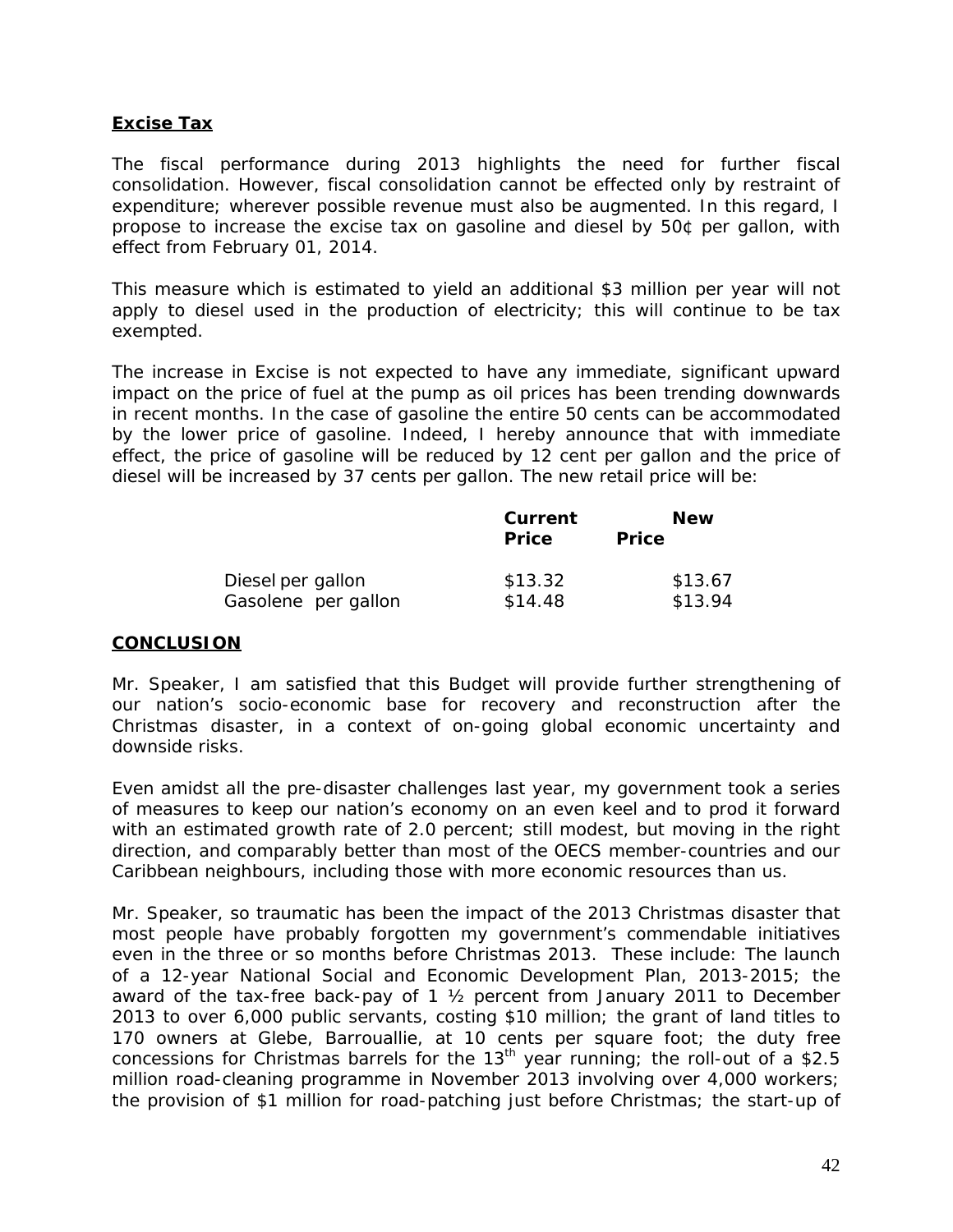15 more low-income houses at Green Hill with a labour force of 150 persons; the payment of \$500 to each of 606 students fro their performances at CXC, "A" Level/CAPE Exams; the registration of the State-owned Farmers' Support Company Limited to operate an initial \$6 million revolving fund loan arrangement for farmers; the formal launch of the EC \$46 million South Leeward Road Project; the delivery to the Government by contractors of the EC \$31 million St. Vincent and the Grenadines Community College Project of an additional 80,000 square feet of floor space; the commencement of the application-process by 631 policy-holders of BAICO in St. Vincent and the Grenadines whose policy values are in excess of \$30,000, to be each paid \$30,000 by end of March 2013 at a cost of EC \$16.2 million; a one-time retroactive payment covering 56 weeks (3<sup>rd</sup> December, 2012 to 28<sup>th</sup> December, 2013) to 3,407 pensioners at the NIS, costing \$917,000; the announcement that a further medical school in St. Vincent and the Grenadines, the St. James Medical School would be established by May 2014; the stabilisation and consolidation of the St. Vincent Building and Loan Association under the leadership of the Financial Service Authority (FSA); the commencement of the roll-out of three huge capital projects: The \$34 million Modernisation of the Health Sector Project financed by an EU grant, the EC \$54 million Regional Disaster Vulnerability Reduction Project financed by a soft-loan from the World Bank, and the Banana Accompanying Measures (BAM) financed by a grant of EC \$34 million from the EU; an initial export of 22,000 pounds of fish to the ethnic New York market; the opening of the Smart Georgetown Hospital by PAHO; the continued work on the nearly-completed Modern Medical Complex; the reclamation of the nation's patrimony by way of forfeiture of 100 acres of beachfront land at Chatham Bay, Union Island; the completion or near-completion of major items of physical infrastructure projects including roads, bridges, playing fields, educational facilities, Customs headquarters, the Hospitality and Maritime Training Institute, and a number of other renovated buildings in Kingstown to house governmental functions; the initiatives in geothermal and solar energy; the productive engagement with private sector investors, including those from overseas; our activist regional and foreign policy on a number of vital issues; and so on and so forth. It is breathtaking work for a government of real progress.

Mr. Speaker, my government will continue to look for ways to ease the burdens on the persons affected by the natural disaster. So, in addition to all the relief and restorative work, small burdens would be eased. For example, passports which were damaged or destroyed in the disaster would be replaced free of cost. Similarly, relief in the payment of property taxes would be granted to persons whose houses were flooded, damaged or destroyed.

Despite all our real achievements, and more, a new and different situation has arisen with the recent disaster. We have to take a fresh guard at the wicket. This Budget and the Supplementary Estimates/Supplementary Appropriation Bill shortly to come, are part and parcel of taking this "fresh guard". Metaphorically, this is to enable us to adjust and readjust to the altered conditions to score more and better, individually and collectively as a nation.